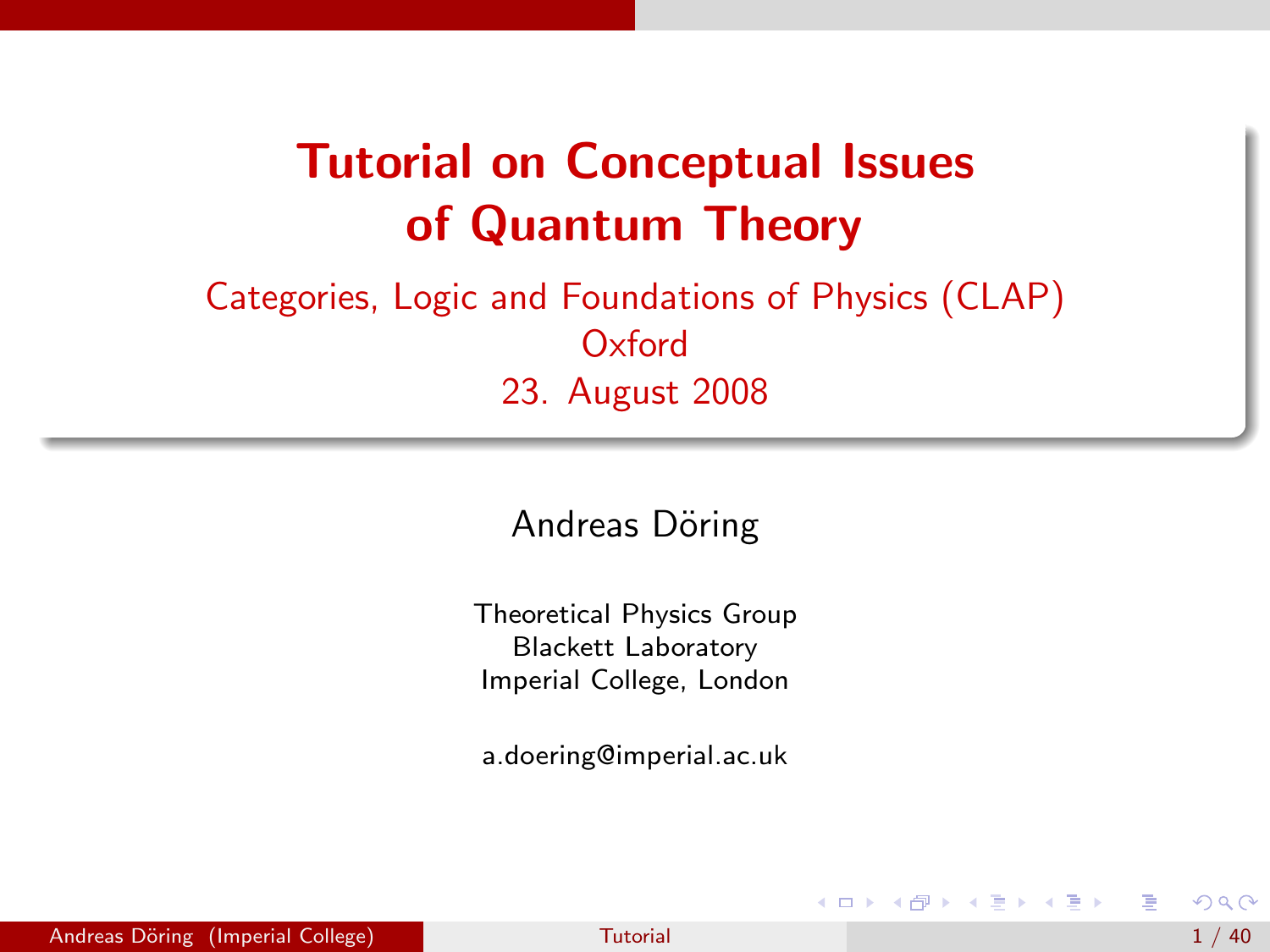"When one man speaks to another man who doesn't understand him, and when the man who's speaking no longer understands, it's metaphysics." (Voltaire, Candide, 1759)

"The issue remains, when will we ever stop burdening the taxpayer with conferences devoted to the quantum foundations?"

(Chris Fuchs)

イロメ イ部メ イヨメ イヨメー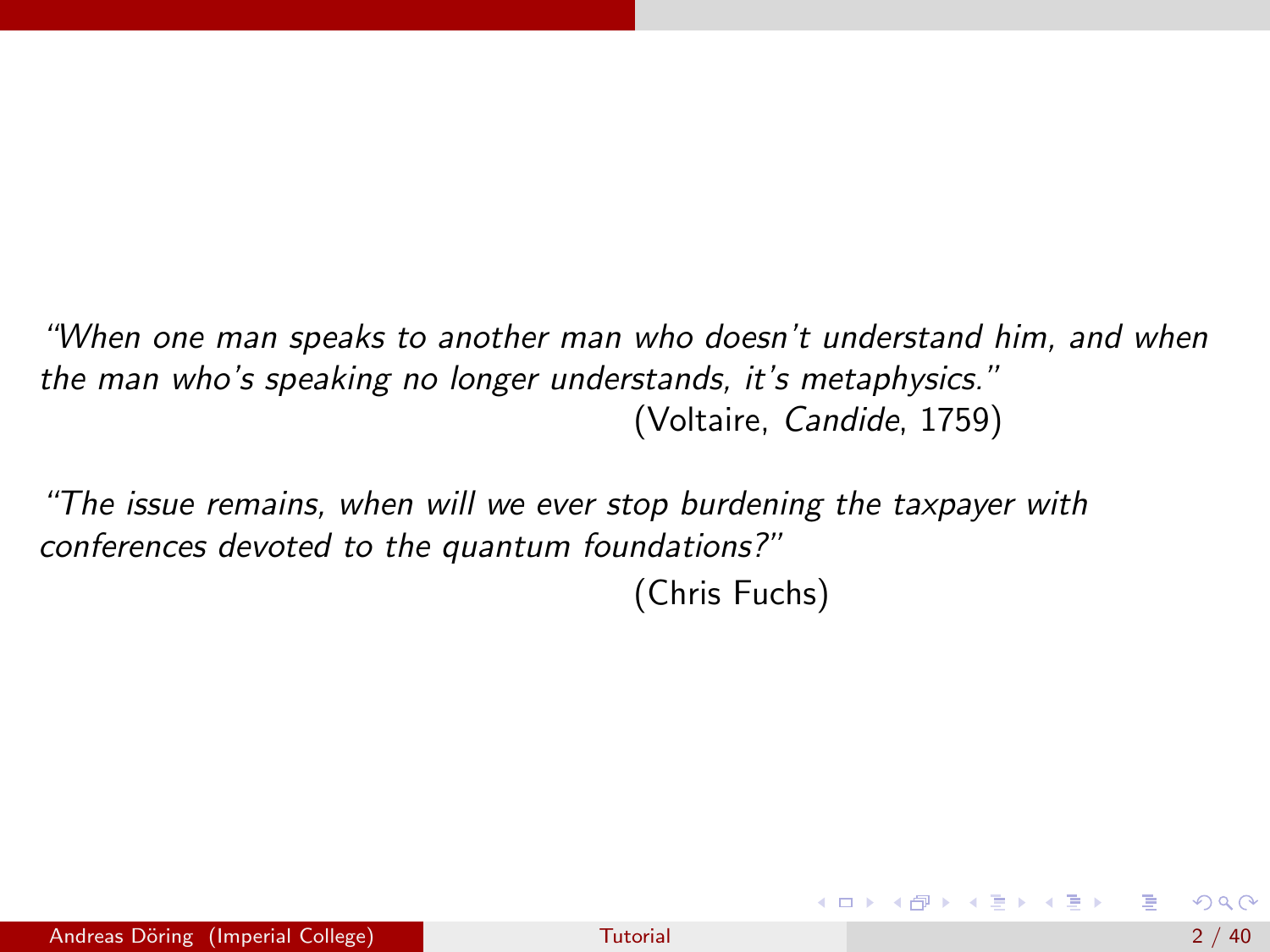#### A few general remarks

We will be concerned with *conceptual* aspects of quantum theory. These include metaphysical questions as well as interpretational issues on the relation between the mathematical formalism and the physical theory as 'referring to the world'.

Even after more than 80 years, there is no concensus on these issues.

メタメ メミメ メミメー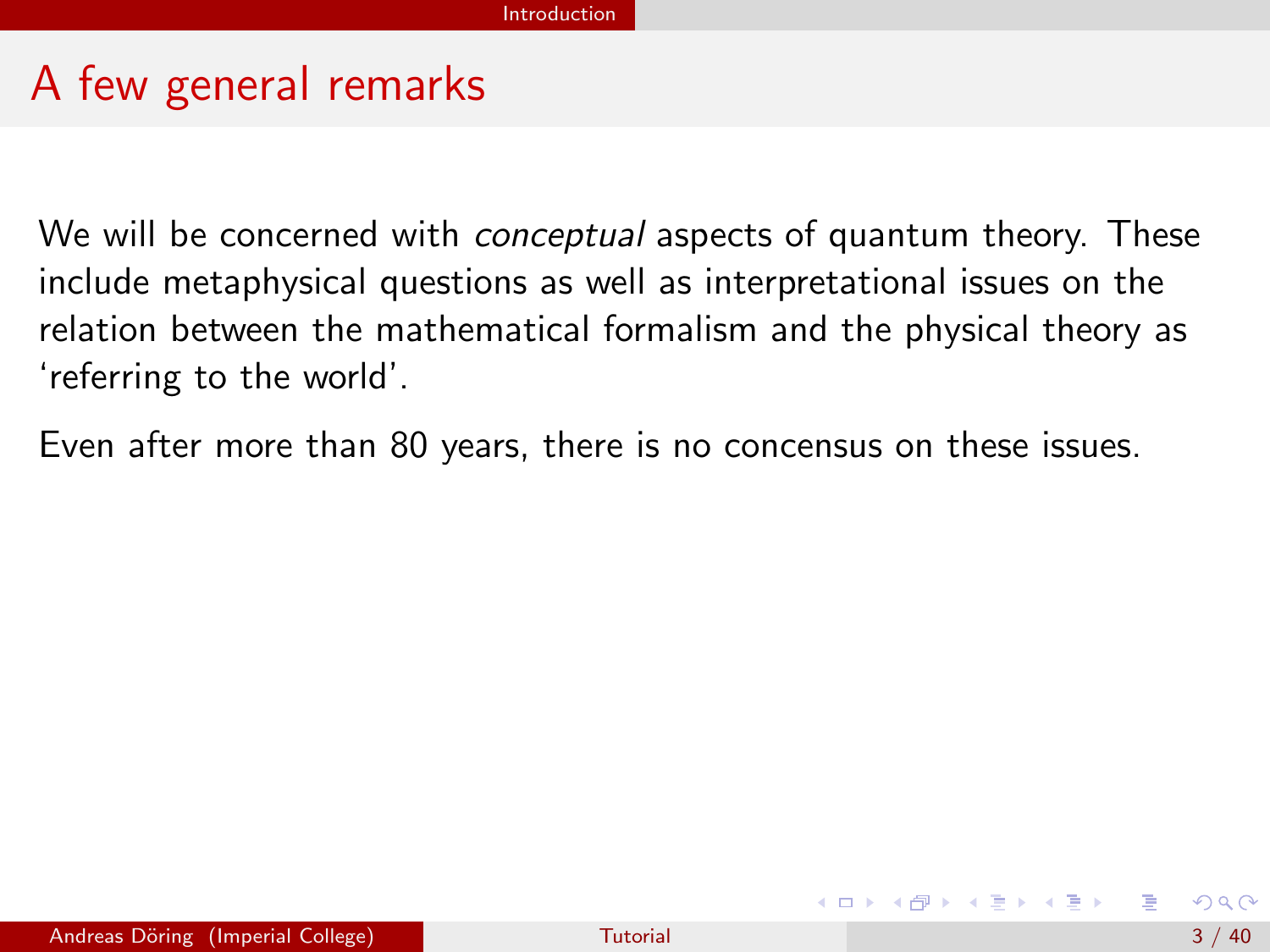#### A few general remarks

We will be concerned with *conceptual* aspects of quantum theory. These include metaphysical questions as well as interpretational issues on the relation between the mathematical formalism and the physical theory as 'referring to the world'.

Even after more than 80 years, there is no concensus on these issues.

We will present a number of mathematical results (well-known in physics). Some of the mathematical results are interesting as mathematics, others are quite straightforward. Our main interest lies in the *physical meaning* and consequences of the mathematical results.

We will typically choose the simplest mathematical setting in which a result can be obtained.

イロト (御) (道) (道) (道) 三重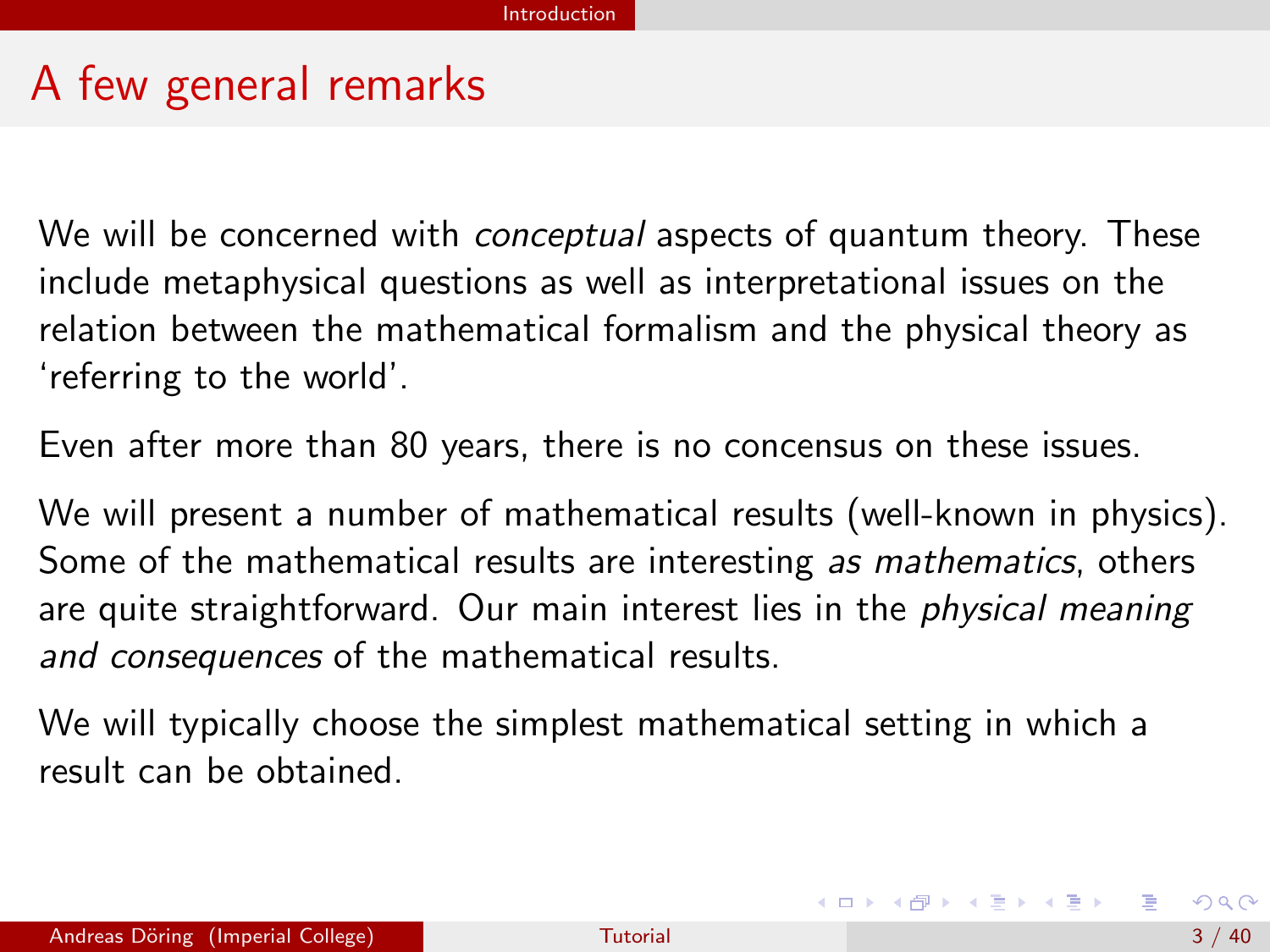#### Some sources and references

- The Stanford Encyclopedia of Philosophy (plato.stanford.edu)
- C.J. Isham, Lectures on Quantum Theory: Mathematical and Structural Foundations, Imperial College Press (1995)
- J.A. Wheeler, W.H. Zurek, *Quantum Theory and Measurement*, Princeton (1983)
- R. Penrose, The Road to Reality, Jonathan Cape (2004)

<span id="page-4-0"></span>医毛囊 医牙骨下的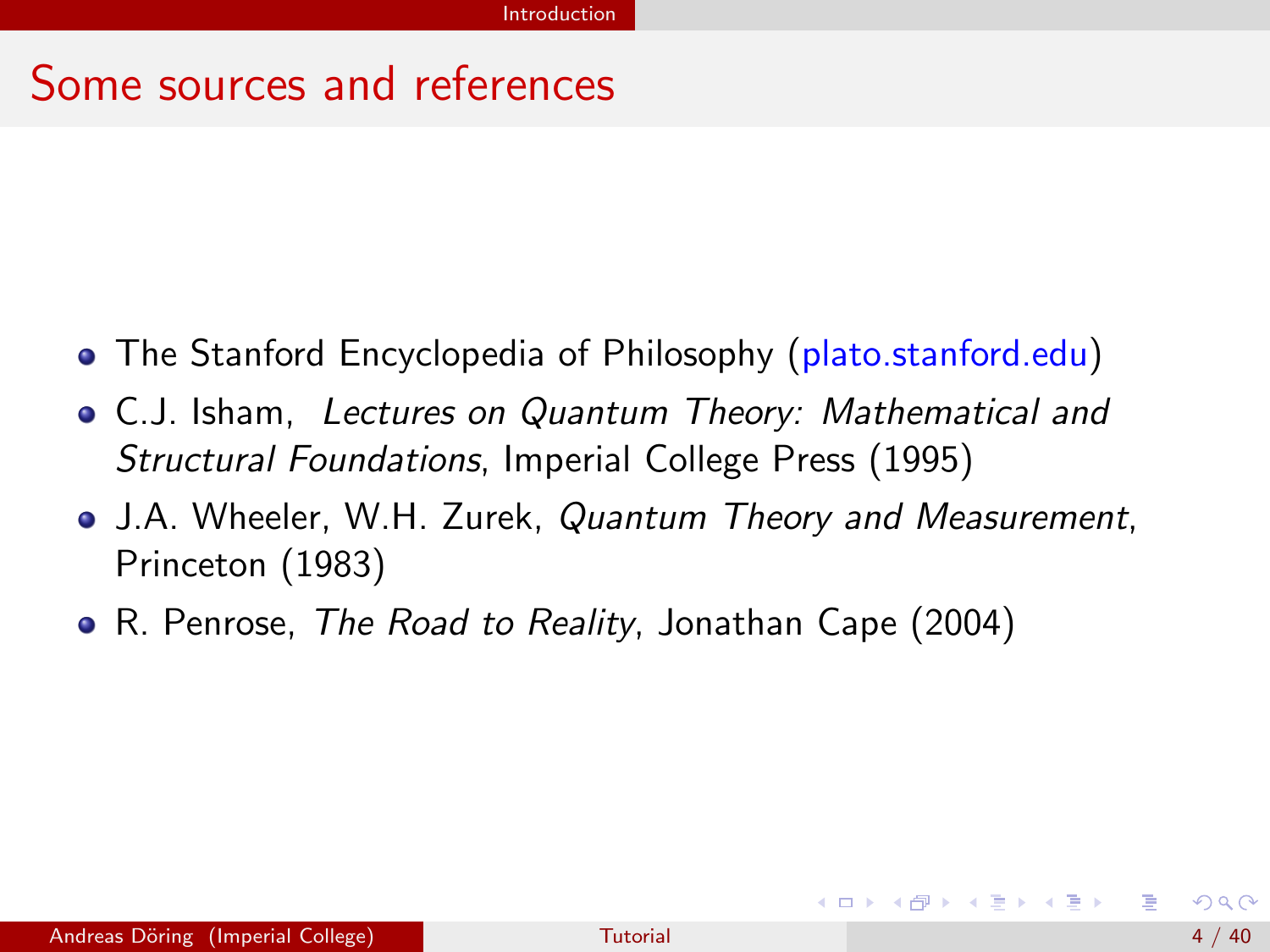# The Copenhagen Interpretation

The Copenhagen interpretation of quantum mechanics goes back to Bohr, Heisenberg, Born and others. It is the orthodox interpretation and still prevalent among working physicists.

Bohr was the leading intellectual figure in the development of the CI, but he is hard to read.

"Never express yourself more clearly than you are able to think." (Niels Bohr)

What we call the CI today mostly goes back to Heisenberg.

<span id="page-5-0"></span>K ロ ▶ K 個 ▶ K 君 ▶ K 君 ▶ ...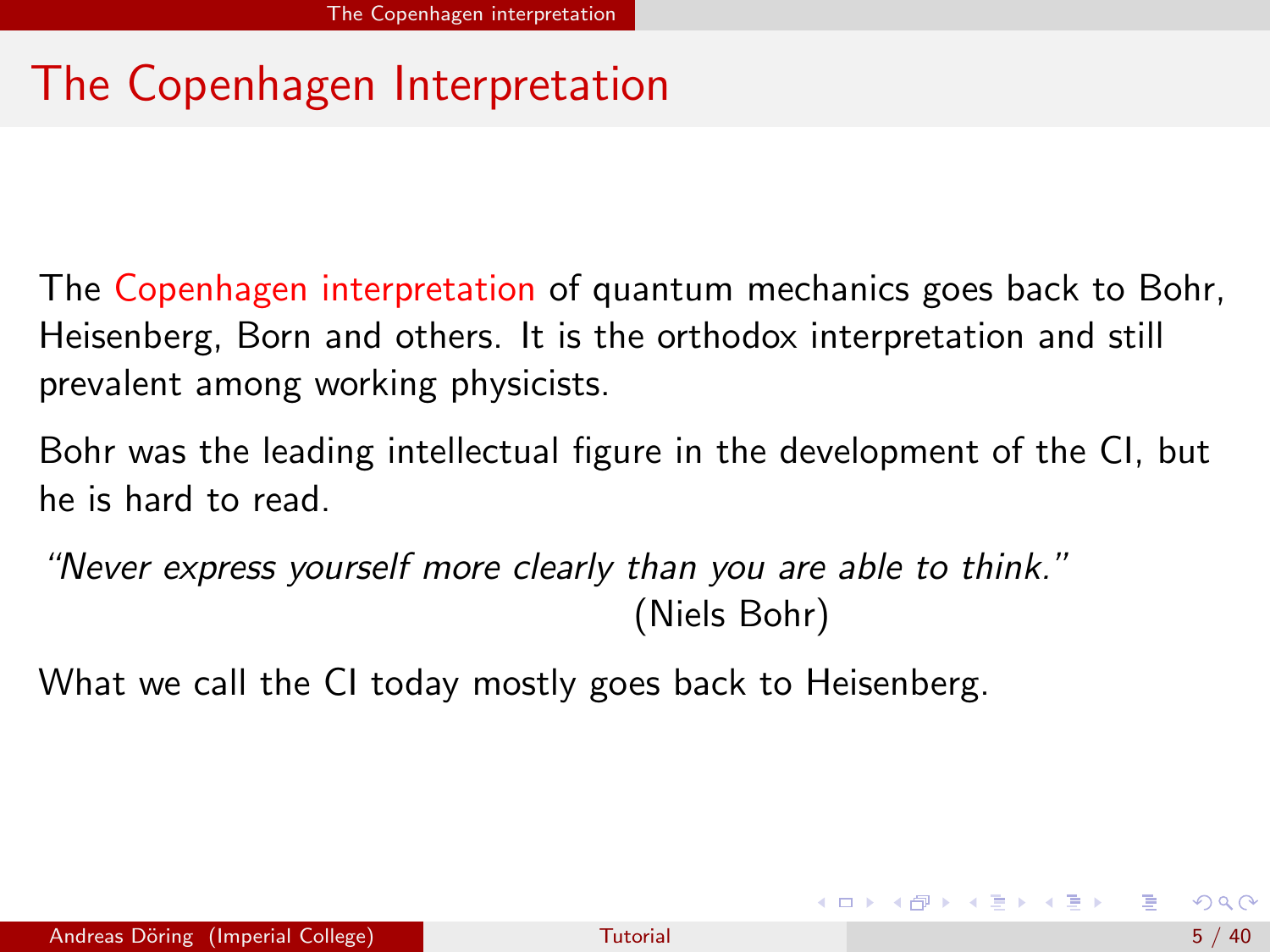Let a physical system  $S$  be given. Its quantum-theoretical description is given at least by:

画

メロメ メ都 メメ きょくきょ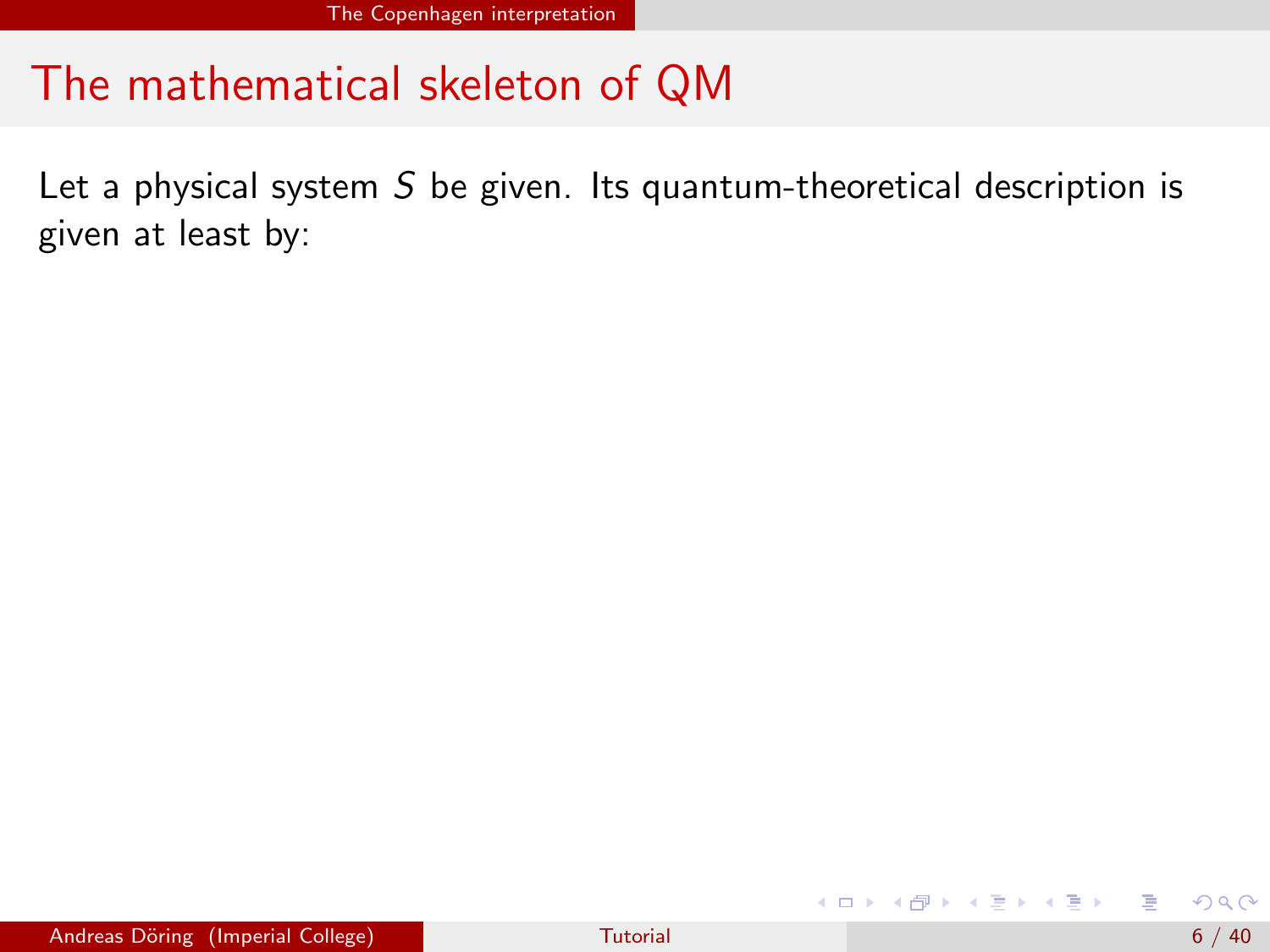Let a physical system  $S$  be given. Its quantum-theoretical description is given at least by:

• A separable complex Hilbert space  $H$ ,

 $\sqrt{m}$   $\rightarrow$   $\sqrt{m}$   $\rightarrow$   $\sqrt{m}$   $\rightarrow$ 

4 0 8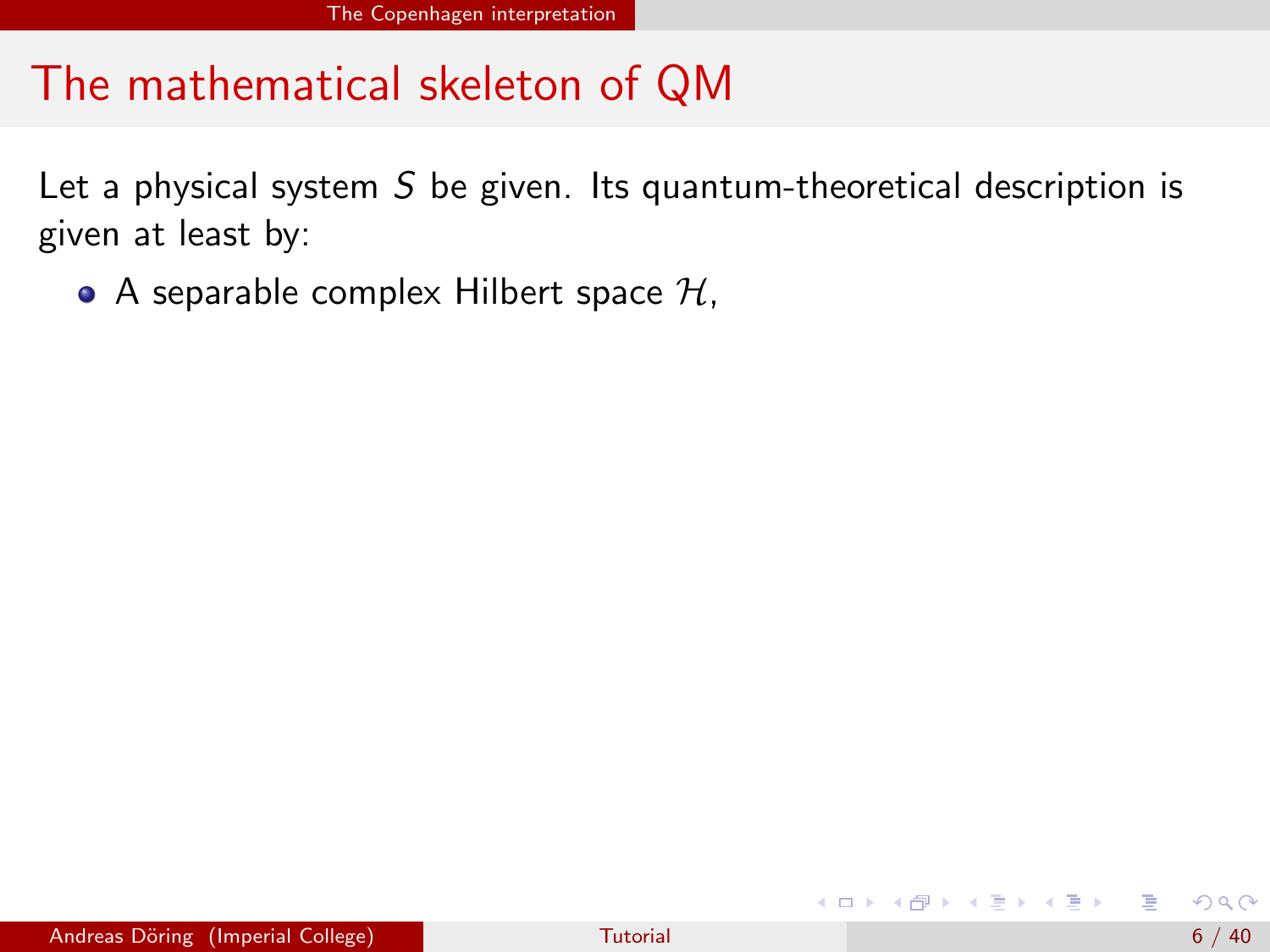Let a physical system  $S$  be given. Its quantum-theoretical description is given at least by:

- A separable complex Hilbert space  $H$ ,
- a unit vector  $\psi \in \mathcal{H}$ , representing the state of the system.  $\psi$ traditionally is called the wave function,

イ何 ト イヨ ト イヨ トー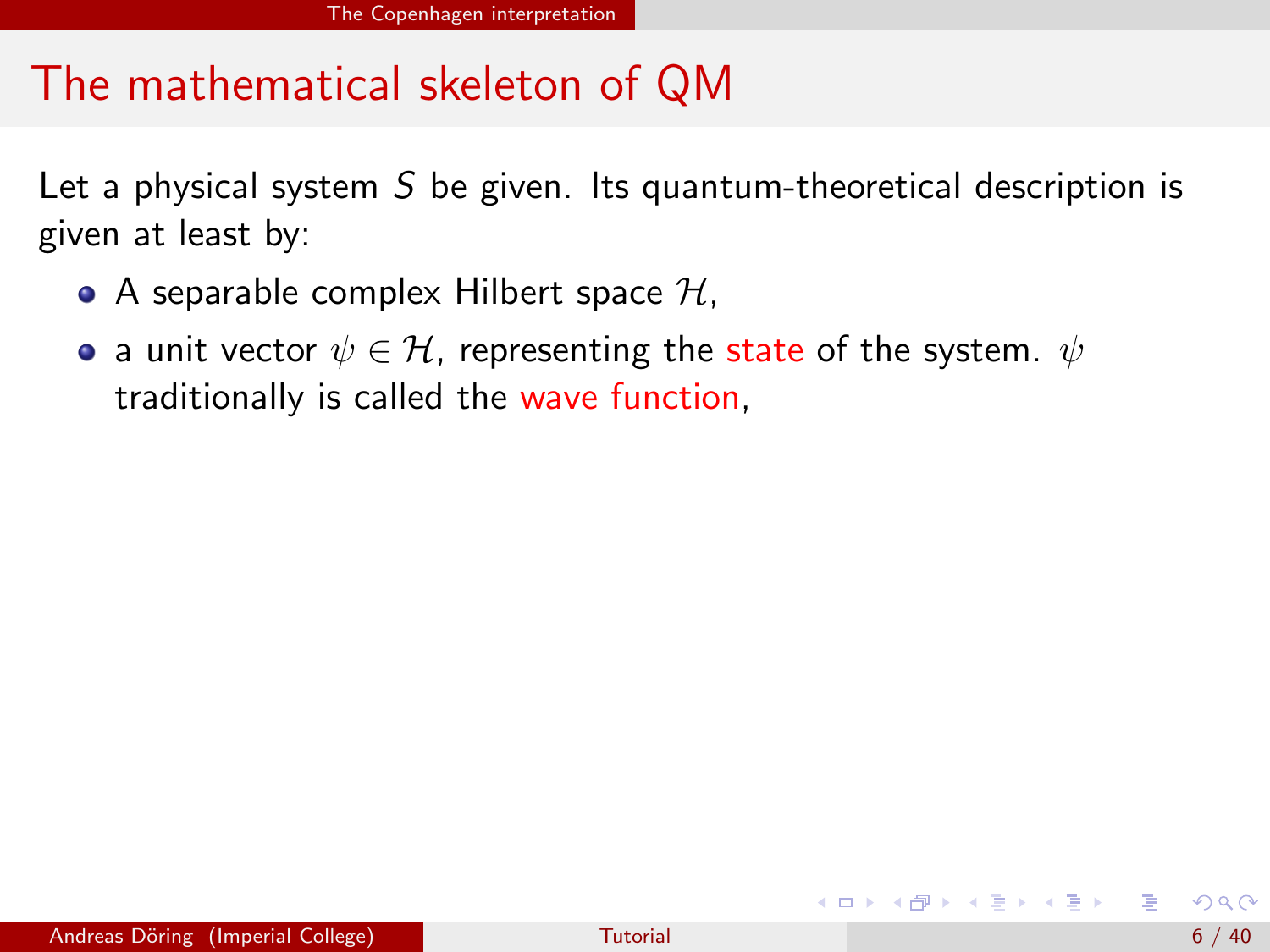Let a physical system  $S$  be given. Its quantum-theoretical description is given at least by:

- A separable complex Hilbert space  $\mathcal{H}$ ,
- a unit vector  $\psi \in \mathcal{H}$ , representing the state of the system.  $\psi$ traditionally is called the wave function,
- a set  $A(S)$  of self-adjoint operators on H representing the physical quantities of the system (like position, momentum, energy, spin, ...),

K ロンス 御 > ス ヨ > ス ヨ > 一 ヨ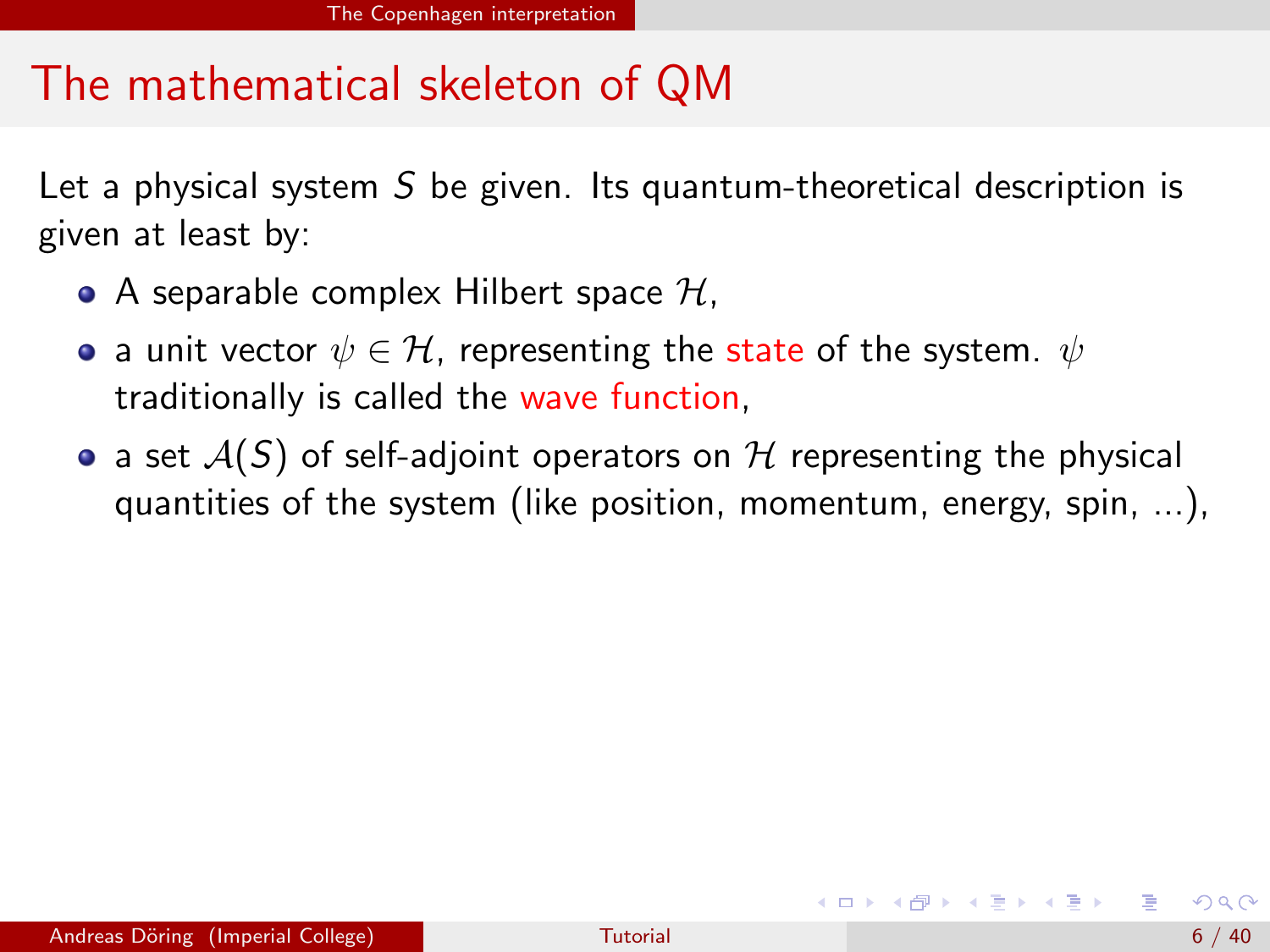Let a physical system  $S$  be given. Its quantum-theoretical description is given at least by:

- A separable complex Hilbert space  $\mathcal{H}$ ,
- a unit vector  $\psi \in \mathcal{H}$ , representing the state of the system.  $\psi$ traditionally is called the wave function,
- a set  $A(S)$  of self-adjoint operators on H representing the physical quantities of the system (like position, momentum, energy, spin, ...),
- the eigenvector-eigenvalue link: if, for some  $\hat{A} \in \mathcal{A}(S)$ , we have  $\hat{A}(\psi) = a\psi$ , i.e., if  $\psi$  is an eigenvector (also called an eigenstate) of  $\hat{A}$ , then the physical quantity A represented by  $\hat{A}$  has the value a.

K ロンス 御 > ス ヨ > ス ヨ > 一 ヨ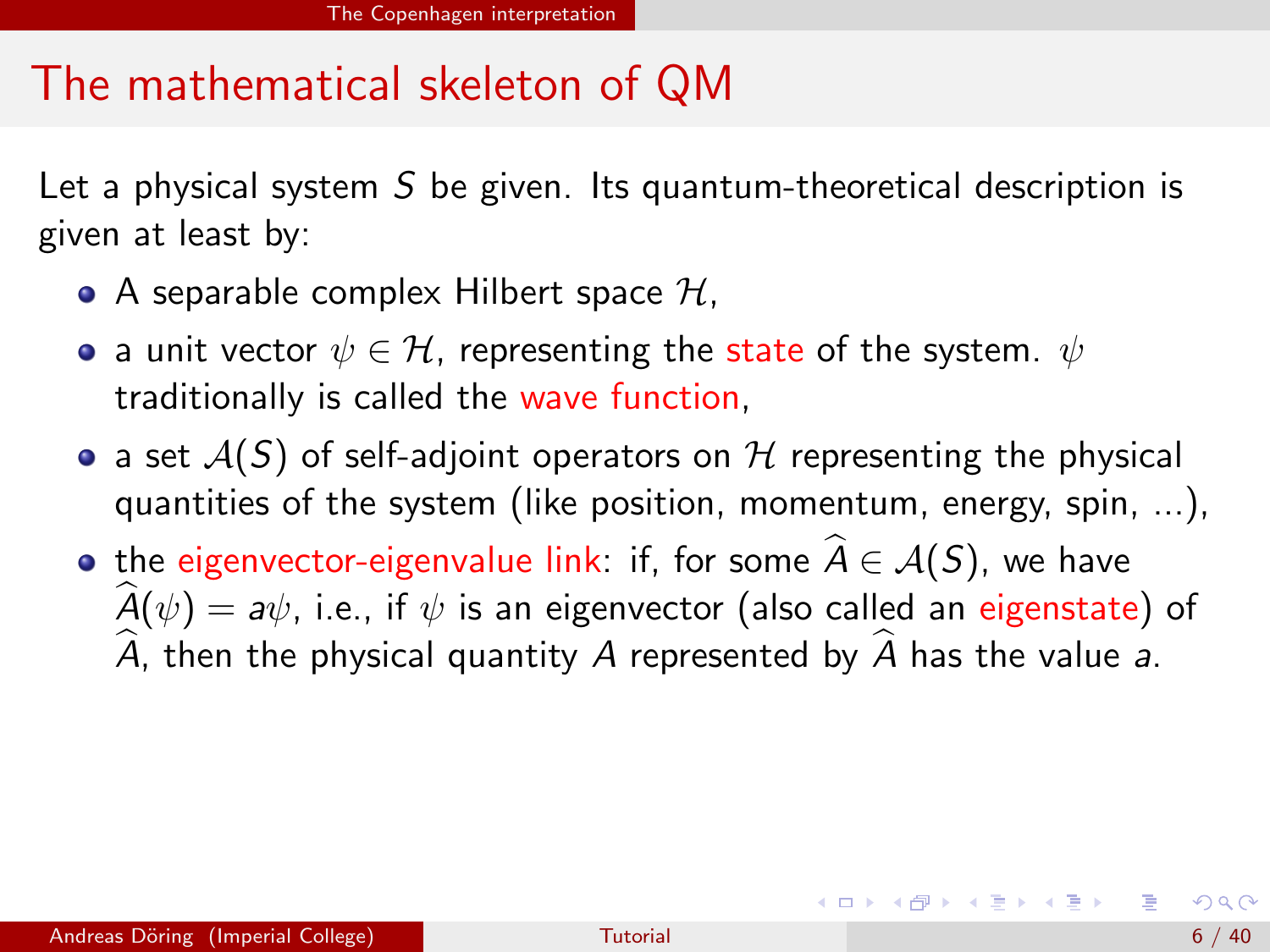Let a physical system  $S$  be given. Its quantum-theoretical description is given at least by:

- A separable complex Hilbert space  $H$ ,
- a unit vector  $\psi \in \mathcal{H}$ , representing the state of the system.  $\psi$ traditionally is called the wave function,
- a set  $A(S)$  of self-adjoint operators on H representing the physical quantities of the system (like position, momentum, energy, spin, ...),
- the eigenvector-eigenvalue link: if, for some  $\widehat{A} \in \mathcal{A}(S)$ , we have  $\widehat{A}(\psi) = a\psi$ , i.e., if  $\psi$  is an eigenvector (also called an eigenstate) of A, then the physical quantity A represented by  $\hat{A}$  has the value a.
- upon measurement of A, the state collapses into an eigenstate of  $\hat{A}$ corresponding to the measured (eigen)value  $a \in sp(A)$ . The Born rule allows to calculate probabilities of outcomes of measurements and expectation values.

イロン イ部ン イヨン イヨン 一番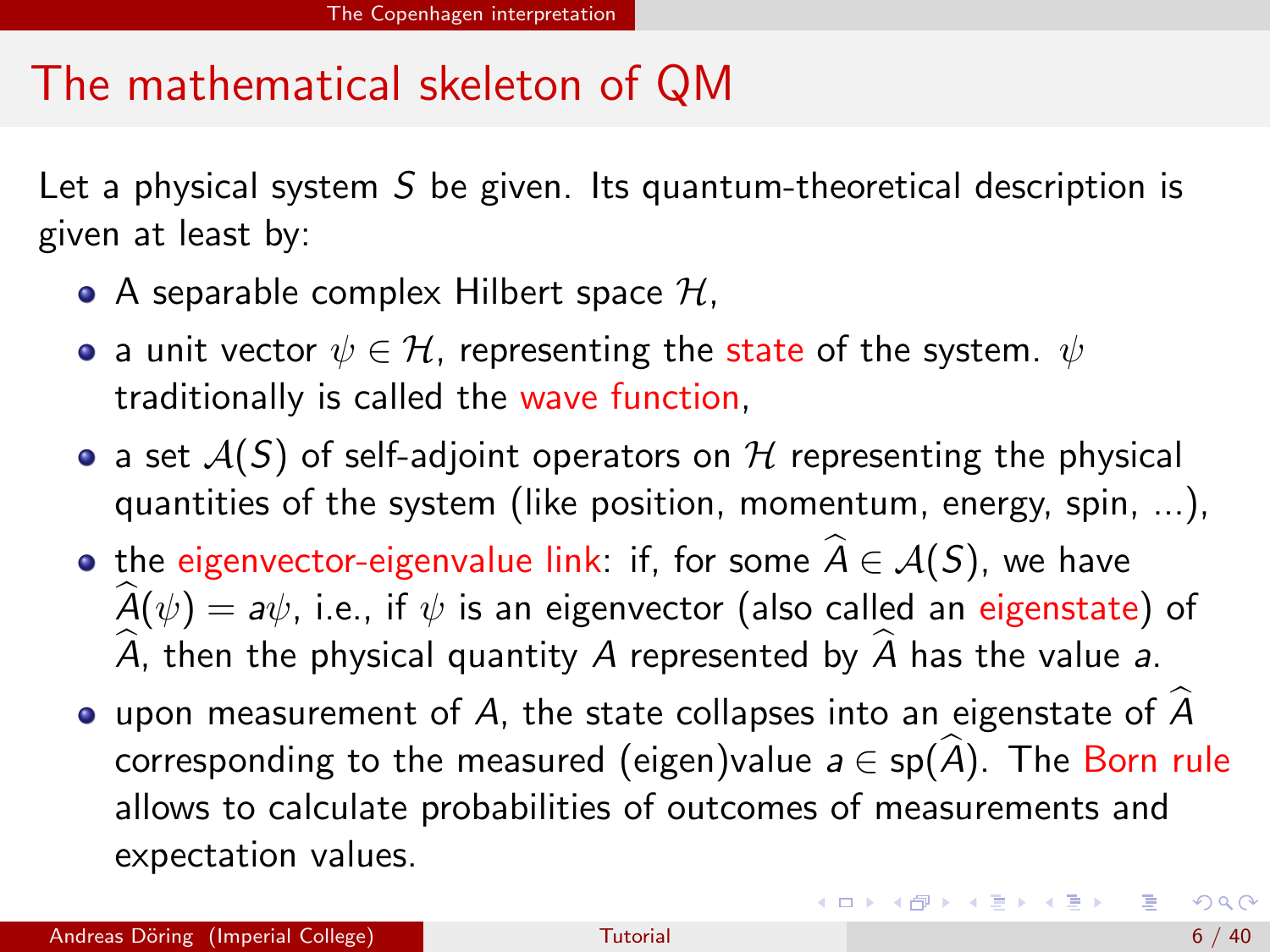# The physical interpretation

The state  $\psi$  of a quantum system has quite a different role from the state s of a classical system.  $\psi$  can be seen as a pure calculational device, encoding the observer's knowledge about the quantum system (Heisenberg's positivist approach), or as a symbolic representation of the quantum world (Bohr), in contrast to classical physics, where the state gives a pictorial or literal representation.

イロメ イ部メ イヨメ イヨメー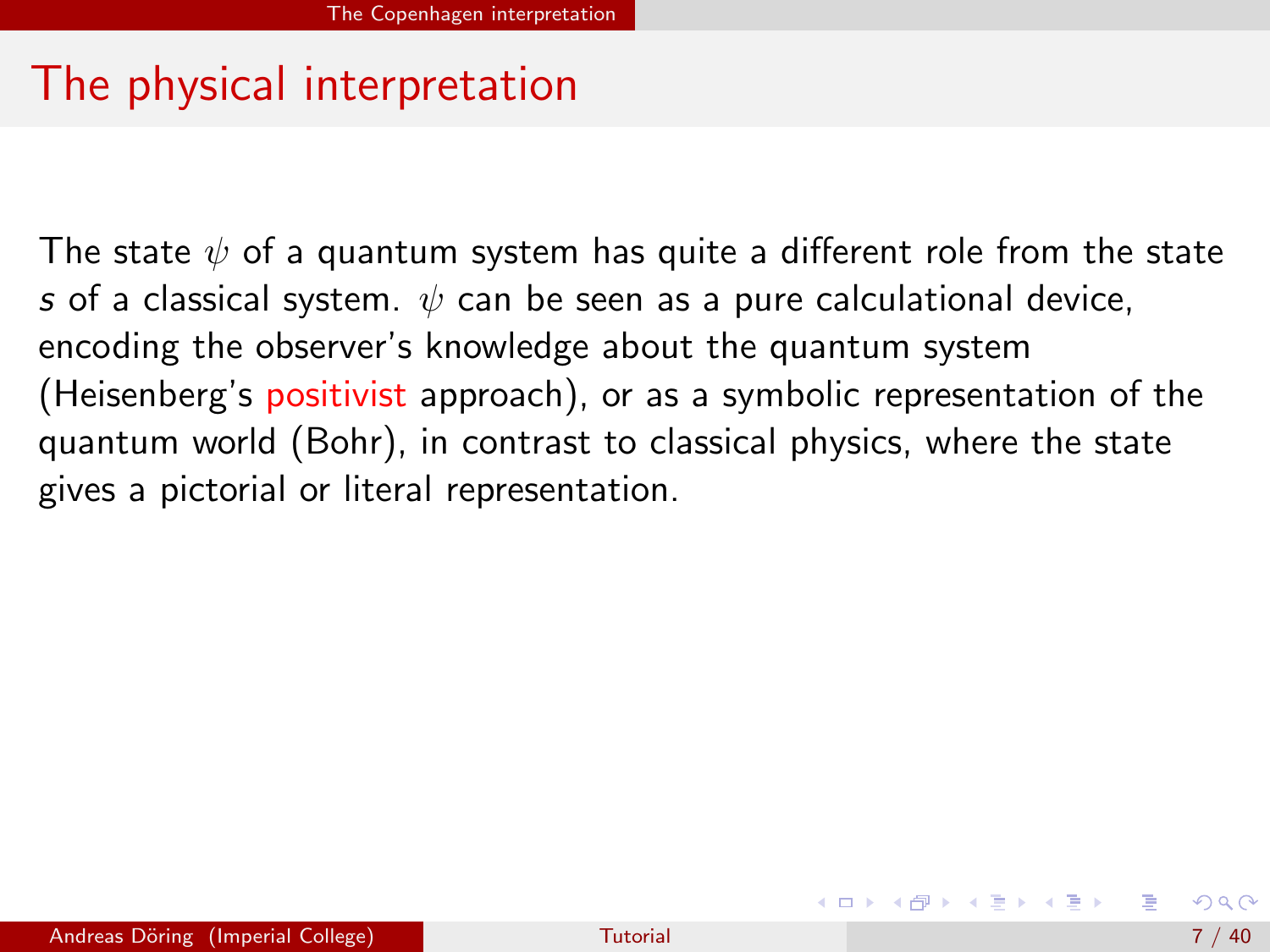# The physical interpretation

The state  $\psi$  of a quantum system has quite a different role from the state s of a classical system.  $\psi$  can be seen as a pure calculational device, encoding the observer's knowledge about the quantum system (Heisenberg's positivist approach), or as a symbolic representation of the quantum world (Bohr), in contrast to classical physics, where the state gives a pictorial or literal representation.

In particular, the quantum state does not assign values to all physical quantities at once. The formalism of QM fundamentally restricts the possibility of such value assignments, as we will see from the uncertainty principle.

Measurements hence do not simply reveal preexisting values.

<span id="page-13-0"></span>イロン イ部ン イヨン イヨン 一番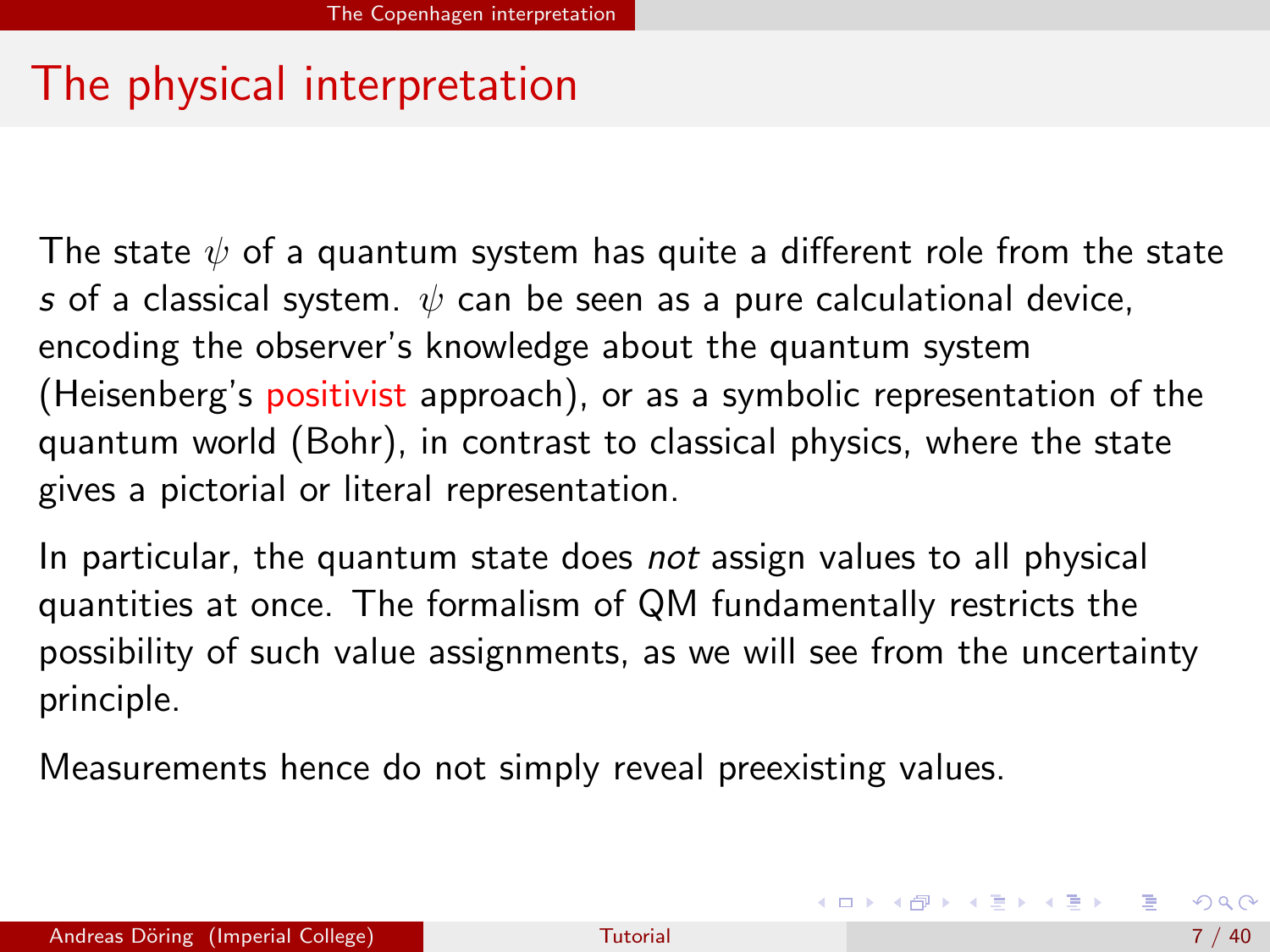#### The physical interpretation - Bohr, 1

The following is taken from the article "Copenhagen Interpretation of Quantum Mechanics" from the SEP (plato.stanford.edu). It summarises Bohr's mature view on quantum theory after EPR. A few comments are added.

- 1. The interpretation of a physical theory has to rely on an experimental practice.
- 2. The experimental practice presupposes a certain pre-scientific practice of description, which establishes the norm for experimental measurement apparatus, and consequently what counts as scientific experience.
- 3. Our pre-scientific practice of understanding our environment is an adaptation to the sense experience of separation, orientation, identification and reidentification over time of physical objects.
- 4. This pre-scientific experience is grasped in terms of common categories like [a] thing's position and change of position, duration and change of duration, and the relation of cause and effect, terms and principles that are now parts of our common language.
- 5. These common categories yield the preconditions for objective knowledge, and any description of nature has to use these concepts to be objective.

These points express a neo-Kantian point of vie[w.](#page-13-0)

 $QQ$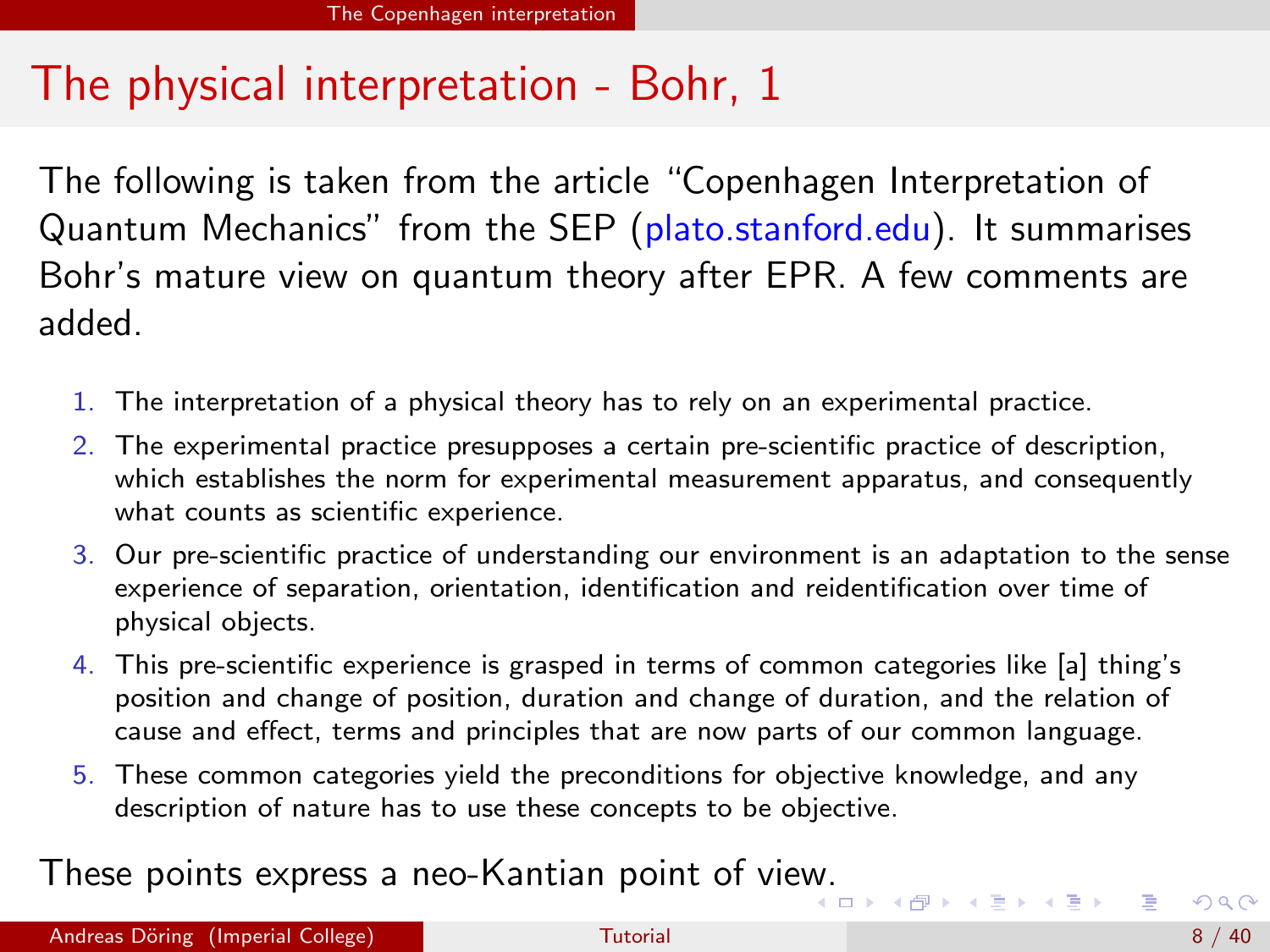# The physical interpretation - Bohr, 2

- 6. The concepts of classical physics are merely exact specifications of the above categories.
- 7. The classical concepts—and not classical physics itself—are therefore necessary in any description of physical experience in order to understand what we are doing and to be able to communicate our results to others, in particular in the description of quantum phenomena as they present themselves in experiments;
- 8. Planck's empirical discovery of the quantization of action [i.e., the quantum of action  $\hbar$ ] requires a revision of the foundation for the use of classical concepts, because they are not all applicable at the same time. Their use is well defined only if they apply to experimental interactions in which the quantization of action can be regarded as negligible.
- 9. In experimental cases where the quantization of action plays a significant role, the application of a classical concept does not refer to independent properties of the object; rather the ascription of either kinematic or dynamic properties to the object as it exists independently of a specific experimental interaction is ill-defined.
- 10. The quantization of action demands a limitation of the use of classical concepts so that these concepts apply only to a phenomenon, which Bohr understood as the macroscopic manifestation of a measurement on the object, i.e. the uncontrollable interaction between the object and the apparatus.

#### This can be summarised as environmental contextuality.

<span id="page-15-0"></span> $\equiv$ 

イロメ イ部メ イ君メ イ君メート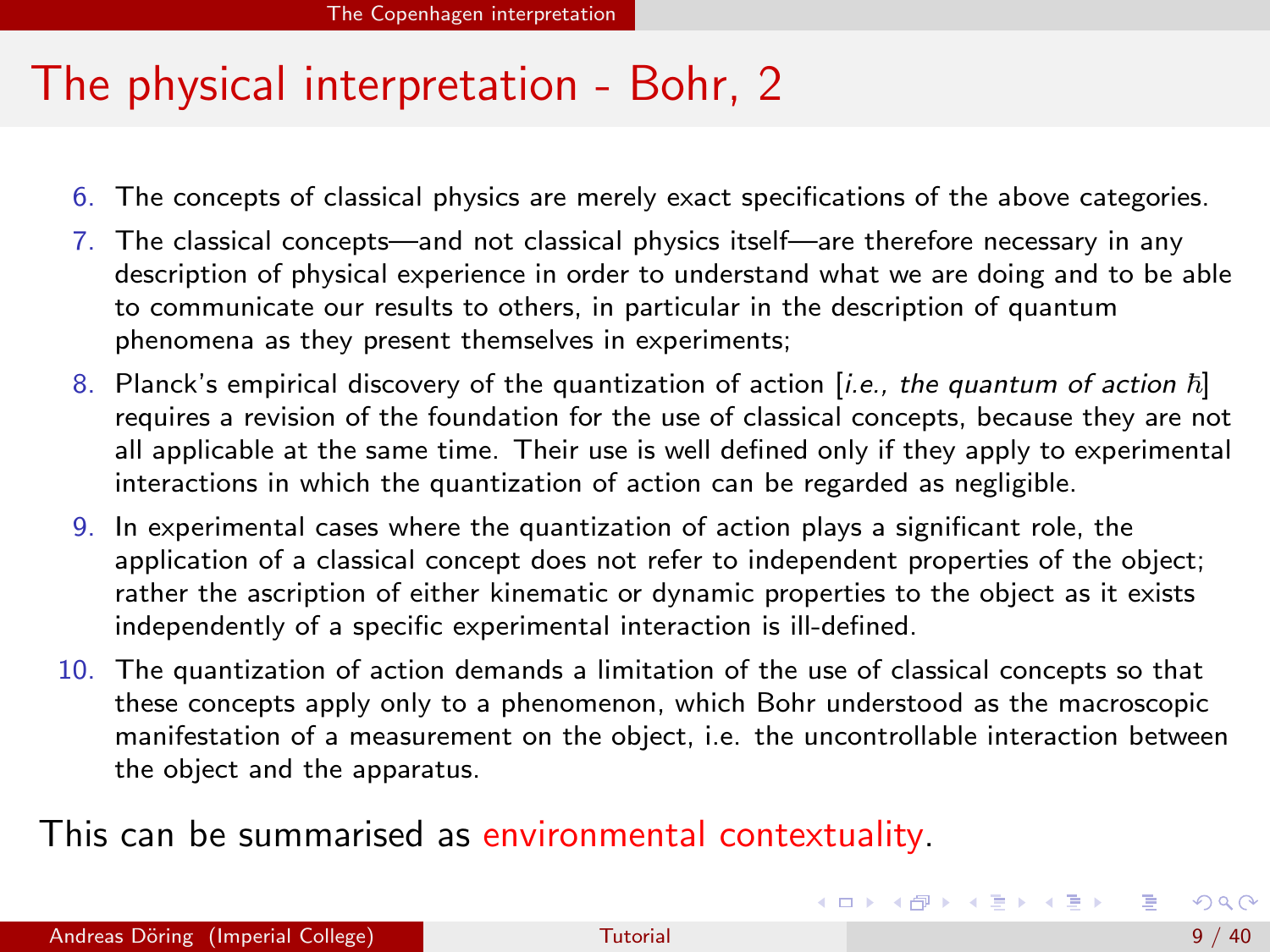# The physical interpretation - Bohr, 3

- 11. The quantum mechanical description of the object differs from the classical description of the measuring apparatus, and this requires that the object and the measuring device should be separated in the description, but the line of separation is not the one between macroscopic instruments and microscopic objects. It has been argued in detail (Howard 1994) that Bohr pointed out that parts of the measuring device may sometimes be treated as parts of the object in the quantum mechanical description.
- 12. The quantum mechanical formalism does not provide physicists with a pictorial representation: the  $\psi$ -function does not, as Schrödinger had hoped, represent a new kind of reality. Instead, as Born suggested, the square of the absolute value of the  $\psi$ -function expresses a probability amplitude for the outcome of a measurement. Due to the fact that the wave equation involves an imaginary quantity this equation can have only a symbolic character, but the formalism may be used to predict the outcome of a measurement that establishes the conditions under which concepts like position, momentum, time and energy apply to the phenomena.
- 13. The ascription of these classical concepts to the phenomena of measurements rely on the experimental context of the phenomena, so that the entire setup provides us with the defining conditions for the application of kinematic and dynamic concepts in the domain of quantum physics.
- <span id="page-16-0"></span>14. Such phenomena are complementary in the sense that their manifestations depend on mutually exclusive measurements, but that the information gained through these various experiments exhausts all possible objective knowledge of the object.

#### Keywords: complementarity and doctrine of clas[sic](#page-15-0)[al](#page-17-0) [c](#page-15-0)[on](#page-16-0)[c](#page-17-0)[e](#page-4-0)[p](#page-5-0)[t](#page-29-0)[s.](#page-30-0)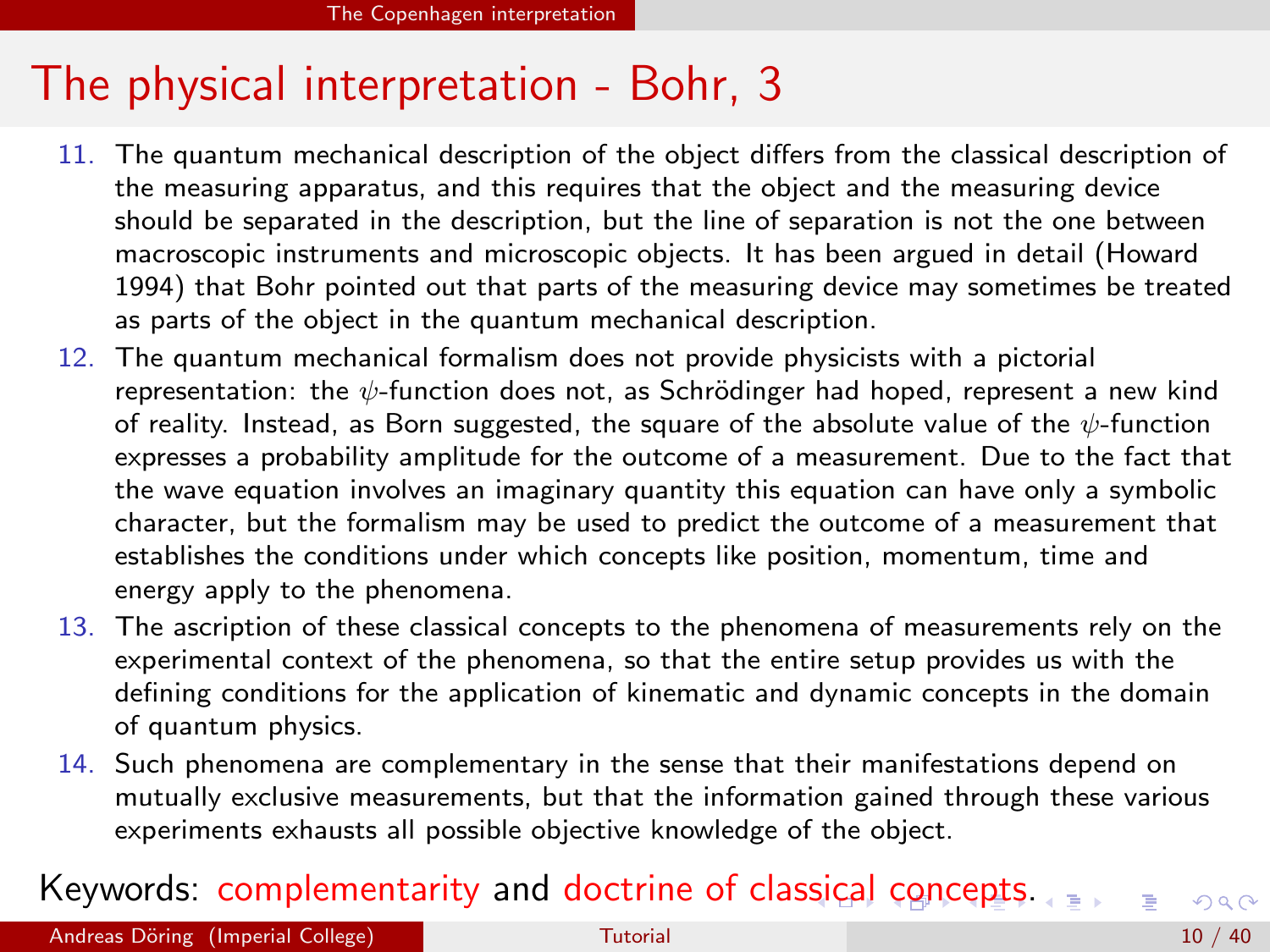Let  $\psi$  be a state. The standard deviation of  $\widehat{\boldsymbol{p}}$  in the state  $\psi$  is

$$
\Delta_{\psi}(\widehat{\rho})=\sqrt{(\langle \widehat{\rho}^2\rangle_{\psi})-(\langle \widehat{\rho}\rangle_{\psi})^2}.
$$

 $\Delta_{\psi}(\hat{q})$  is defined analogously.

<span id="page-17-0"></span>画

イロメ イ部メ イ君メ イ君メー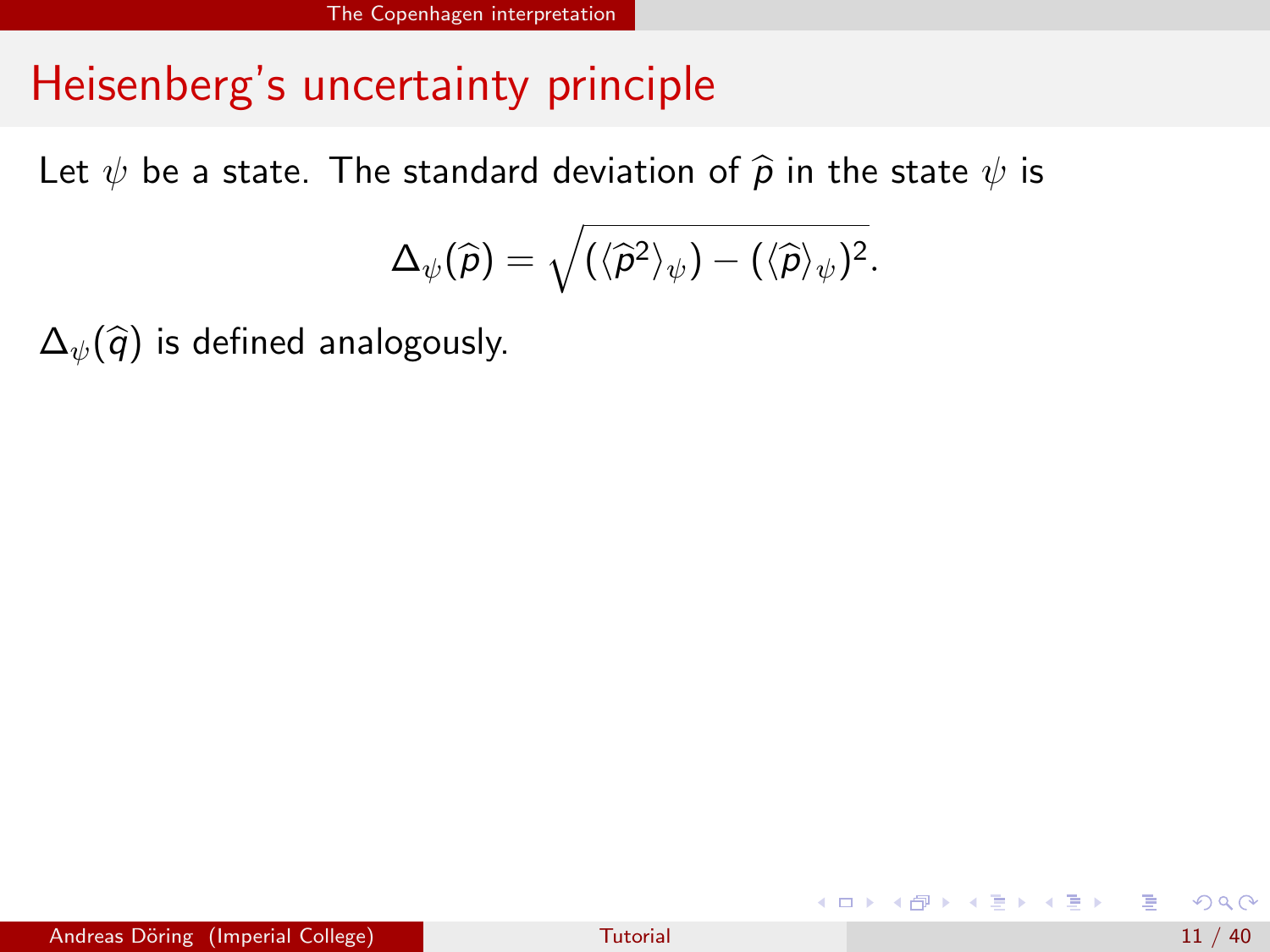Let  $\psi$  be a state. The standard deviation of  $\widehat{p}$  in the state  $\psi$  is

$$
\Delta_{\psi}(\widehat{\rho})=\sqrt{(\langle \widehat{\rho}^2\rangle_{\psi})-(\langle \widehat{\rho}\rangle_{\psi})^2}.
$$

 $\Delta_{\psi}(\widehat{q})$  is defined analogously. The uncertainty principle states that for all states  $\psi$ ,

$$
\Delta_{\psi}(\widehat{\rho})\Delta_{\psi}(\widehat{q})\geq \frac{\hbar}{2}.
$$

This form is due to Kennard (1927).

イロメ イ部メ イヨメ イヨメー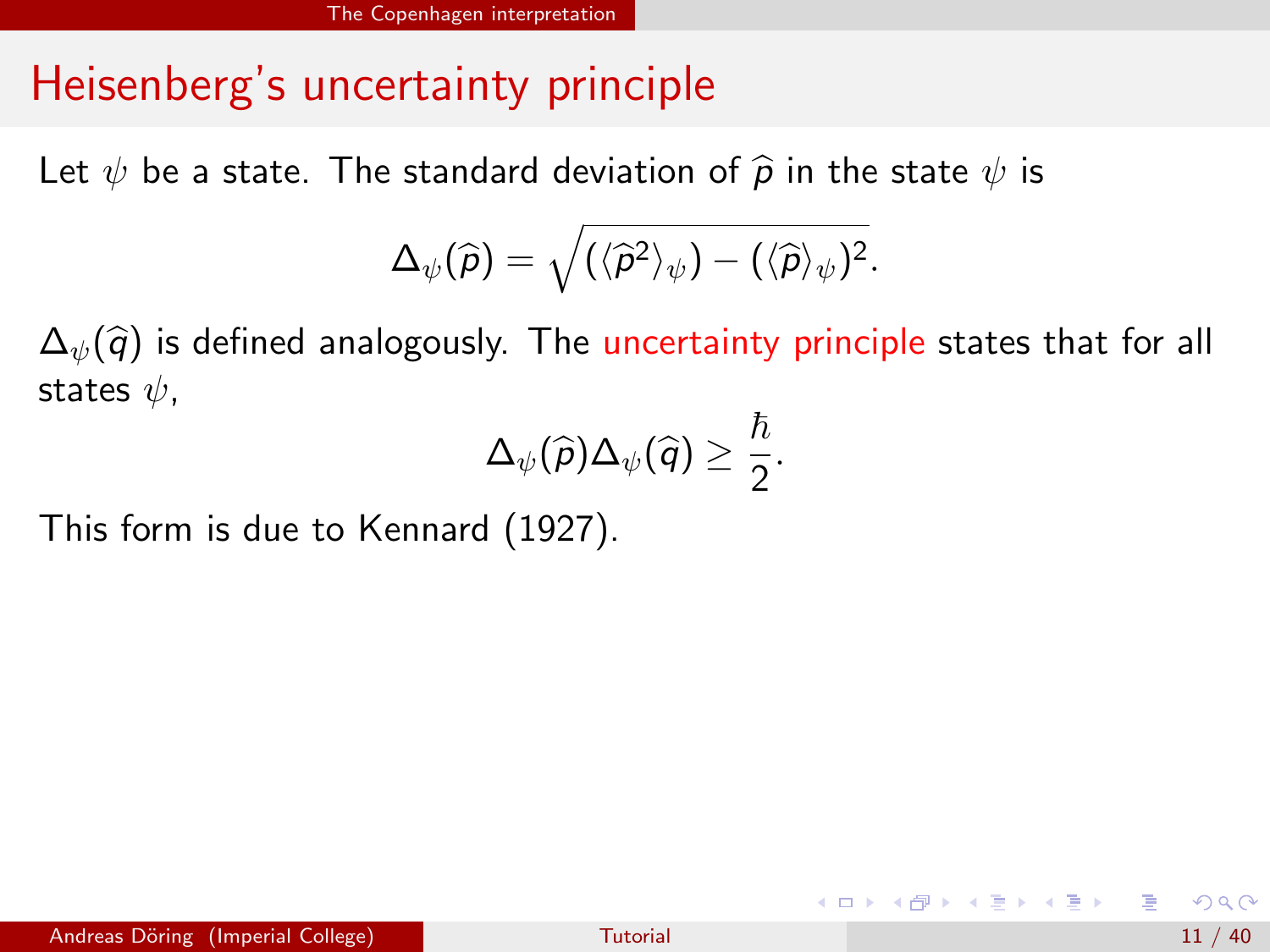Let  $\psi$  be a state. The standard deviation of  $\widehat{p}$  in the state  $\psi$  is

$$
\Delta_{\psi}(\widehat{\rho})=\sqrt{(\langle \widehat{\rho}^2\rangle_{\psi})-(\langle \widehat{\rho}\rangle_{\psi})^2}.
$$

 $\Delta_{\psi}(\widehat{q})$  is defined analogously. The uncertainty principle states that for all states  $\psi$ ,

$$
\Delta_{\psi}(\widehat{\rho})\Delta_{\psi}(\widehat{q})\geq \frac{\hbar}{2}.
$$

This form is due to Kennard (1927). A more general form (Schrödinger 1930) is

$$
\Delta_{\psi}(\widehat{A})^2 \Delta_{\psi}(\widehat{B})^2 \geq \frac{1}{4} |\langle [\widehat{A}, \widehat{B}] \rangle_{\psi}|^2 + \frac{1}{4} |\langle \{\widehat{A} - \langle \widehat{A} \rangle_{\psi}, \widehat{B} - \langle \widehat{B} \rangle_{\psi} \} \rangle_{\psi}|^2.
$$

 $\Omega$ 

イロメ イ部メ イ君メ イ君メー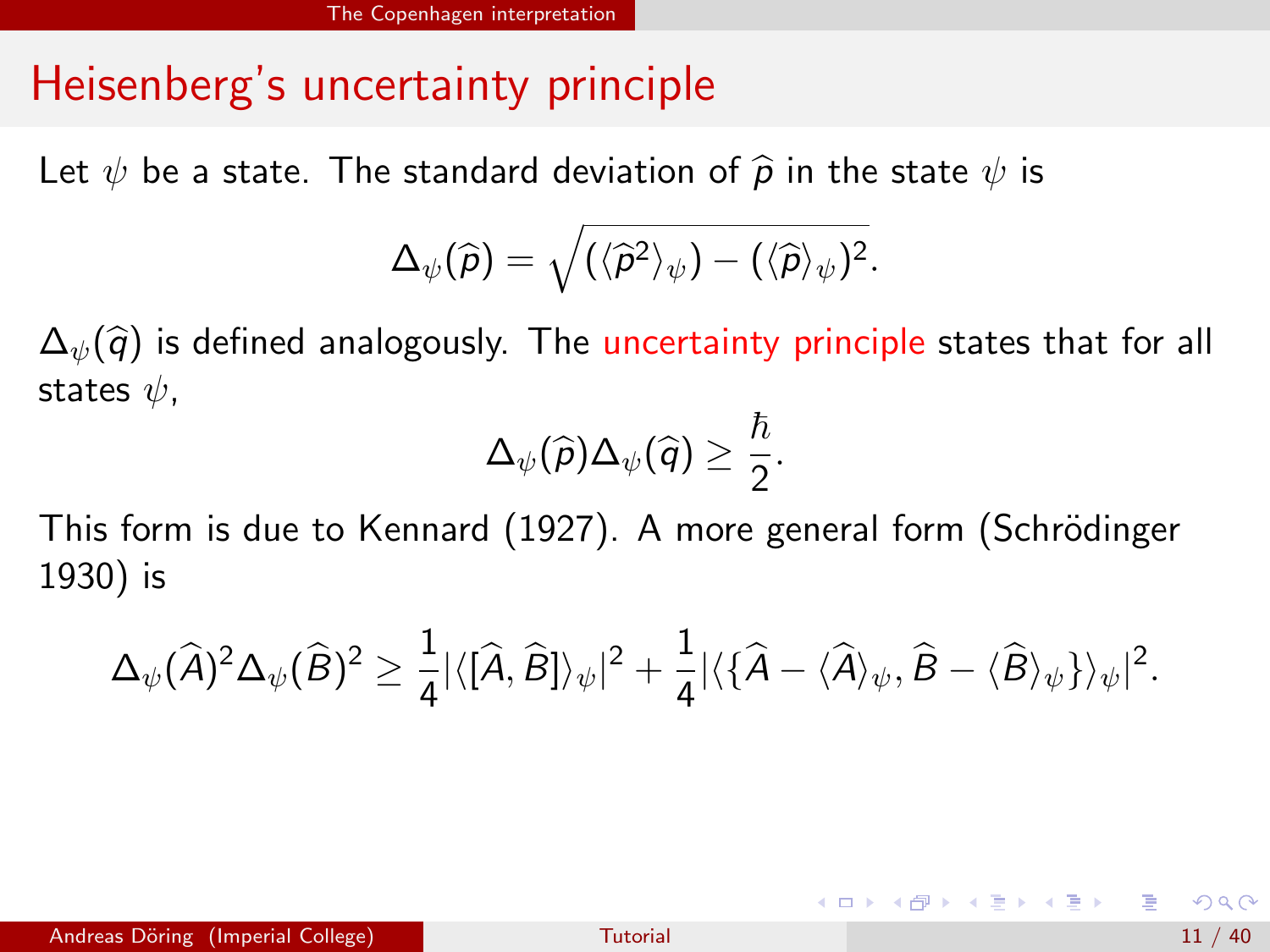Let  $\psi$  be a state. The standard deviation of  $\widehat{\boldsymbol{p}}$  in the state  $\psi$  is

$$
\Delta_{\psi}(\widehat{\rho})=\sqrt{(\langle \widehat{\rho}^2\rangle_{\psi})-(\langle \widehat{\rho}\rangle_{\psi})^2}.
$$

 $\Delta_{\psi}(\widehat{q})$  is defined analogously. The uncertainty principle states that for all states  $\psi$ ,

$$
\Delta_{\psi}(\widehat{\rho})\Delta_{\psi}(\widehat{q})\geq \frac{\hbar}{2}.
$$

This form is due to Kennard (1927). A more general form (Schrödinger 1930) is

$$
\Delta_{\psi}(\widehat{A})^2 \Delta_{\psi}(\widehat{B})^2 \geq \frac{1}{4} |\langle [\widehat{A}, \widehat{B}] \rangle_{\psi}|^2 + \frac{1}{4} |\langle {\{\widehat{A} - \langle \widehat{A} \rangle_{\psi}, \widehat{B} - \langle \widehat{B} \rangle_{\psi}} \} \rangle_{\psi}|^2.
$$

An important question is if the UP gives an *epistemological constraint* only, due to unavoidable disturbances during measurement, or if it is an ontological principle, constraining the nature of reality itself, independent of measurements. K ロ ▶ K @ ▶ K 할 ▶ K 할 ▶ ... 할 → 9 Q @

Andreas Döring (Imperial College) and the College [Tutorial](#page-0-0) 11 / 40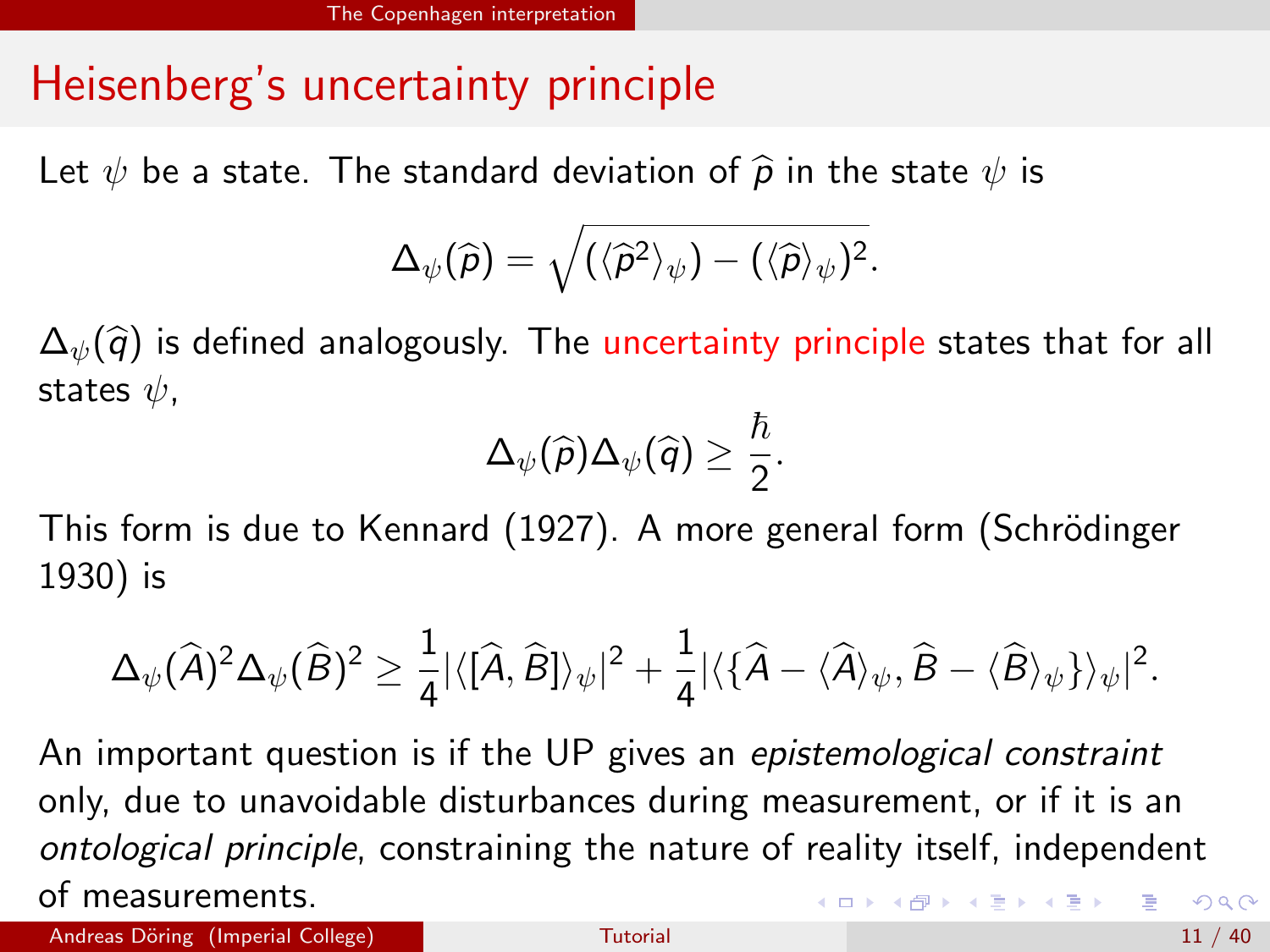# Bohr and Heisenberg - degrees of instrumentalism

Bohr:

- An entity realist (possibly), but not a theory realist. QM gives a symbolic, but not a pictorial or literal description of the quantum world. In particular, the use of imaginary numbers (states are vectors in complex Hilbert spaces) points to this.
- Complementarity similar in spirit to relativity. Both create a kind of contextuality for observations: relativity due to the existence of a maximal speed, QT due to the existence of a minimal action.

イロメ イ部メ イ君メ イ君メー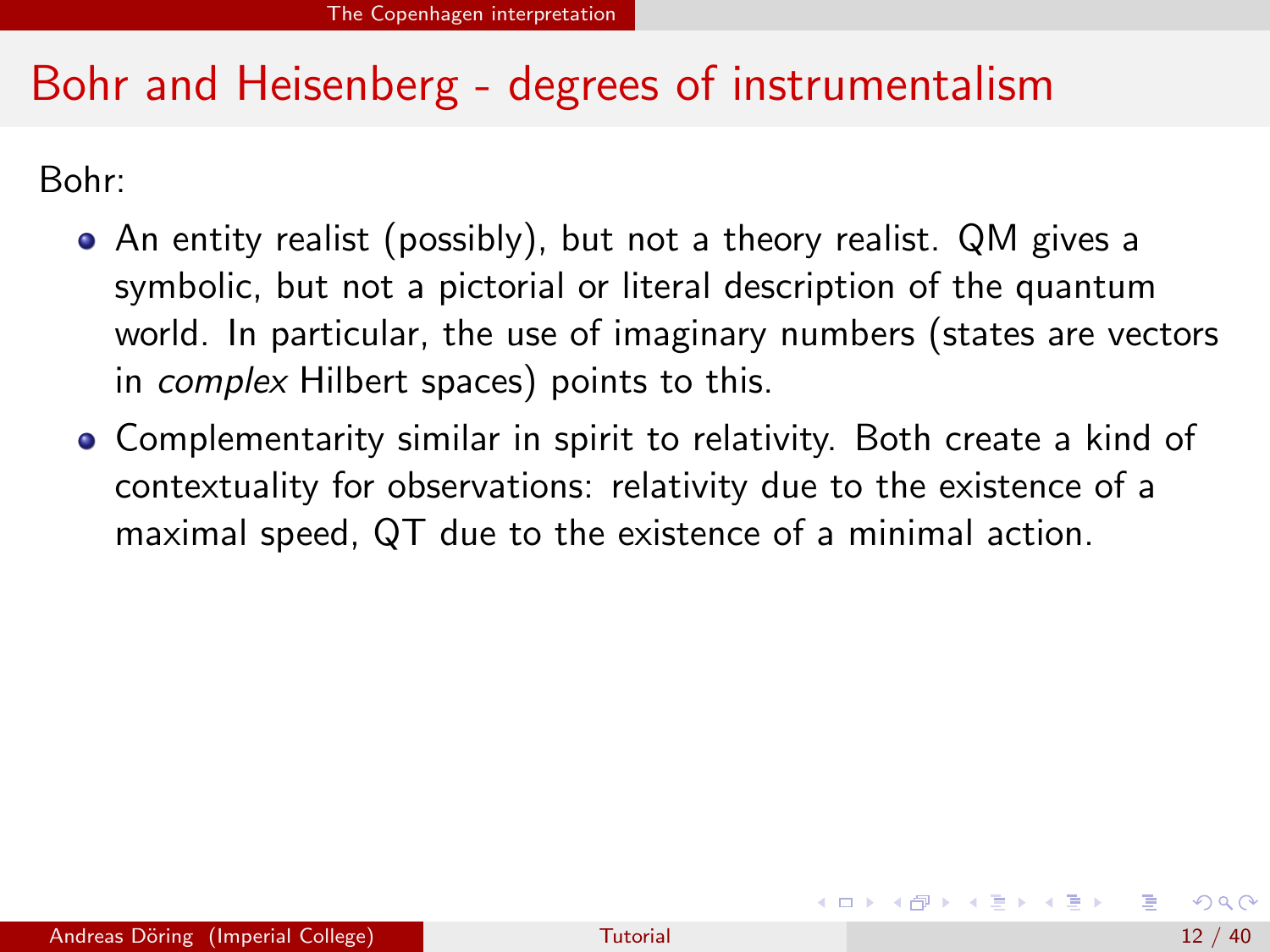# Bohr and Heisenberg - degrees of instrumentalism

Bohr:

- An entity realist (possibly), but not a theory realist. QM gives a symbolic, but not a pictorial or literal description of the quantum world. In particular, the use of imaginary numbers (states are vectors in complex Hilbert spaces) points to this.
- Complementarity similar in spirit to relativity. Both create a kind of contextuality for observations: relativity due to the existence of a maximal speed, QT due to the existence of a minimal action.

Heisenberg:

- Positivist and instrumentalist, QM as giving calculational devices.
- It is meaningless to speak of the value of a physical quantity before a measurement is made.

Heisenberg's view was and still is very influential. He coined the expression "Copenhagen interpretation" in 1955.

K ロ ▶ K 個 ▶ K 로 ▶ K 로 ▶ 『로 』 K 9 Q @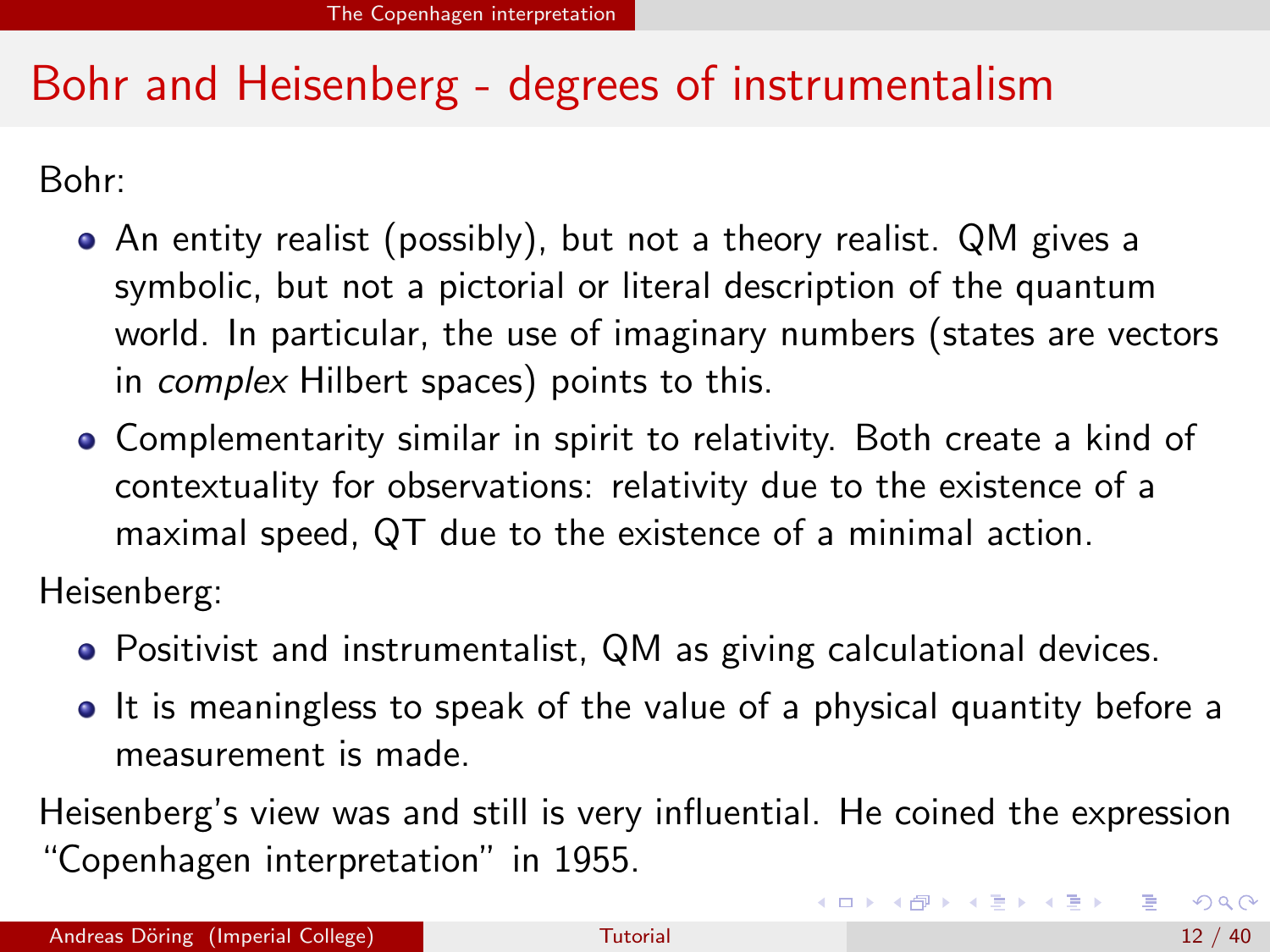"The dynamics and the postulate of collapse are flatly in contradiction with one another ... the postulate of collapse seems to be right about what happens when we make measurements, and the dynamics seems to be bizarrely wrong about what happens when we make measurements, and yet the dynamics seems to be right about what happens whenever we aren't making measurements."

D. Albert, *Quantum Mechanics and Experience*, Harvard University Press, Cambridge (1992)

**K ロ ▶ | K 母 ▶ | K ヨ ▶ | K ヨ ▶ |**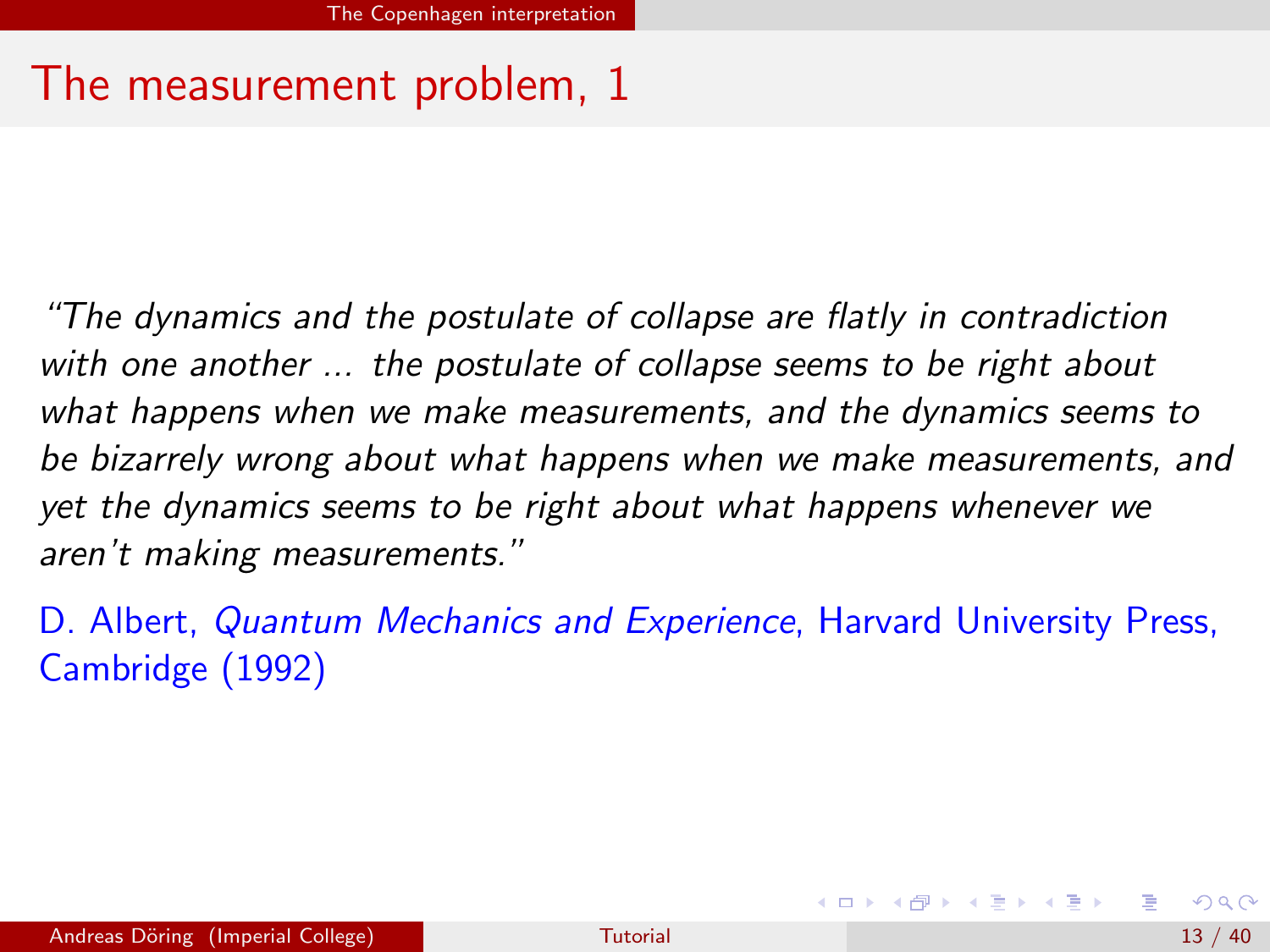The dynamics of QM is linear, given by the Schrödinger equation:

$$
\frac{\partial \psi(\mathbf{r},t)}{\partial t} = -\frac{i}{\hbar} \widehat{H}(\psi(\mathbf{r},t)).
$$

Here,  $\hat{H}$  is the Hamiltonian, which is the operator representing the physical quantity energy.

**イロト イ母ト イヨト イヨト**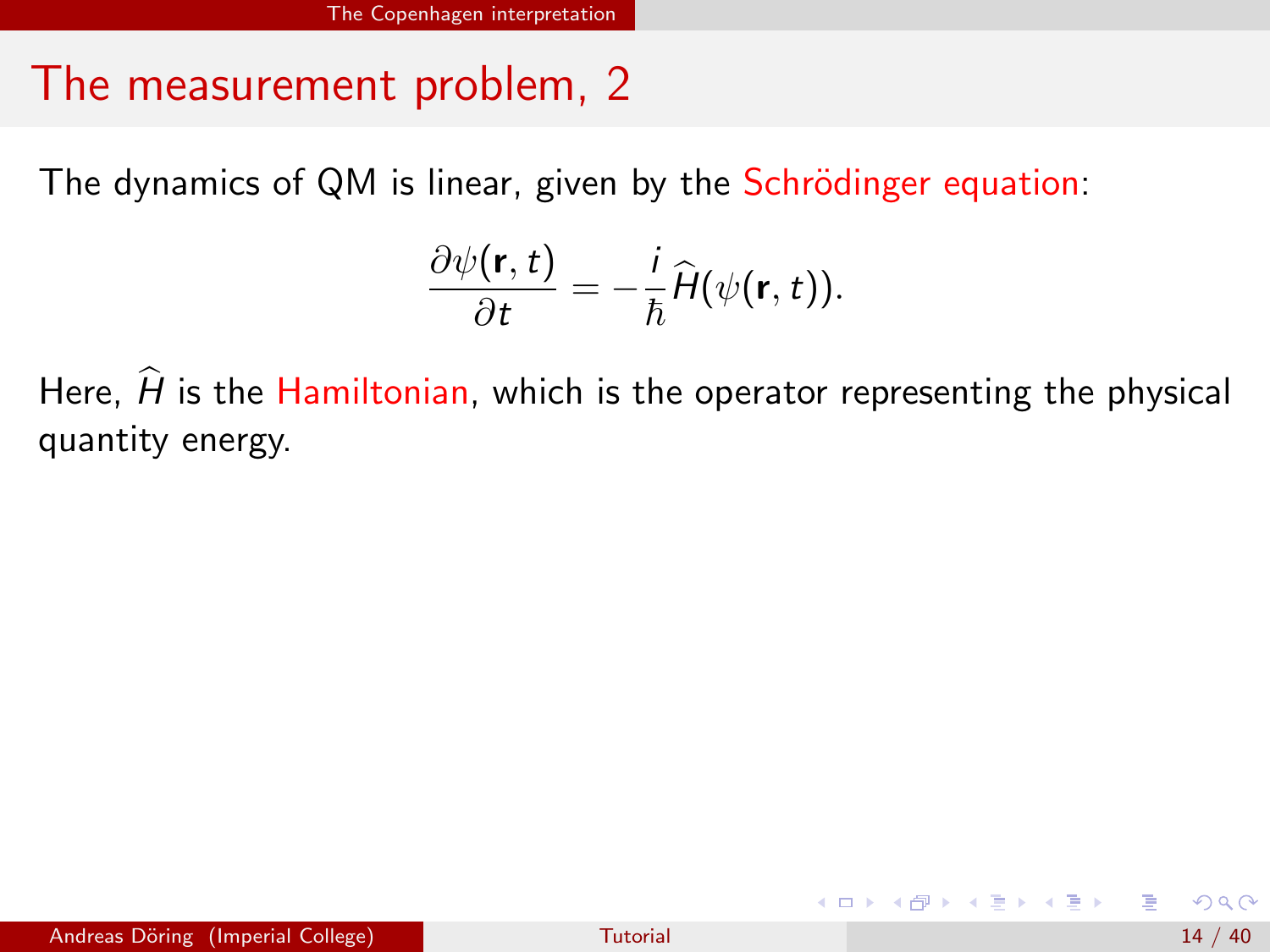The dynamics of QM is linear, given by the Schrödinger equation:

$$
\frac{\partial \psi(\mathbf{r},t)}{\partial t} = -\frac{i}{\hbar} \widehat{H}(\psi(\mathbf{r},t)).
$$

Here.  $\widehat{H}$  is the Hamiltonian, which is the operator representing the physical quantity energy.

Assume that we have some physical quantity A such that the eigenstates of  $\widehat{A}$  form a basis  $(\phi_i^A)_{i\in I}$  of Hilbert space. Moreover, assume that for  $t = 0$ , the state  $\psi(\mathbf{r}, 0)$  is an eigenstate of  $\widehat{A}$ . After some time t, the state will have evolved to

$$
\psi(\mathbf{r},t)=\sum_{i\in I}c_i\phi_i^{\hat{A}},
$$

which is not an eigenstate of  $\widehat{A}$  anymore in general. Rather,  $\psi(\mathbf{r},t)$  is a superposition of eigenstates of  $\hat{A}$ .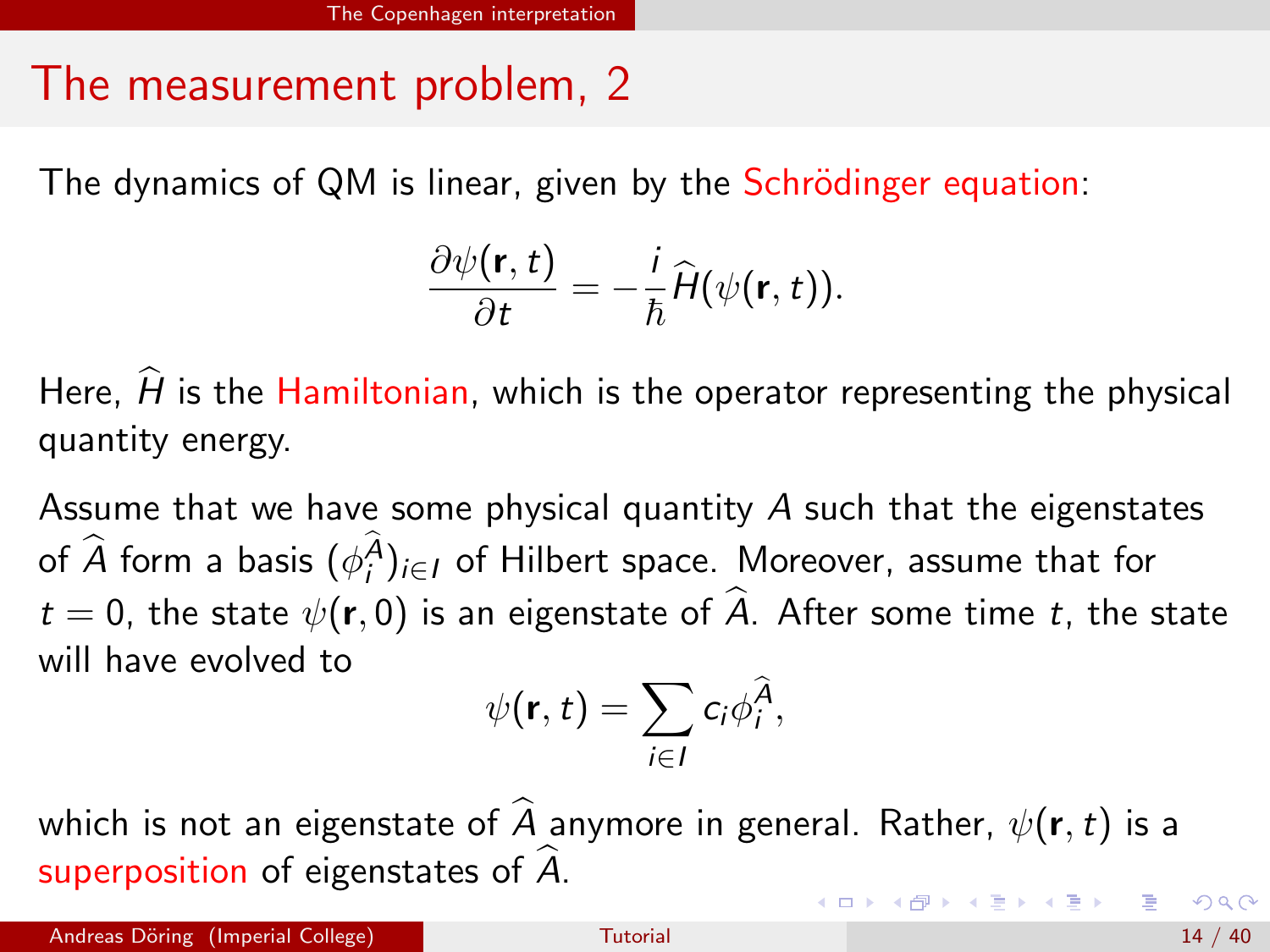This kind of linear evolution very successfully describes microphysics when no measurement is made. Yet, measurement itself is not described by this linear evolution, but by the so-called projection postulate, which goes back to von Neumann: if the physical quantity  $\ddot{A}$  is measured and the result  $a_i \in sp(A)$  is obtained (which happens with probability  $c_i^2$  according to the Born rule), then the state of the quantum system changes to

$$
\psi(\mathbf{r},t)=\phi_i^{\widehat{A}},
$$

the eigenstate of A corresponding to the eigenvalue  $a_i$ . (For simplicity, we assume here that  $\widehat{A}$  is non-degenerate and has discrete spectrum). Clearly, this change is discontinuous in general.

イロト 不優 ト 不重 ト 不重 トー 重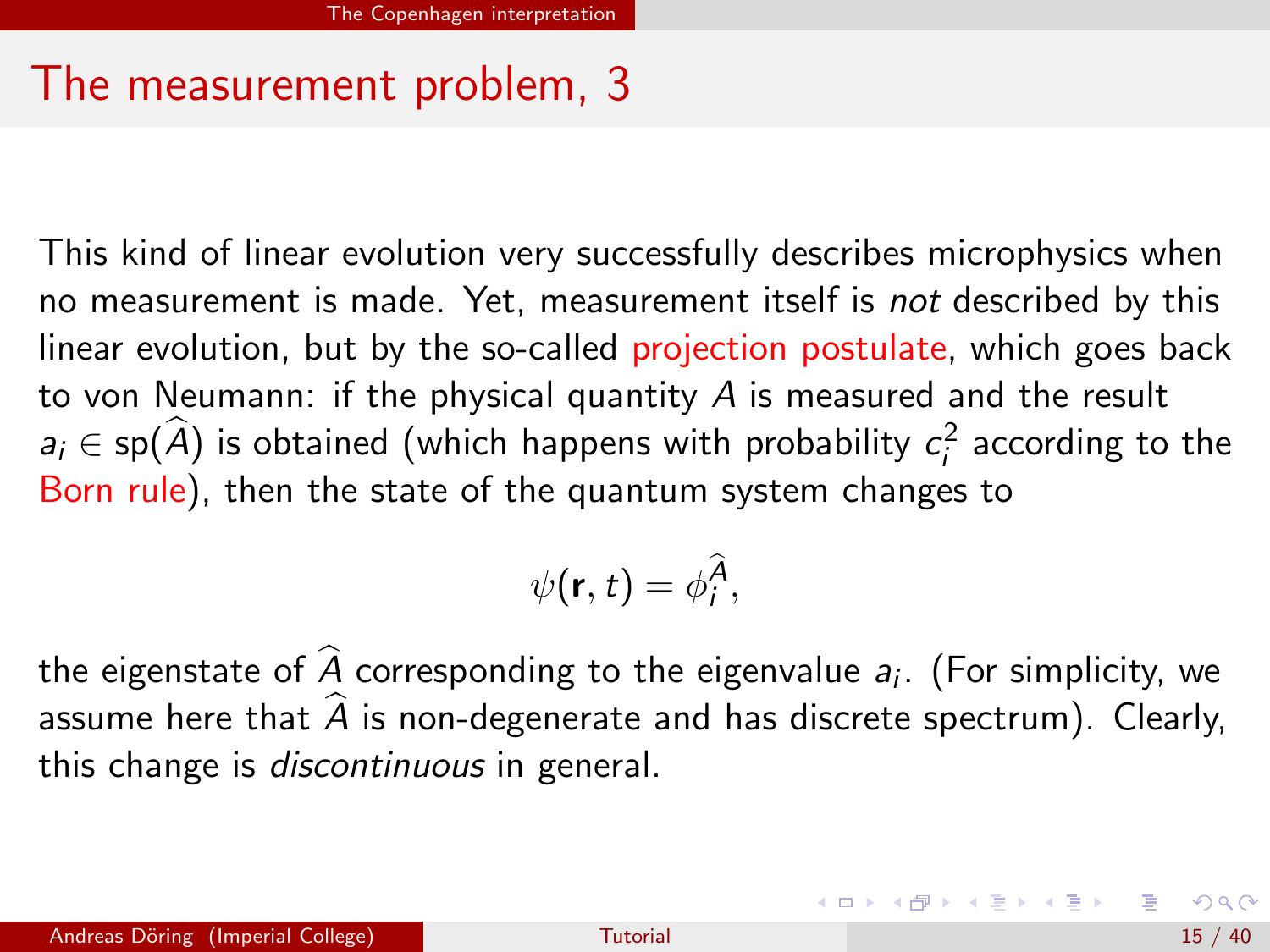We do not observe superpositions of macroscopic objects, which needs to be explained as well. Many people see the measurement problem as the question

• How does the macroscopic world, in which physical objects have definite properties, arise (at least approximately) from the microscopic world, where QT with its indeterminism holds?

イロト イ母 トイヨ トイヨ トー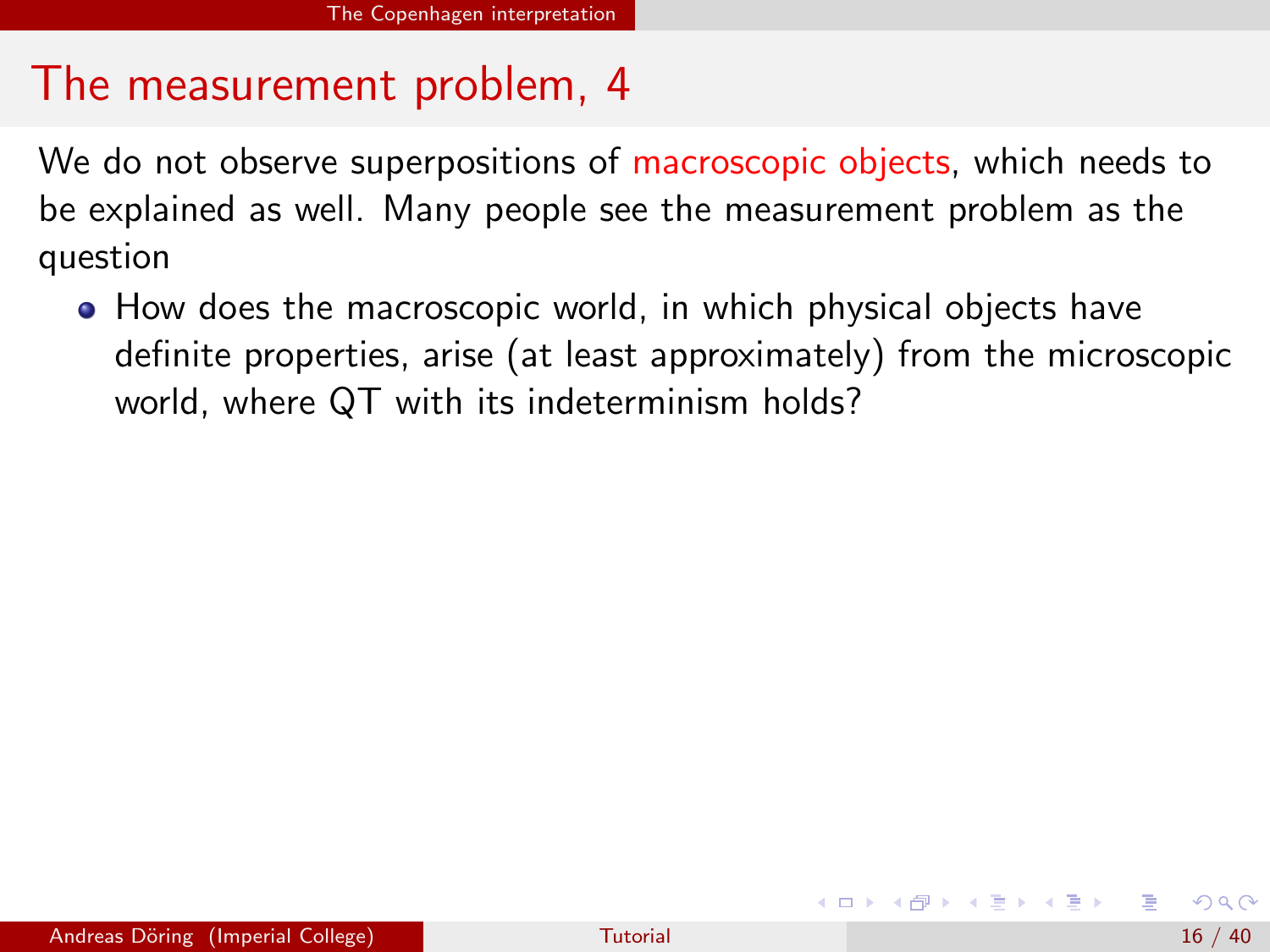We do not observe superpositions of macroscopic objects, which needs to be explained as well. Many people see the measurement problem as the question

• How does the macroscopic world, in which physical objects have definite properties, arise (at least approximately) from the microscopic world, where QT with its indeterminism holds?

Another aspect is the question

What is a measurement? Which physical interactions are measurements and which are not?

K ロ ▶ K 個 ▶ K 결 ▶ K 결 ▶ ○ 결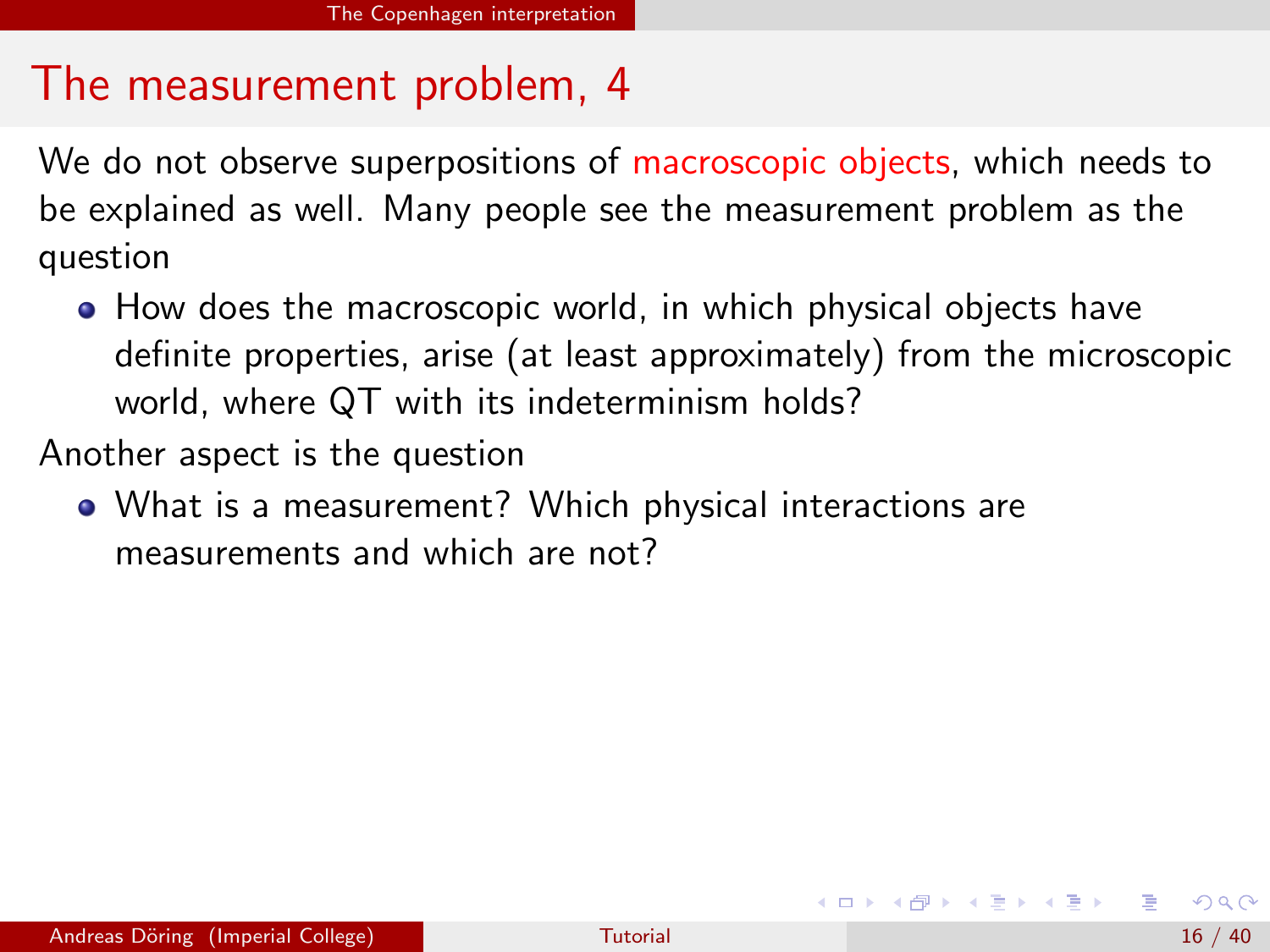We do not observe superpositions of macroscopic objects, which needs to be explained as well. Many people see the measurement problem as the question

• How does the macroscopic world, in which physical objects have definite properties, arise (at least approximately) from the microscopic world, where QT with its indeterminism holds?

Another aspect is the question

<span id="page-29-0"></span>What is a measurement? Which physical interactions are measurements and which are not?

It has become clear already that the status of the measurement problem depends on the status one ascribes to the state  $\psi$ —as a state of knowledge, as a symbolic device, or as describing reality. More generally, potential solutions to the measurement problem (and even the question what could possibly count as a solution) depend on one's philosphical and metaphysical position with respect to QM and to physical theories in general. K ロ ▶ K 個 ▶ K 로 ▶ K 로 ▶ 『로 』 K 9 Q @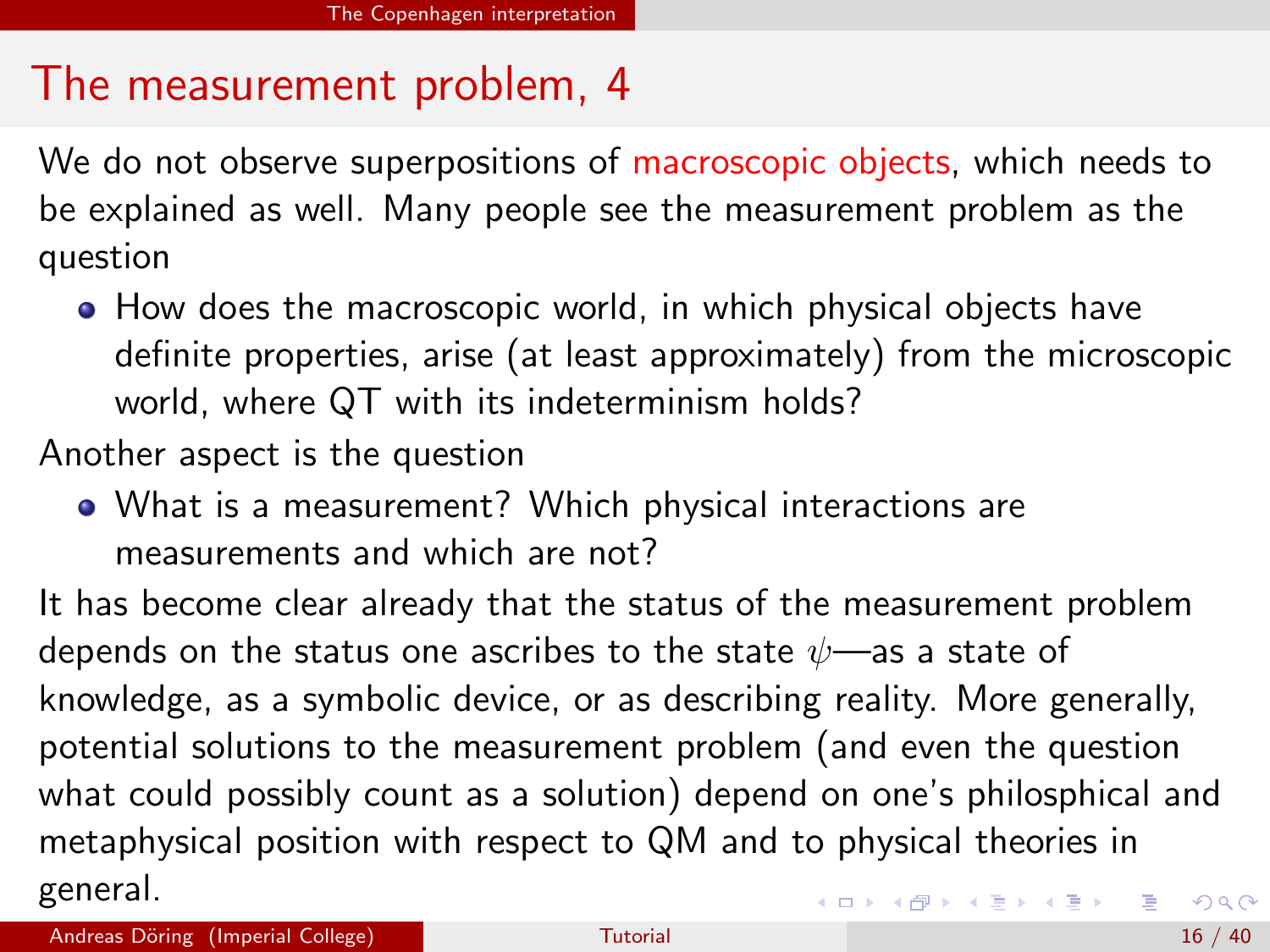#### EPR

#### EPR - completeness of QM and local realism

Einstein, Podolsky, Rosen, "Can Quantum-Mechanical Description of Physical Reality Be Considered Complete?", Phys. Rev. 47, 777–780 (1935)

This famous paper is a point of culmination in the Bohr-Einstein debate. It discusses the completeness of QM. The "condition of completeness" for a physical theory is: "[E]very element of the physical reality must have a counterpart in the physical theory."

<span id="page-30-0"></span>イロト イ母 トイヨ トイヨ トー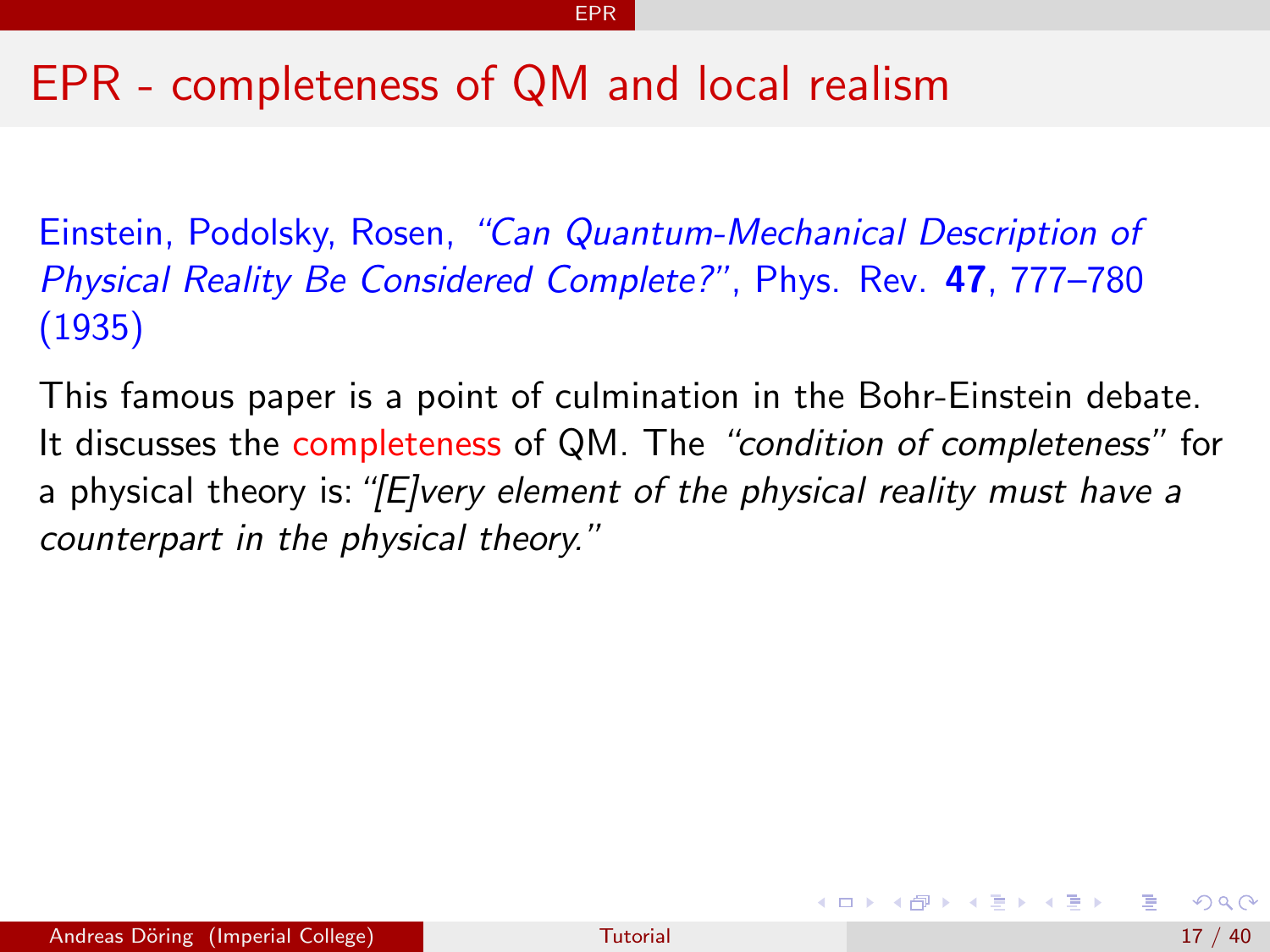#### EPR - completeness of QM and local realism

Einstein, Podolsky, Rosen, "Can Quantum-Mechanical Description of Physical Reality Be Considered Complete?", Phys. Rev. 47, 777–780 (1935)

This famous paper is a point of culmination in the Bohr-Einstein debate. It discusses the completeness of QM. The "condition of completeness" for a physical theory is: "[E]very element of the physical reality must have a counterpart in the physical theory."

EPR suggest the following sufficient, but not necessary criterion for identifying physical reality: "If, without in any way disturbing the system, we can predict with certainty (i.e., with probability equal to unity) the value of a physical quantity, then there exists an element of physical reality corresponding to this physical quantity."

K ロ X K @ X K 경 X K 경 X 시 경 …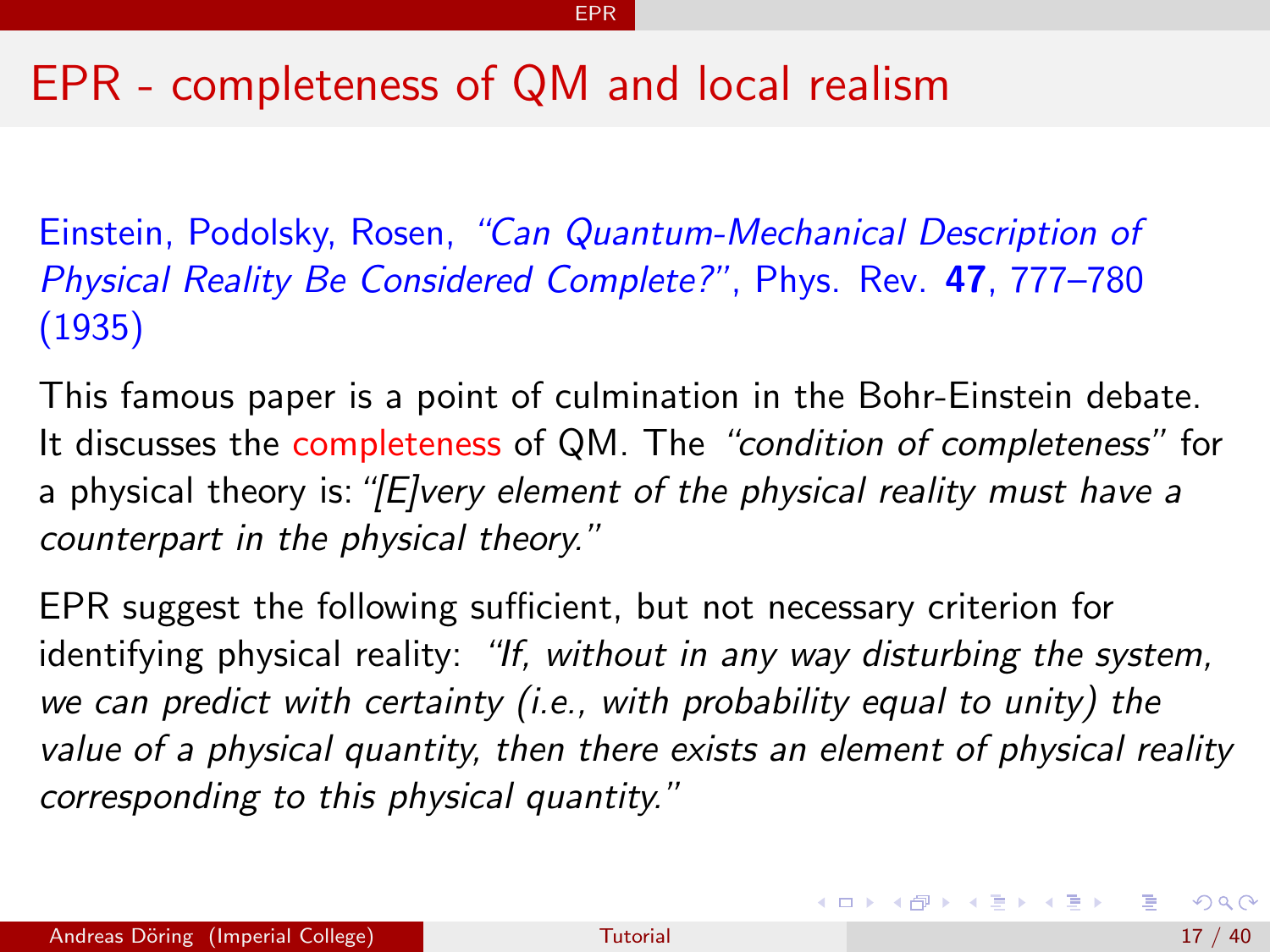Acoording to the eigenvector-eigenvalue link, a physical quantity A has a definite value a in a given state  $\psi$  if  $\hat{A}(\psi) = a\psi$ . Hence, there is an element of physical reality corresponding to the physical quantity A.

EPR

If, on the other hand, we consider another physical quantity B such that  $\psi$ is not an eigenstate of B, then B has no definite value in the state  $\psi$ . EPR conclude that such a physical quantity has no physical reality in the state  $\psi$ .

**K ロ ▶ | K 母 ▶ | K ヨ ▶ | K ヨ ▶ |**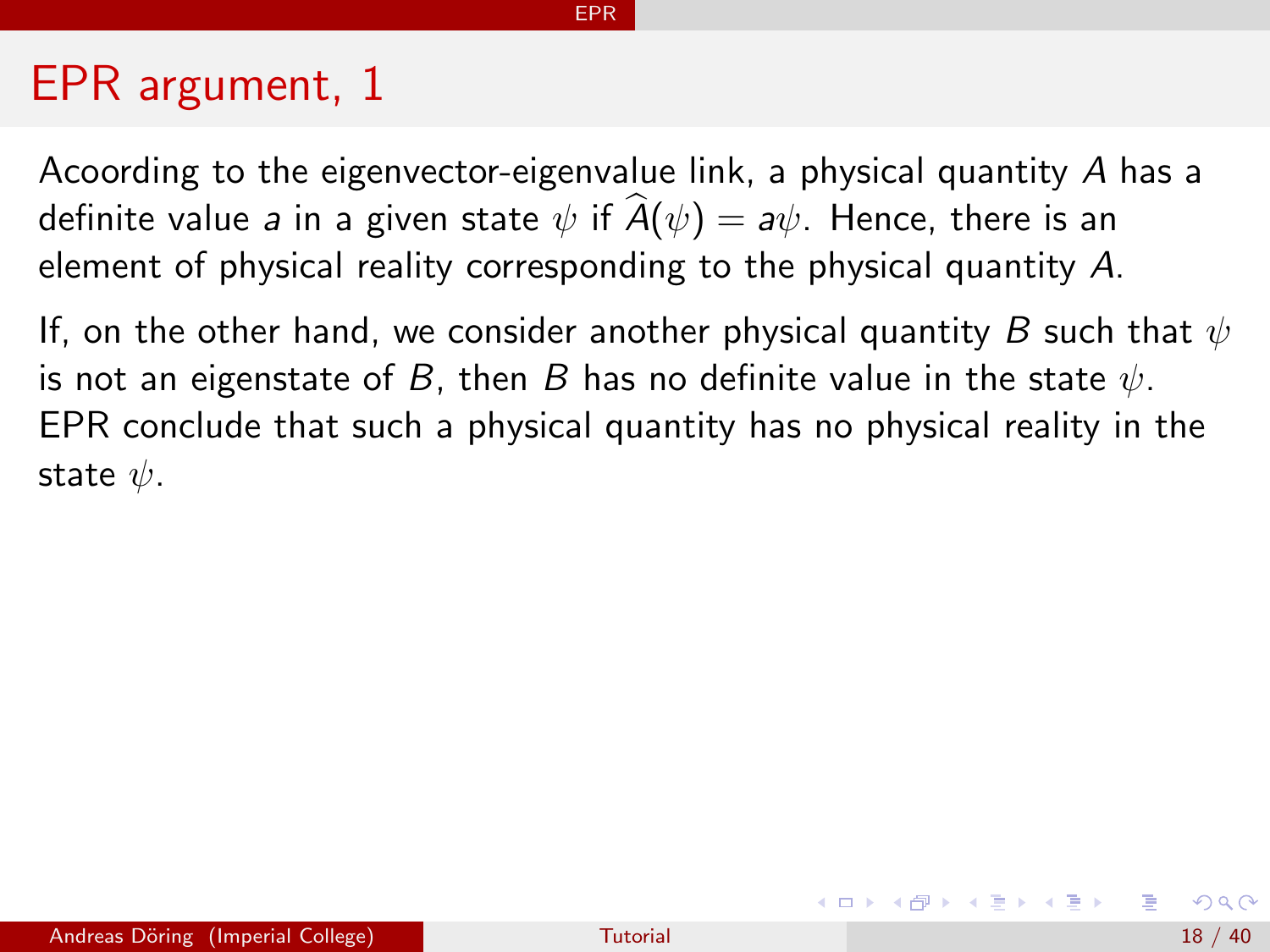Acoording to the eigenvector-eigenvalue link, a physical quantity A has a definite value a in a given state  $\psi$  if  $\hat{A}(\psi) = a\psi$ . Hence, there is an element of physical reality corresponding to the physical quantity A.

EPR

If, on the other hand, we consider another physical quantity B such that  $\psi$ is not an eigenstate of B, then B has no definite value in the state  $\psi$ . EPR conclude that such a physical quantity has no physical reality in the state  $\psi$ .

EPR state that "either (1) the quantum-mechanical description of reality given by the wave function is not complete or (2) when the operators corresponding to two physical quantities do not commute the two quantities cannot have simultaneous reality."

K ロ X K @ X K 경 X K 경 X 시 경 …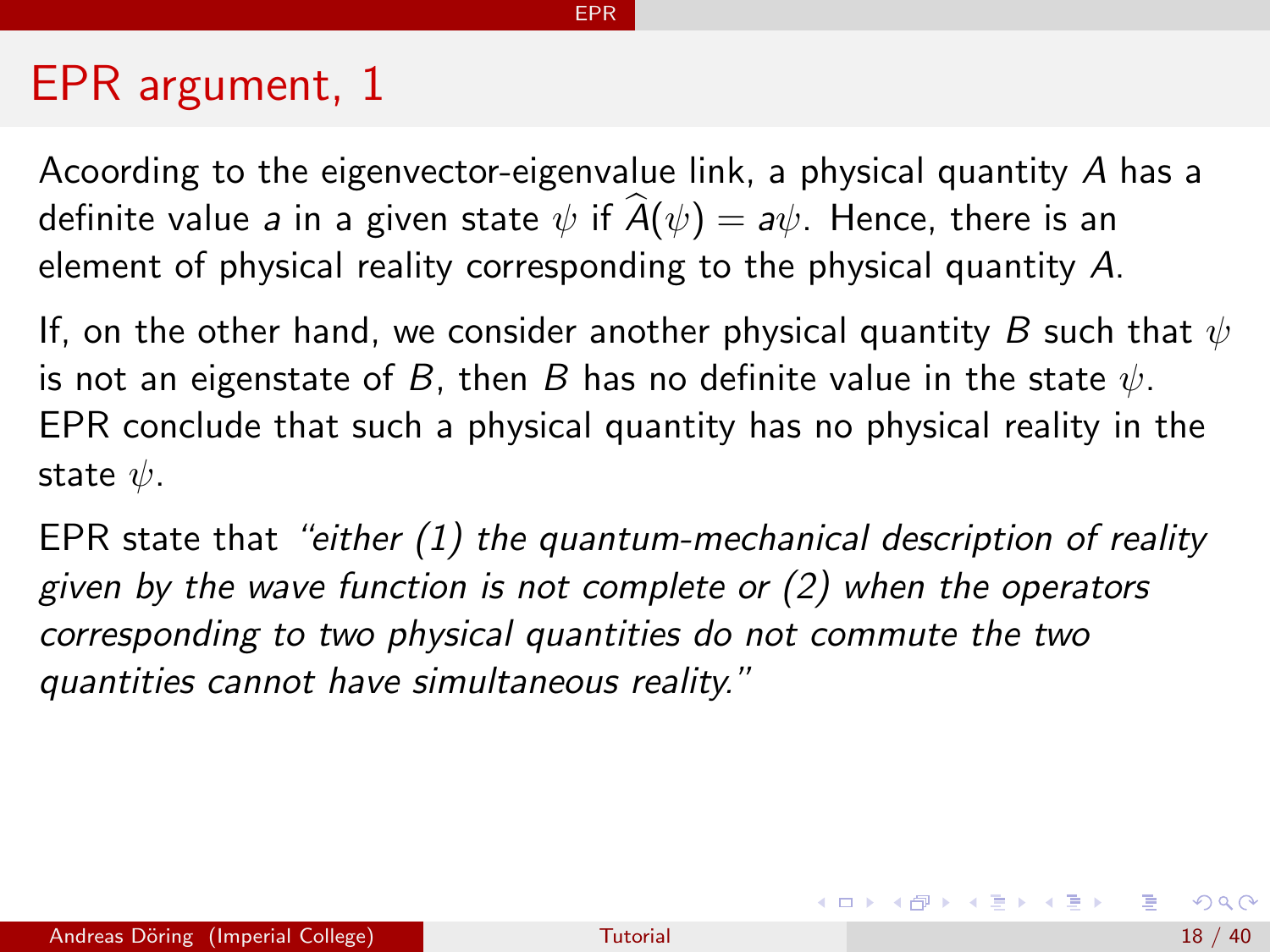Acoording to the eigenvector-eigenvalue link, a physical quantity A has a definite value a in a given state  $\psi$  if  $\hat{A}(\psi) = a\psi$ . Hence, there is an element of physical reality corresponding to the physical quantity A.

EPR

If, on the other hand, we consider another physical quantity B such that  $\psi$ is not an eigenstate of B, then B has no definite value in the state  $\psi$ . EPR conclude that such a physical quantity has no physical reality in the state  $\psi$ .

EPR state that "either  $(1)$  the quantum-mechanical description of reality given by the wave function is not complete or (2) when the operators corresponding to two physical quantities do not commute the two quantities cannot have simultaneous reality."

NB: The latter statement is somewhat imprecise, since two non-commuting operators can have common eigenvectors. Yet, there are pairs of operators (like spin- $x$  and spin- $z$ ) which have no common eigenvectors. We concentrate on these. K ロ ▶ K @ ▶ K 할 > K 할 > → 할 → 9 Q @

Andreas Döring (Imperial College) and the College [Tutorial](#page-0-0) 18 / 40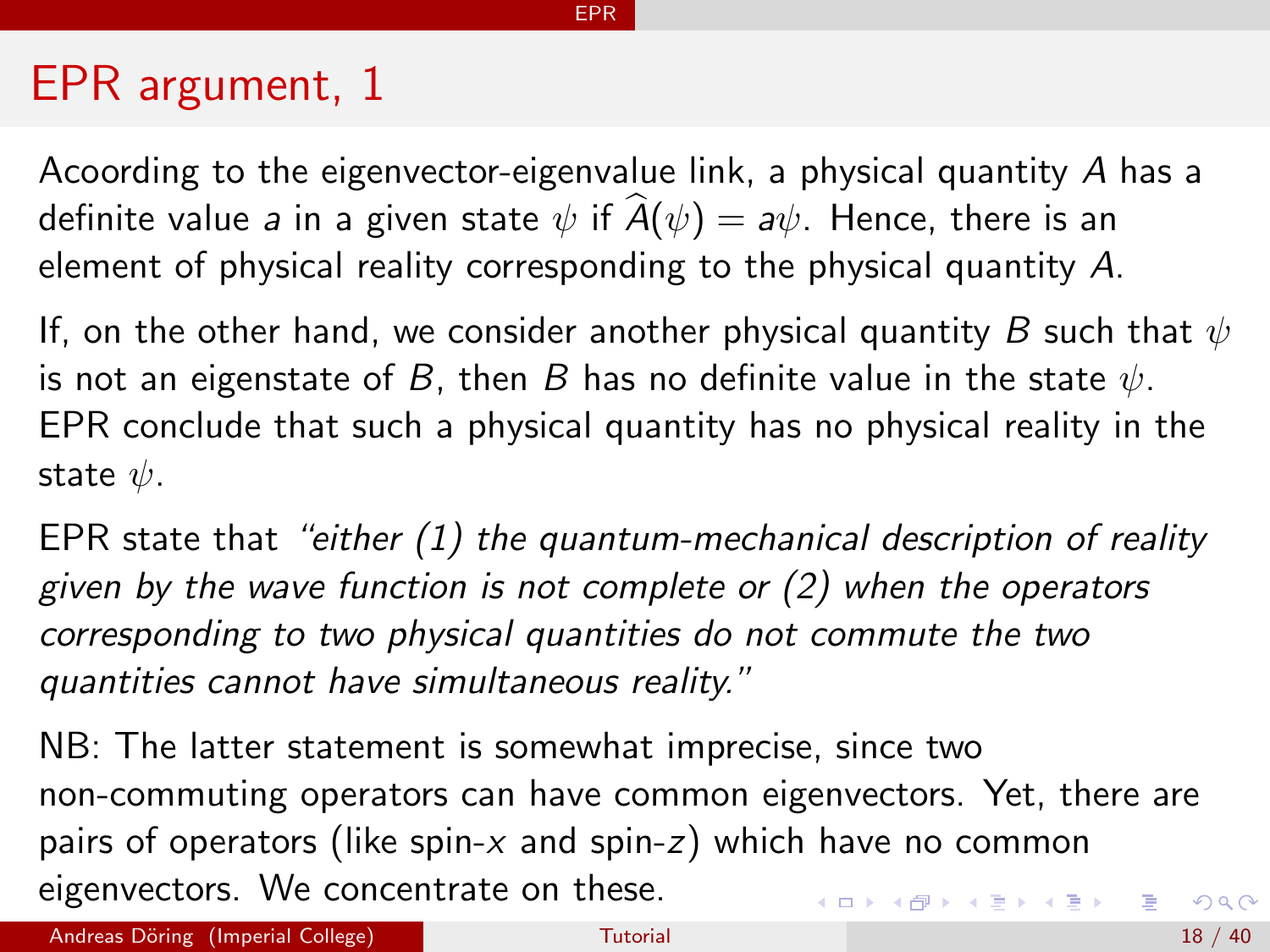EPR then consider an entangled state (without using the word) of a composite system  $S = S_1 \diamond S_2$  whose components  $S_1$ ,  $S_2$  do not interact anymore. (One may think of a spatially separated pair of electrons.) Let A, B denote two physical quantities pertaining to the first component.

EPR

イロト イ母 トイヨ トイヨ トー

 $\Omega$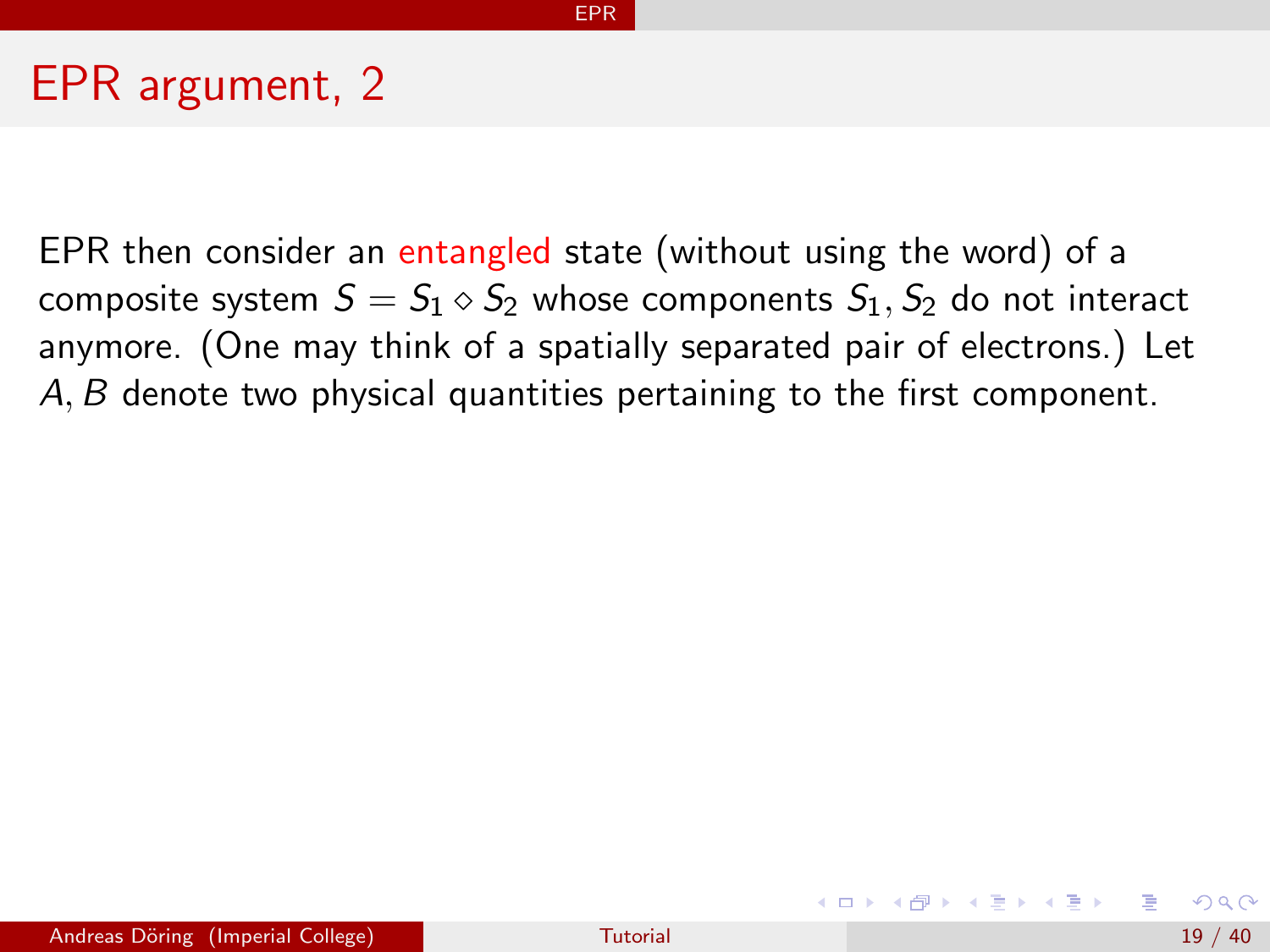EPR then consider an entangled state (without using the word) of a composite system  $S = S_1 \diamond S_2$  whose components  $S_1$ ,  $S_2$  do not interact anymore. (One may think of a spatially separated pair of electrons.) Let A, B denote two physical quantities pertaining to the first component.

EPR

The state of the composite system can be written in two ways: let  $(u_i(S_1))_{i=1,\dots,n}$  denote the eigenbasis of A, with eigenvalues  $a_i$ , and let  $(v_j(S_1))_{j=1,...,n}$  be the eigenbasis of  $B$ , with eigenvalues  $b_j$ . Then

$$
\psi(S)=\sum_{i=1}^n u_i(S_1)\otimes \psi_i(S_2)=\sum_{j=1}^n v_j(S_1)\otimes \phi_j(S_2).
$$

KONKAPIK KENYEN E

 $\Omega$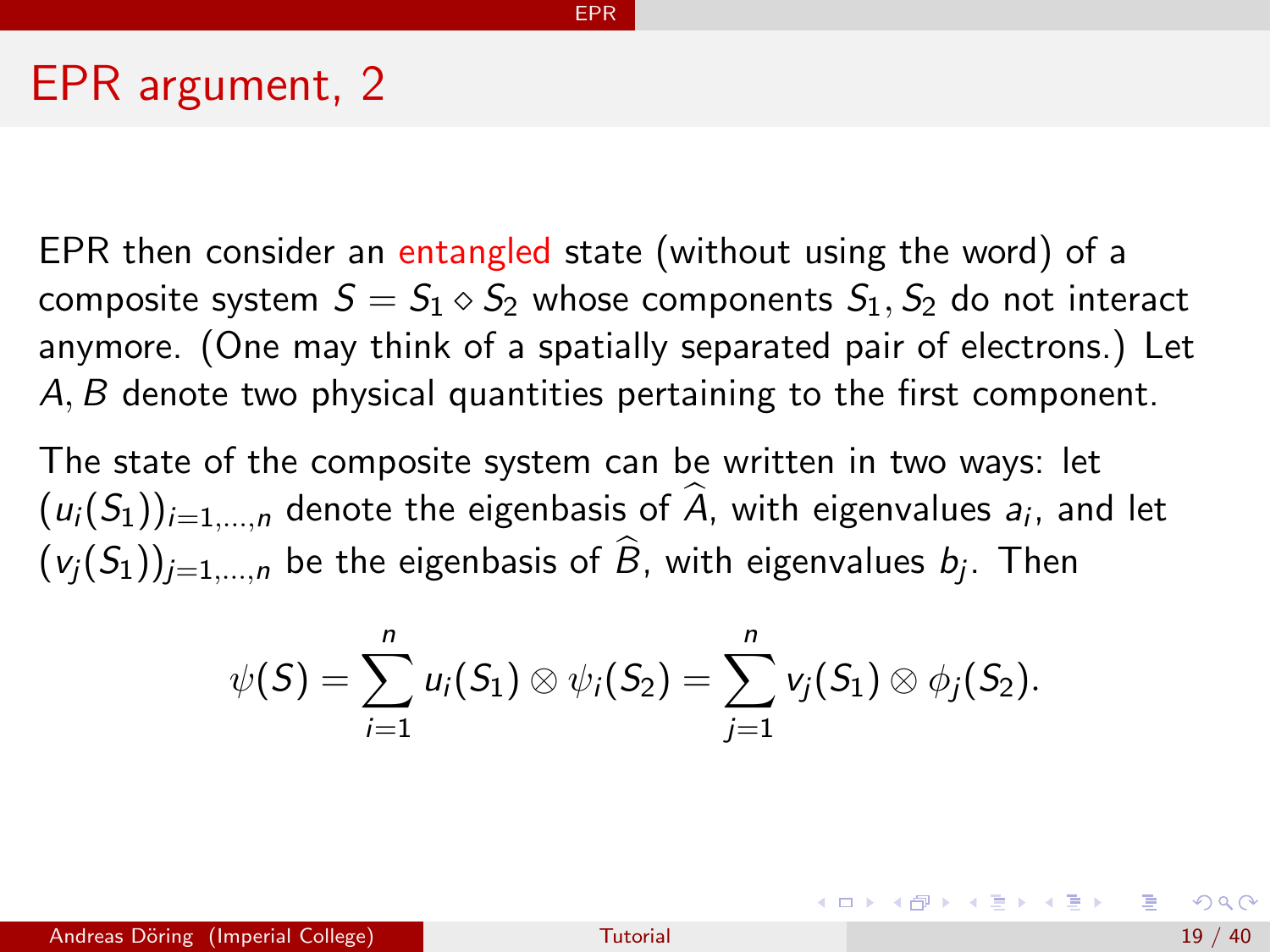Now perform a measurement of A on  $S<sub>1</sub>$ . Let us assume we obtain the value  $a_k$  as measurement result. The state of the composite system changes from  $\sum_{i=1}^n u_i(\mathcal{S}_1) \otimes \psi_i(\mathcal{S}_2)$  to

EPR

 $u_k(S_1) \otimes \psi_k(S_2)$ .

The second component,  $S_2$ , hence is left in the state  $\psi_k(S_2)$  after measurement.

イロト 不優 ト 不差 ト 不差 トー 差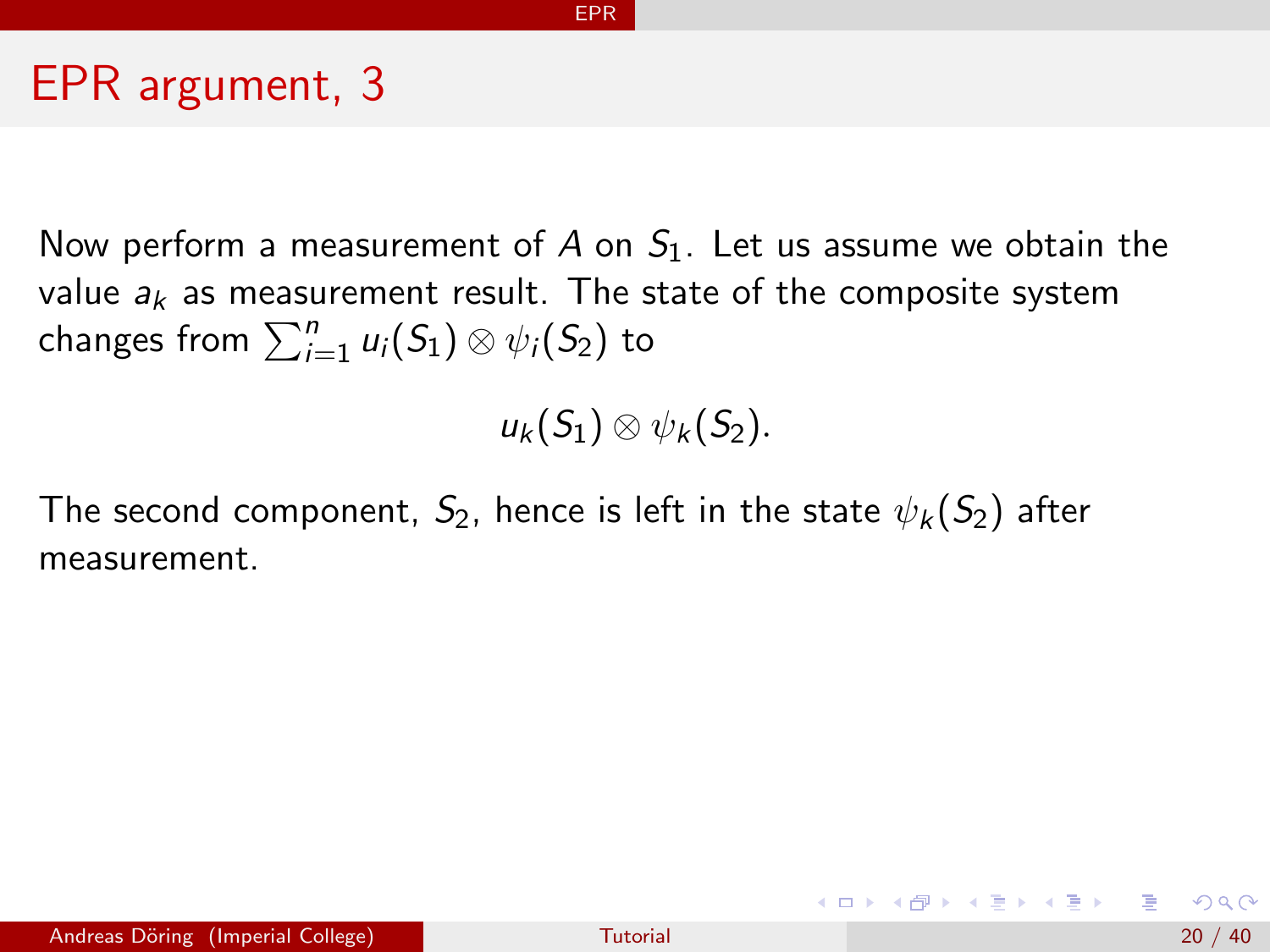Now perform a measurement of A on  $S<sub>1</sub>$ . Let us assume we obtain the value  $a_k$  as measurement result. The state of the composite system changes from  $\sum_{i=1}^n u_i(\mathcal{S}_1) \otimes \psi_i(\mathcal{S}_2)$  to

EPR

 $u_k(S_1) \otimes \psi_k(S_2)$ .

The second component,  $S_2$ , hence is left in the state  $\psi_k(S_2)$  after measurement. On the other hand, if we measure  $B$  on  $S_1$  and obtain the value  $b_l$ , then the state changes to

$$
\mathsf{v}_1(S_1)\otimes\mathsf{\phi}_1(S_2),
$$

so  $S_2$  is in the state  $\phi_I(S_2)$  after measurement.

イロト イ母 トイミト イミト ニヨー りんぴ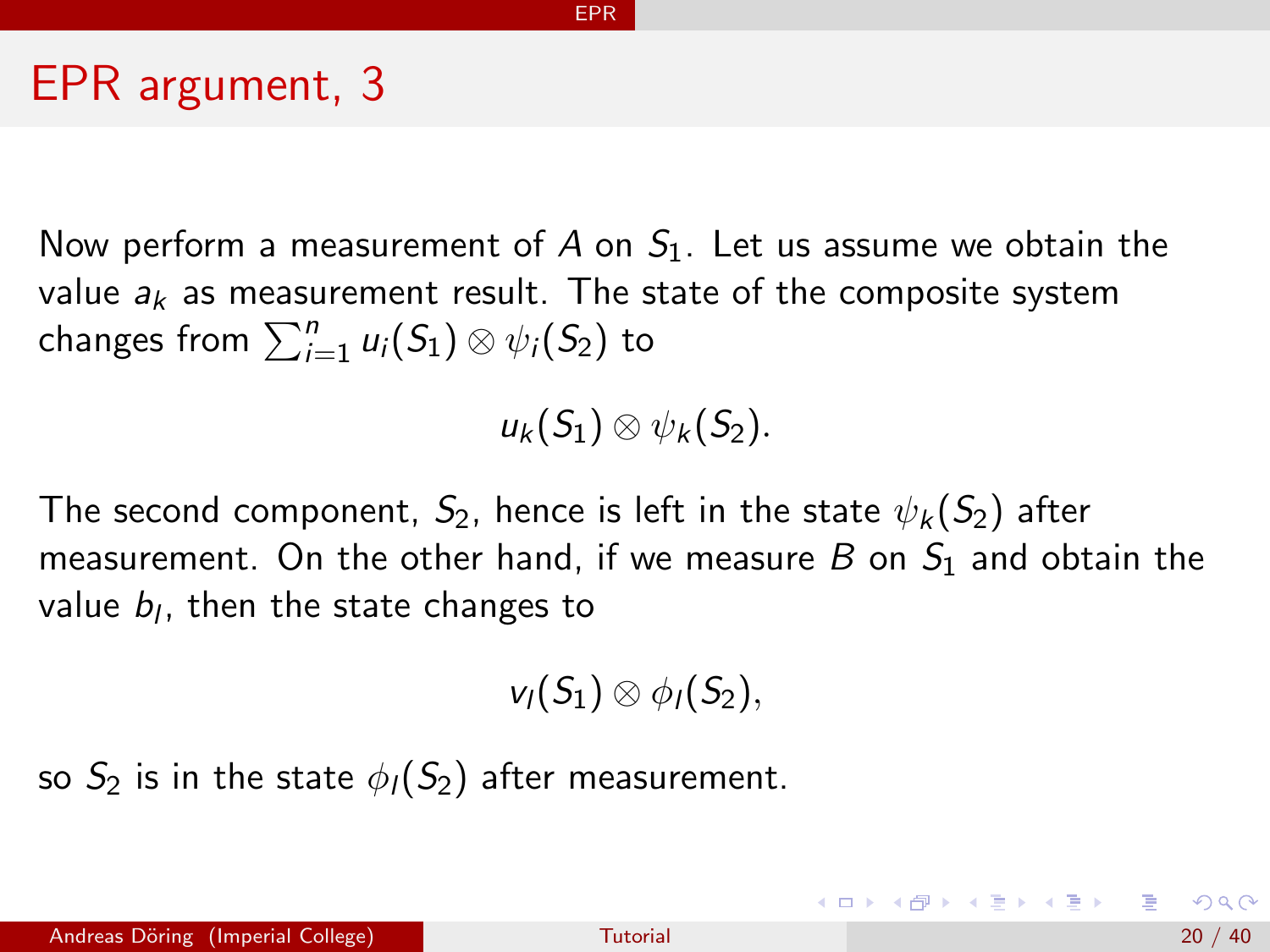EPR argue that, despite the fact that  $S_2$  is left in two different states after the measurements of A resp. B on  $S_1$ , there is no real change taking place in the second system, since  $S_1$  and  $S_2$  do not interact anymore. They continue: "Thus, it is possible to assign two different wave functions ... to the same reality (the second system after the interaction with the first)."

EPR

イロト イ押ト イヨト イヨト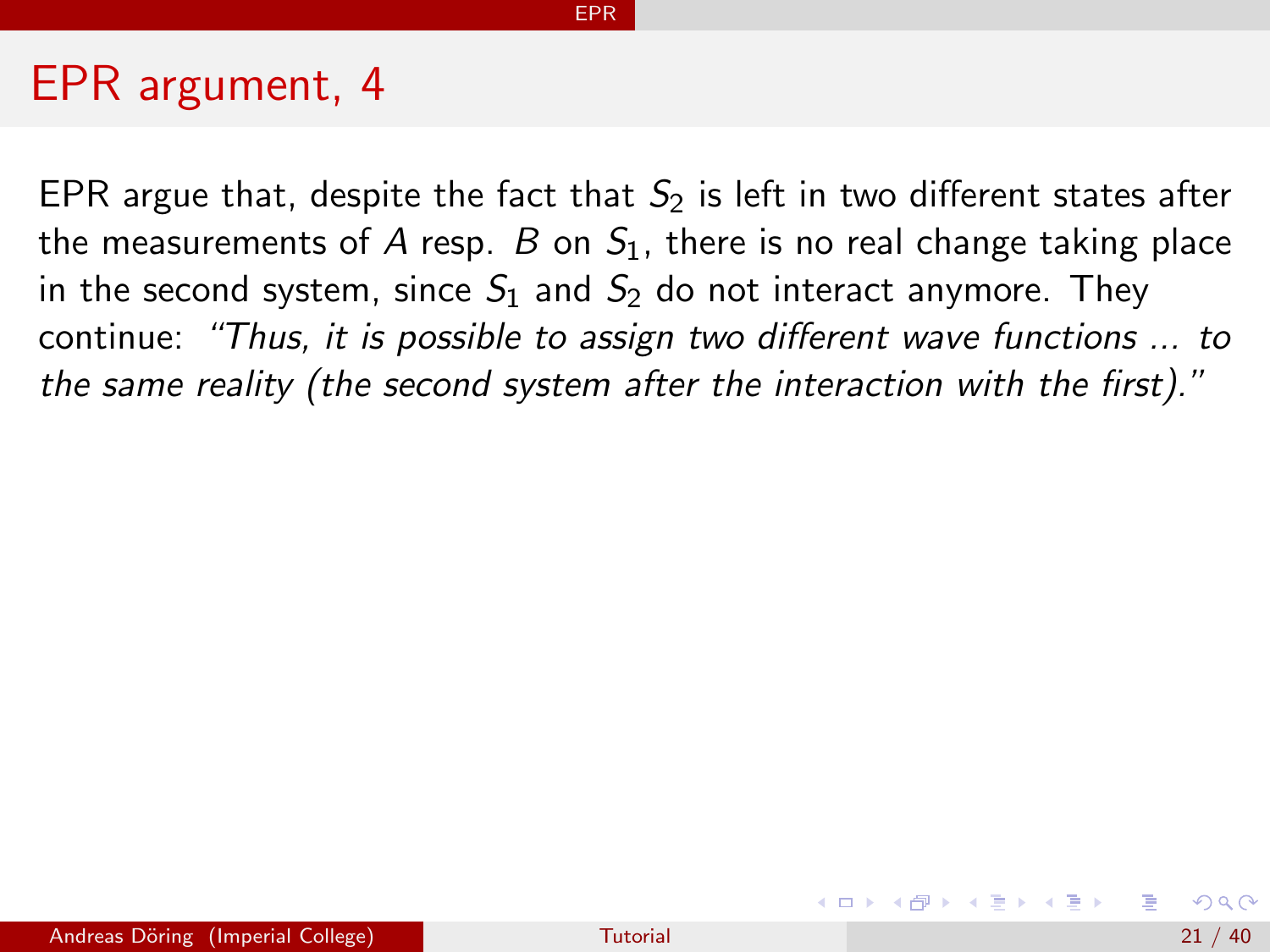EPR argue that, despite the fact that  $S_2$  is left in two different states after the measurements of A resp. B on  $S_1$ , there is no real change taking place in the second system, since  $S_1$  and  $S_2$  do not interact anymore. They continue: "Thus, it is possible to assign two different wave functions ... to the same reality (the second system after the interaction with the first)."

EPR

It can happen that the two states of system  $S<sub>2</sub>$  are eigenstates of physical quantities C, D pertaining to system  $S_2$  such that  $\widehat{C}$  and  $\widehat{D}$  have no common eigenvectors. EPR show this in an example involving position and momentum of  $S_2$ , but it can also be done for spin in  $x$ - and spin in z-direction, for example.

イロメ イ部メ イ君メ イ君メート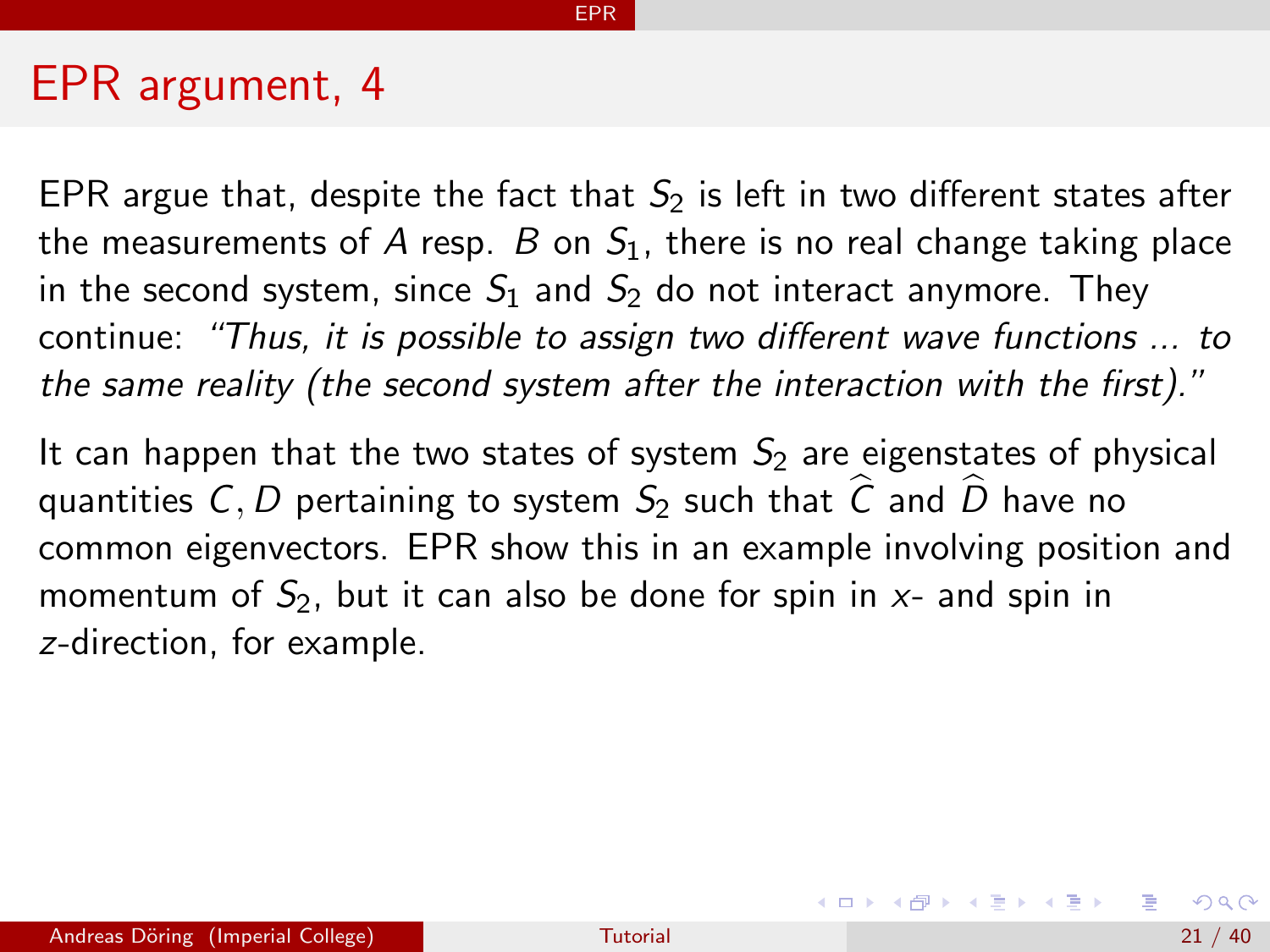EPR argue that, despite the fact that  $S_2$  is left in two different states after the measurements of A resp. B on  $S_1$ , there is no real change taking place in the second system, since  $S_1$  and  $S_2$  do not interact anymore. They continue: "Thus, it is possible to assign two different wave functions ... to the same reality (the second system after the interaction with the first)."

EPR

It can happen that the two states of system  $S<sub>2</sub>$  are eigenstates of physical quantities C, D pertaining to system  $S_2$  such that  $\hat{C}$  and  $\hat{D}$  have no common eigenvectors. EPR show this in an example involving position and momentum of  $S_2$ , but it can also be done for spin in  $x$ - and spin in z-direction, for example.

Since eigenstates allow to predict the outcomes of measurements with certainty, one is forced to ascribe reality to both physical quantities  $C, D$ , despite the fact that they are represented by non-commuting operators  $\hat{C}, \hat{D}$  with no common eigenstates.

K ロ ▶ K 個 ▶ K 로 ▶ K 로 ▶ 『로 』 ◇ Q ⊙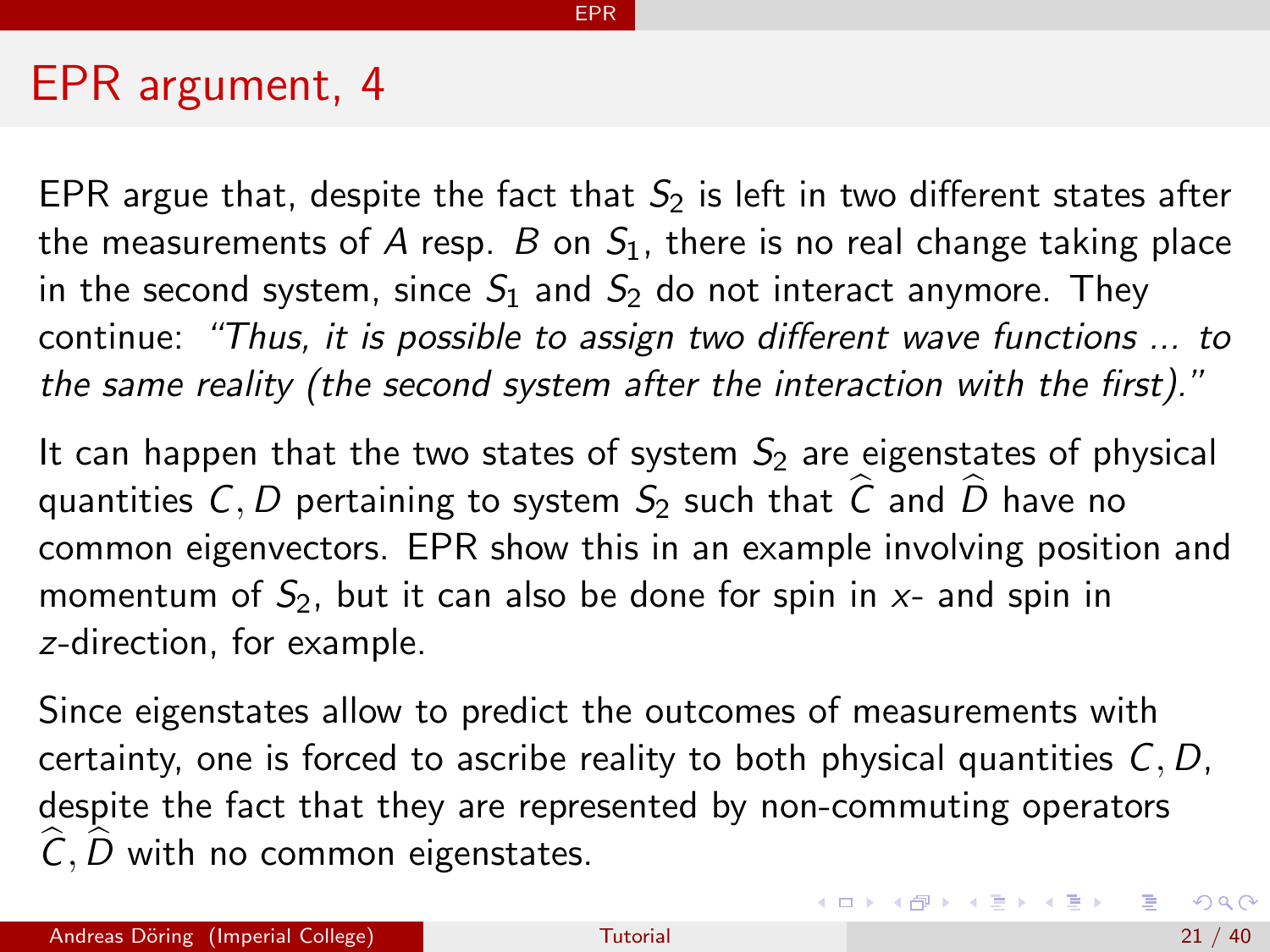#### EPR

## EPR argument, 5

But, as we saw, QM does not allow to assign reality to two physical quantities represented by non-commuting operators with no common eigenvectors. Hence, EPR conclude, "the quantum-mechanical description of reality by the wave function is not complete". Some remarks:

**K ロ ▶ | K 母 ▶ | K ヨ ▶ | K ヨ ▶ |**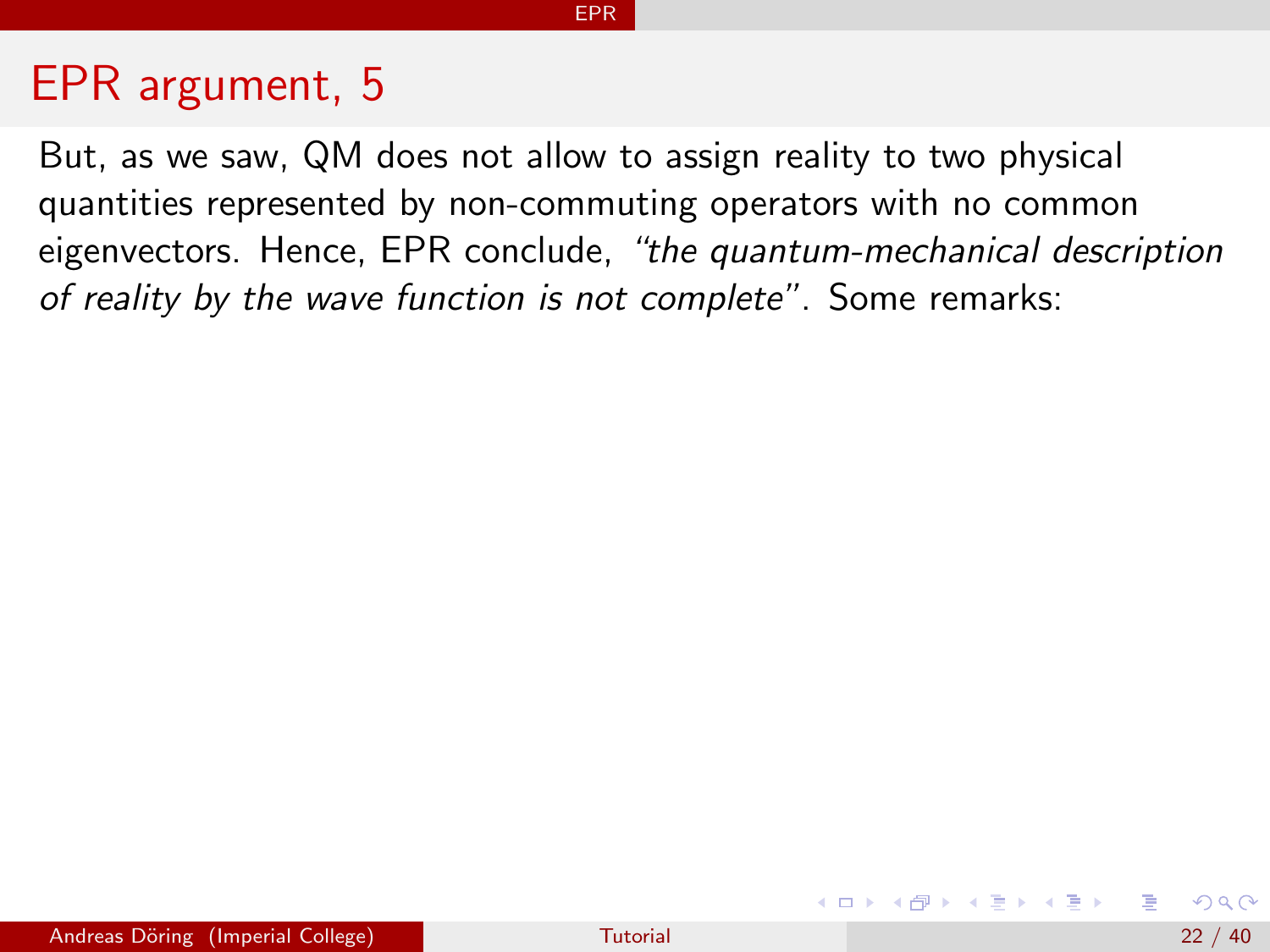But, as we saw, QM does not allow to assign reality to two physical quantities represented by non-commuting operators with no common eigenvectors. Hence, EPR conclude, "the quantum-mechanical description of reality by the wave function is not complete". Some remarks:

EPR

'elements of reality' not really necessary for the argument

**K ロ ▶ | K 母 ▶ | K ヨ ▶ | K ヨ ▶ |**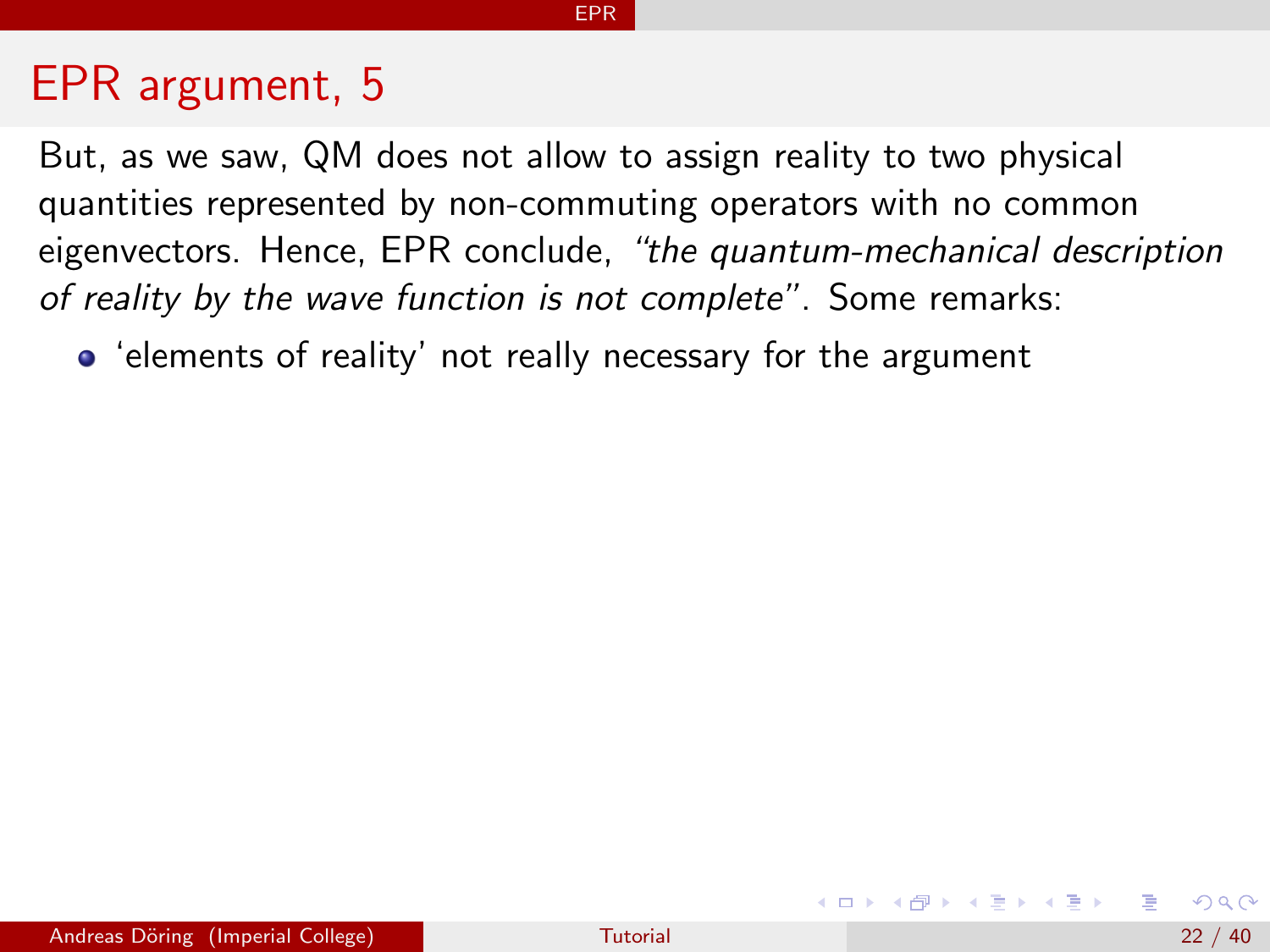But, as we saw, QM does not allow to assign reality to two physical quantities represented by non-commuting operators with no common eigenvectors. Hence, EPR conclude, "the quantum-mechanical description of reality by the wave function is not complete". Some remarks:

EPR

- 'elements of reality' not really necessary for the argument
- argument is 'ontological' in the sense that physical theories are supposed to describe/mirror an underlying reality which is independent of the observer, measurements etc.

イロト イ押 トイヨ トイヨ トー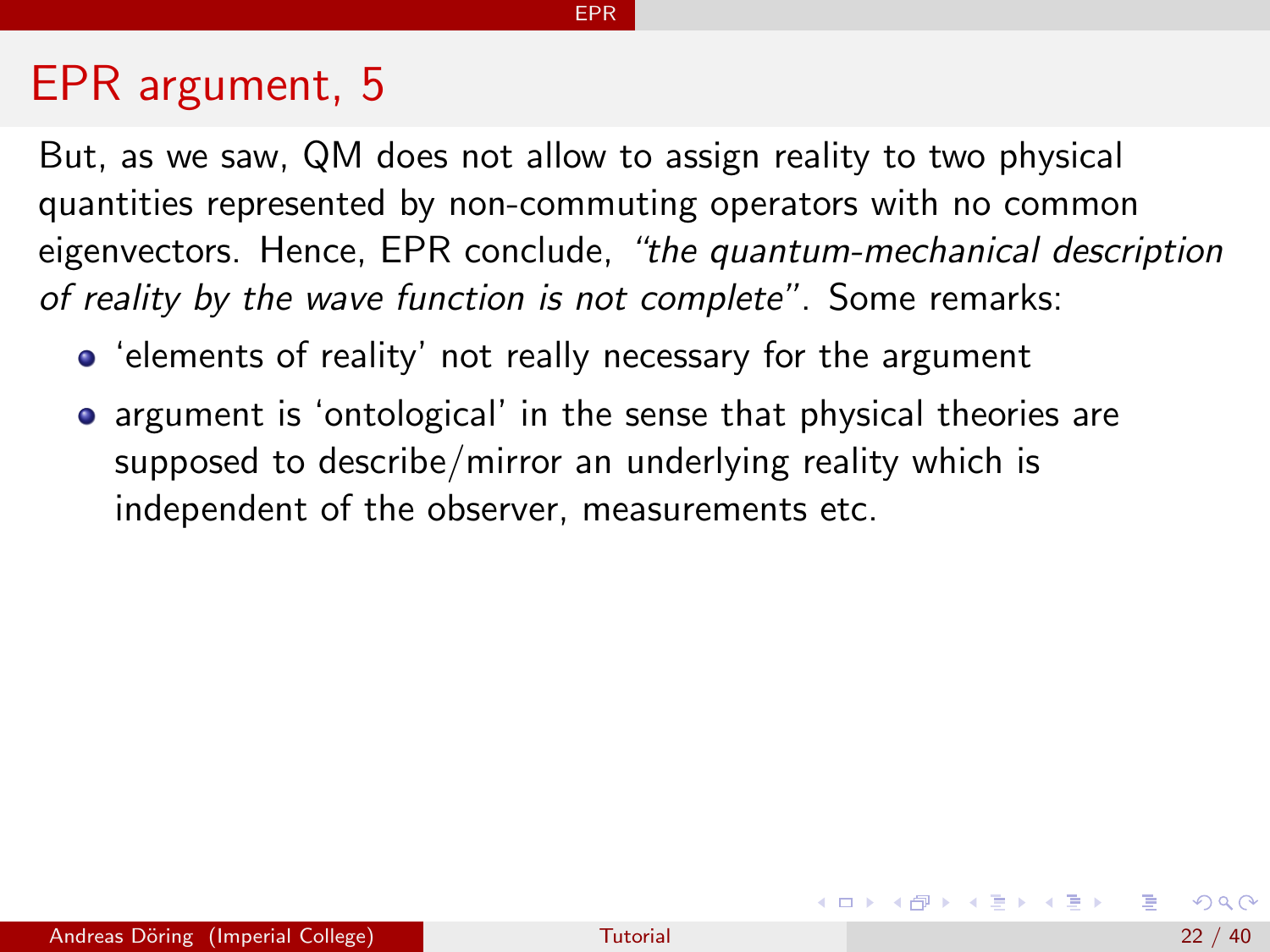But, as we saw, QM does not allow to assign reality to two physical quantities represented by non-commuting operators with no common eigenvectors. Hence, EPR conclude, "the quantum-mechanical description of reality by the wave function is not complete". Some remarks:

- 'elements of reality' not really necessary for the argument
- argument is 'ontological' in the sense that physical theories are supposed to describe/mirror an underlying reality which is independent of the observer, measurements etc.
- no argument about signals, speed of light, no special relativity

KONKAPIK KENYEN E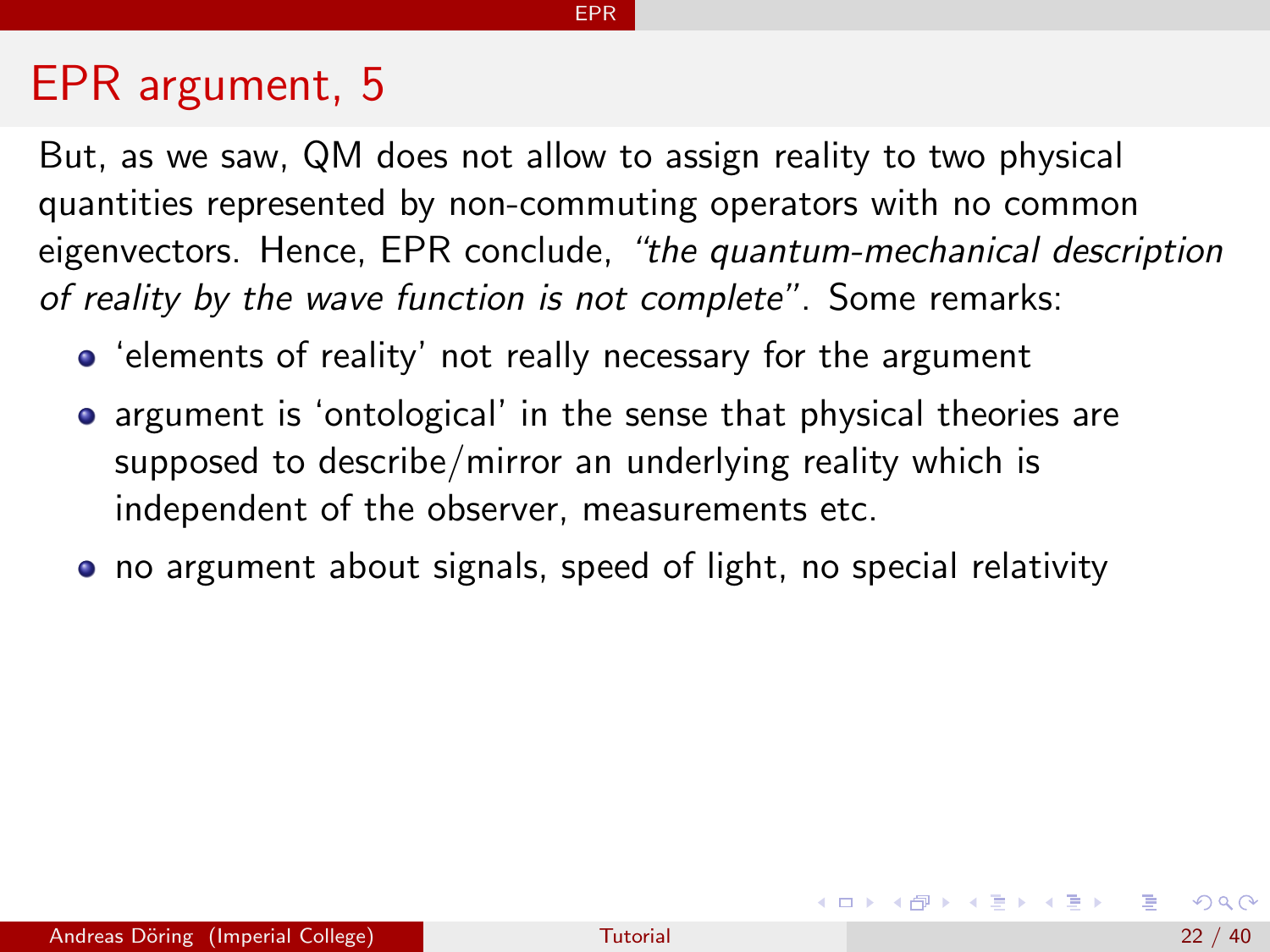But, as we saw, QM does not allow to assign reality to two physical quantities represented by non-commuting operators with no common eigenvectors. Hence, EPR conclude, "the quantum-mechanical description of reality by the wave function is not complete". Some remarks:

- 'elements of reality' not really necessary for the argument
- argument is 'ontological' in the sense that physical theories are supposed to describe/mirror an underlying reality which is independent of the observer, measurements etc.
- no argument about signals, speed of light, no special relativity
- non-interacting components: mostly interpreted as spatial separation  $\rightarrow$  local realism

#### EPR

 $A \cup B \rightarrow A \oplus B \rightarrow A \oplus B \rightarrow A \oplus B \rightarrow B$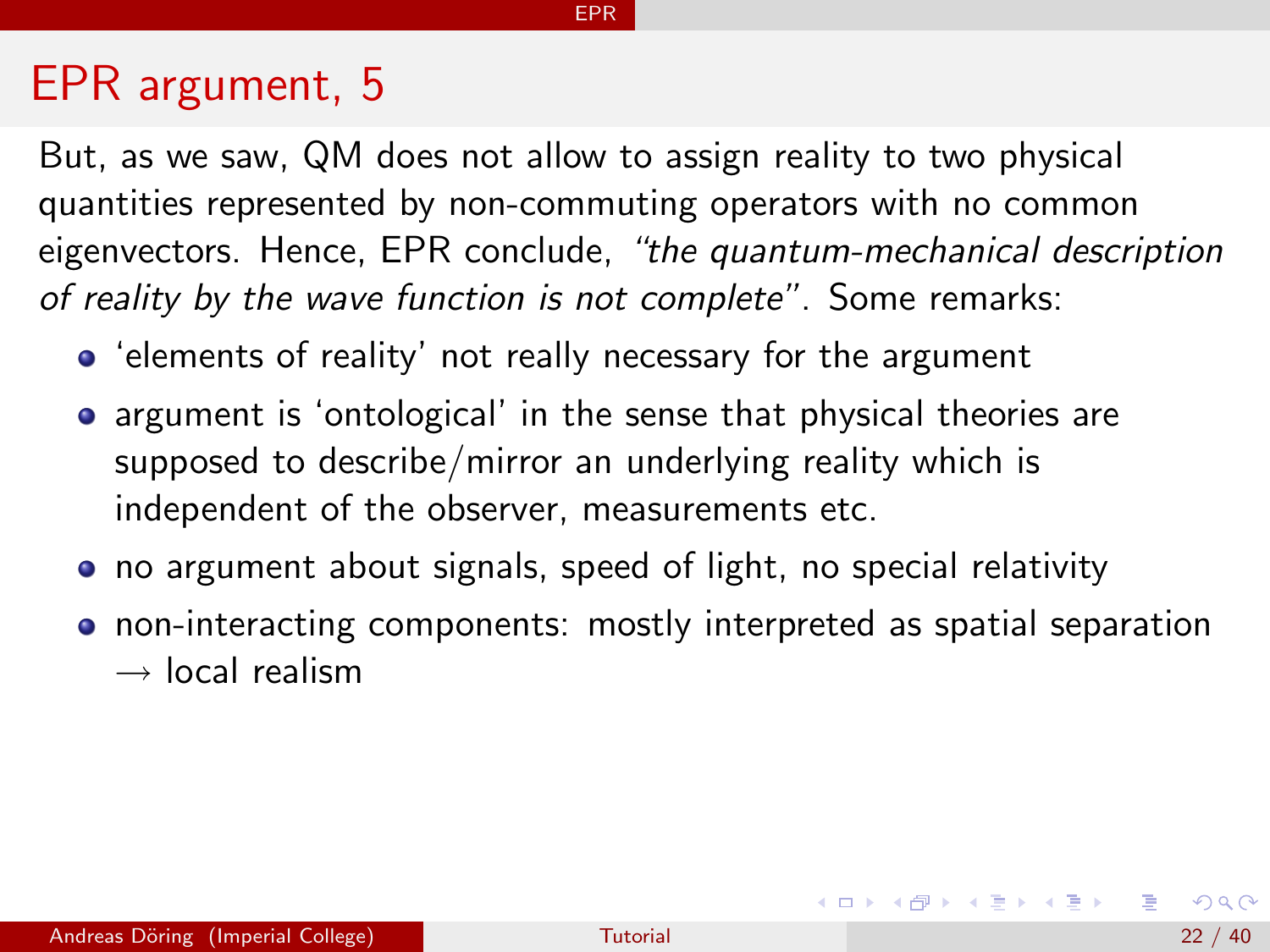But, as we saw, QM does not allow to assign reality to two physical quantities represented by non-commuting operators with no common eigenvectors. Hence, EPR conclude, "the quantum-mechanical description of reality by the wave function is not complete". Some remarks:

EPR

- 'elements of reality' not really necessary for the argument
- argument is 'ontological' in the sense that physical theories are supposed to describe/mirror an underlying reality which is independent of the observer, measurements etc.
- no argument about signals, speed of light, no special relativity
- non-interacting components: mostly interpreted as spatial separation  $\rightarrow$  local realism
- Einstein: "But on one supposition we should, in my opinion, hold absolutely fast: the real factual situation of the system  $S<sub>2</sub>$  is inpedendent of what is done with the system  $S_1$ , which is spatially separated from the former." イロメ イ部メ イ君メ イ君メー 画  $QQ$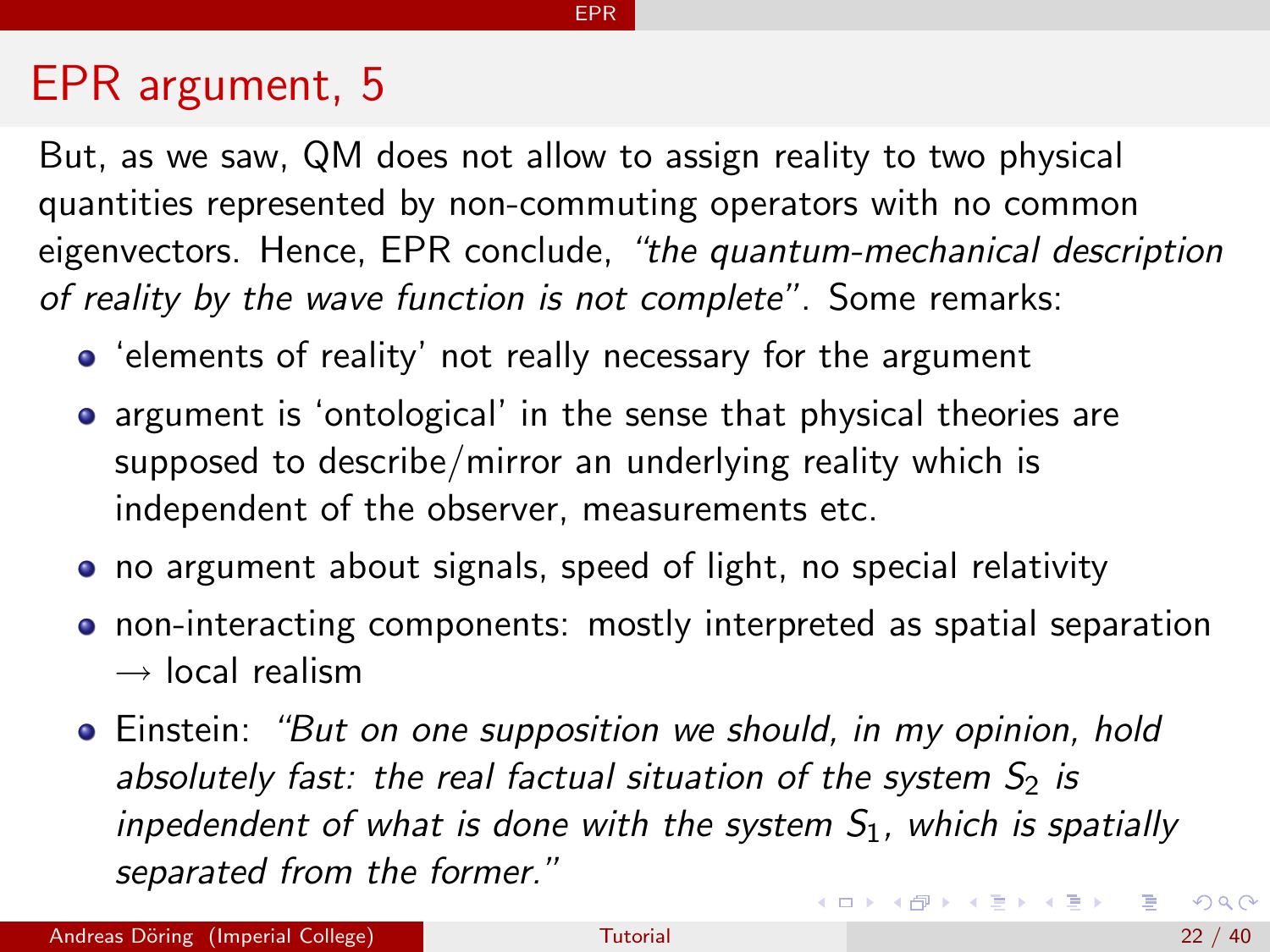The lack of completeness of QM (plus local realism), as demonstrated by EPR, lead to the consideration of hidden variable models. It was hoped that by introducing new parameters besides the wave function, causality and locality could be restored.

→ 何 ▶ → ヨ ▶ → ヨ ▶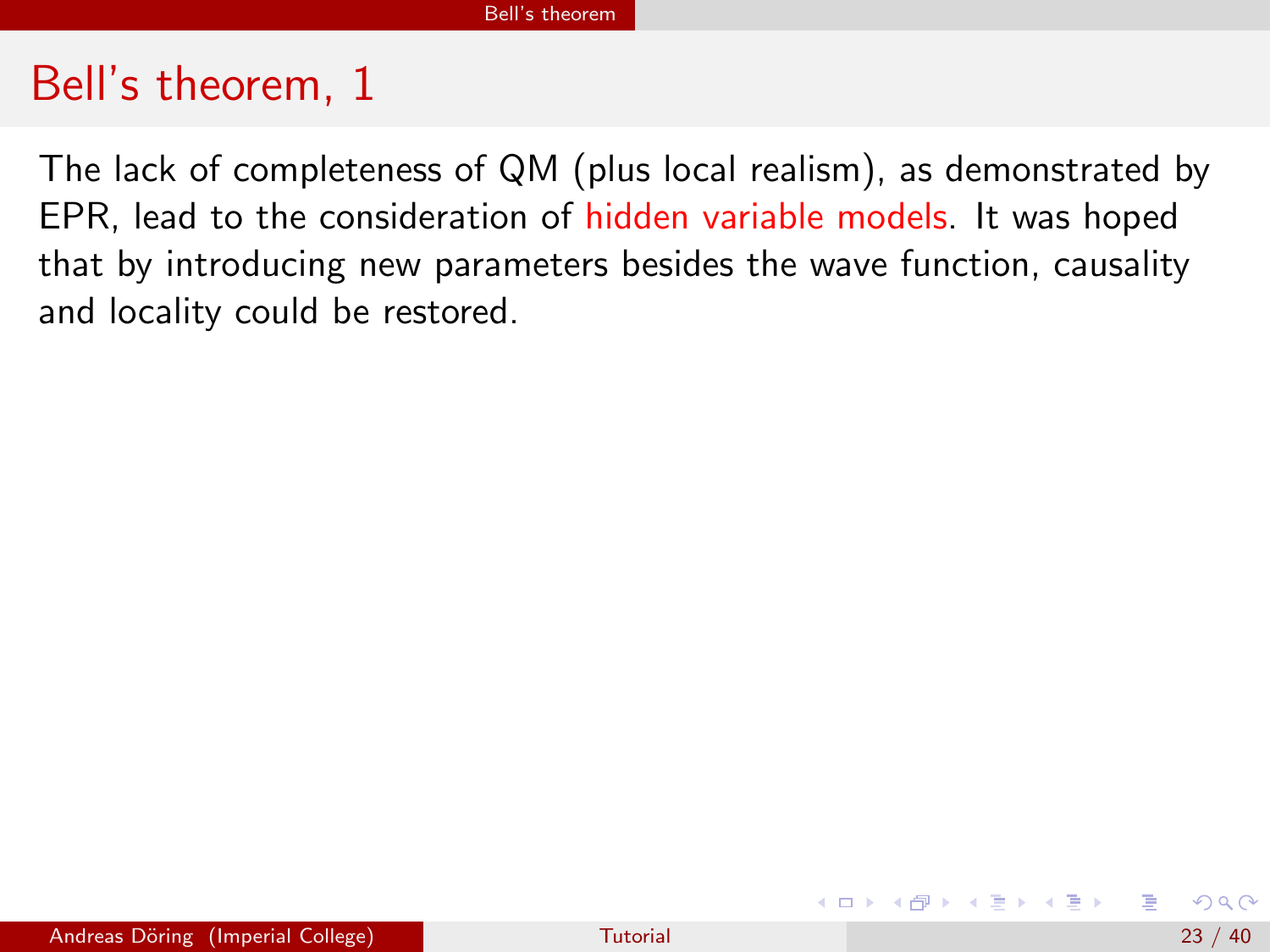The lack of completeness of QM (plus local realism), as demonstrated by EPR, lead to the consideration of hidden variable models. It was hoped that by introducing new parameters besides the wave function, causality and locality could be restored. In

John S. Bell, "On the Einstein-Podolsky-Rosen paradox", Physics 1, 195–200 (1964),

Bell showed that local hidden variable models cannot reproduce the predictions of QM.

K ロ ▶ K 個 ▶ K 君 ▶ K 君 ▶ ...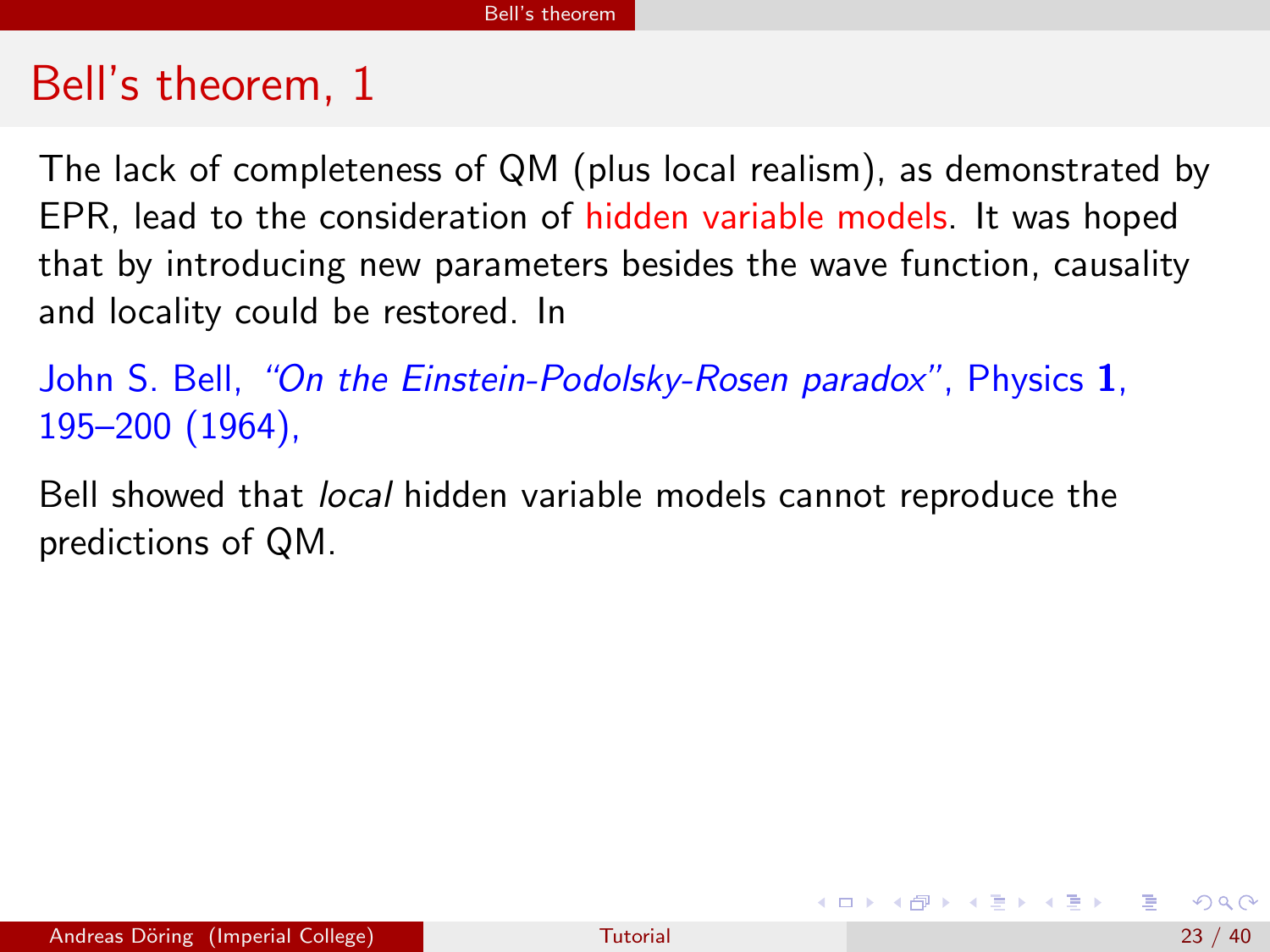The lack of completeness of QM (plus local realism), as demonstrated by EPR, lead to the consideration of hidden variable models. It was hoped that by introducing new parameters besides the wave function, causality and locality could be restored. In

John S. Bell, "On the Einstein-Podolsky-Rosen paradox", Physics 1, 195–200 (1964),

Bell showed that local hidden variable models cannot reproduce the predictions of QM.

He considers an EPR situation with two electrons in the singlet state

$$
\psi = \frac{1}{\sqrt{2}}(|\uparrow\rangle \otimes |\downarrow\rangle - |\downarrow\rangle \otimes |\uparrow\rangle) = \frac{1}{\sqrt{2}}(|\uparrow\downarrow\rangle - |\downarrow\uparrow\rangle).
$$

The total spin of the composite system is 0. Only spin degrees of freedom are shown in  $\psi$ .

K ロ ▶ K @ ▶ K 할 ▶ K 할 ▶ ... 할 → 9 Q @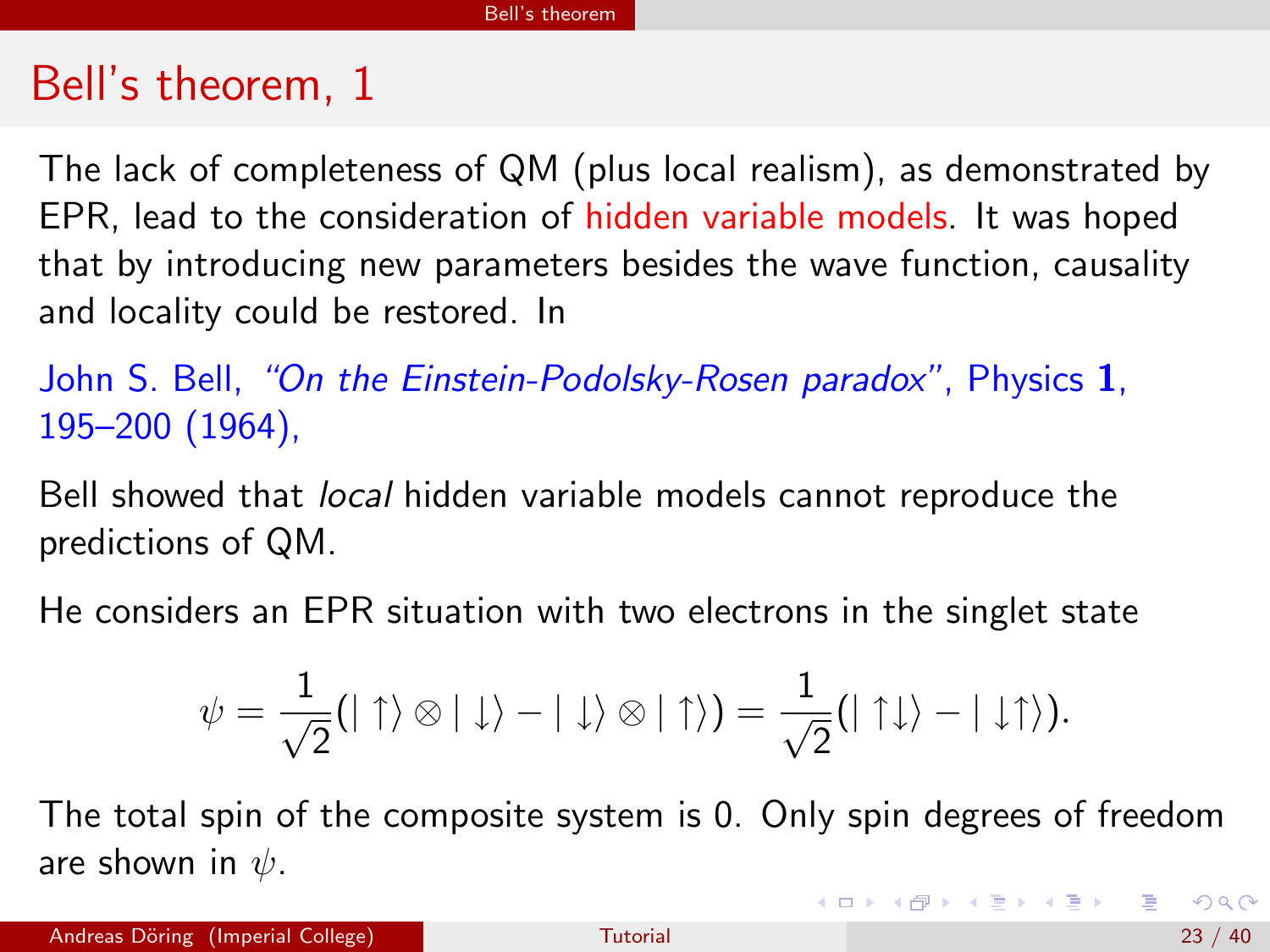We assume that the two electrons are spatially separated and do not interact. QM predicts that if we measure the spin of the first electron (denoted  $S_1$ ) in some direction **a**, then

- 4何 ト 4 ヨ ト 4 ヨ ト

4 D F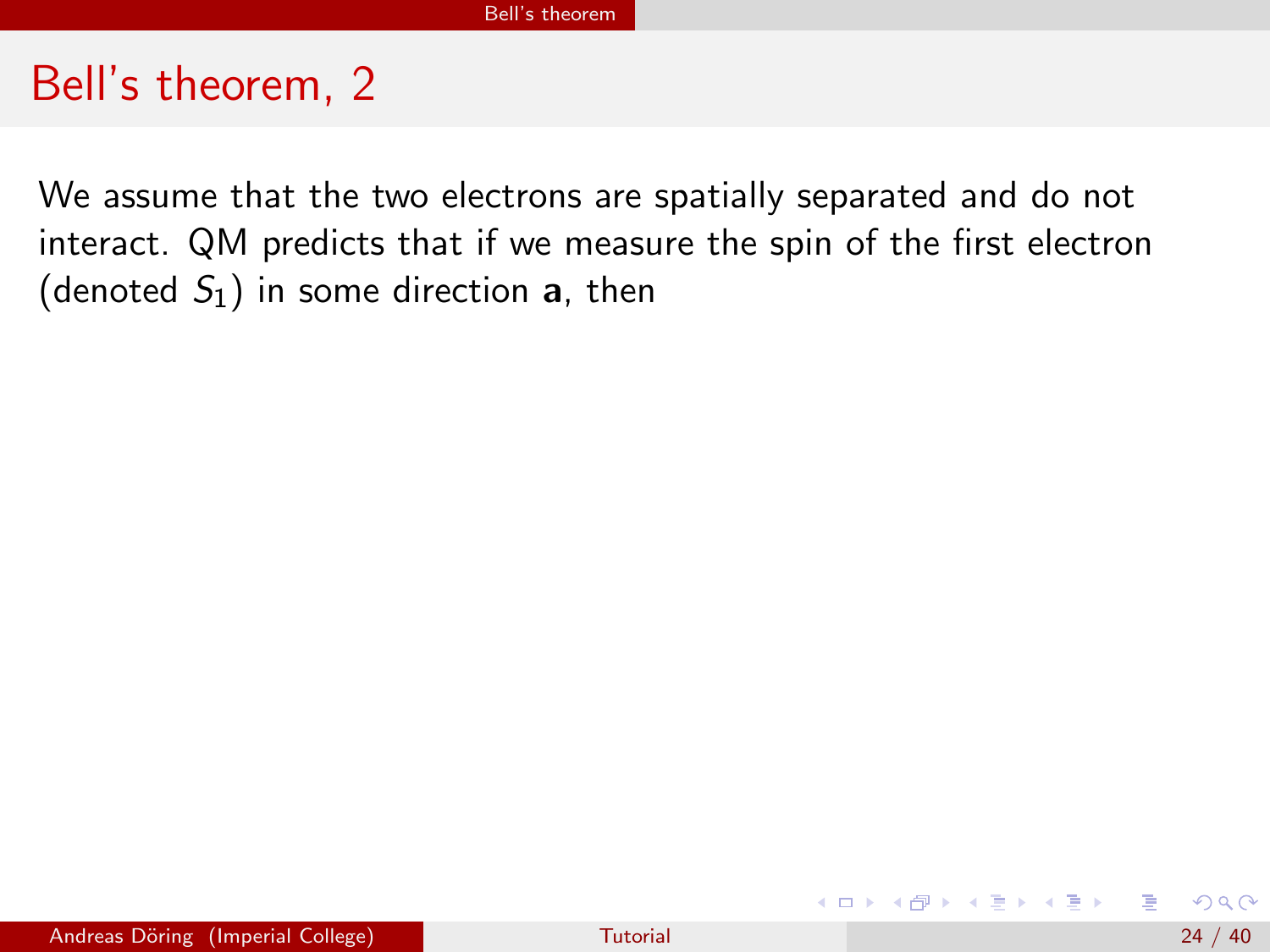We assume that the two electrons are spatially separated and do not interact. QM predicts that if we measure the spin of the first electron (denoted  $S_1$ ) in some direction **a**, then

• the result is either 1 or  $-1$  (which holds for every spin measurement),

→ イ押 ト イヨ ト イヨ ト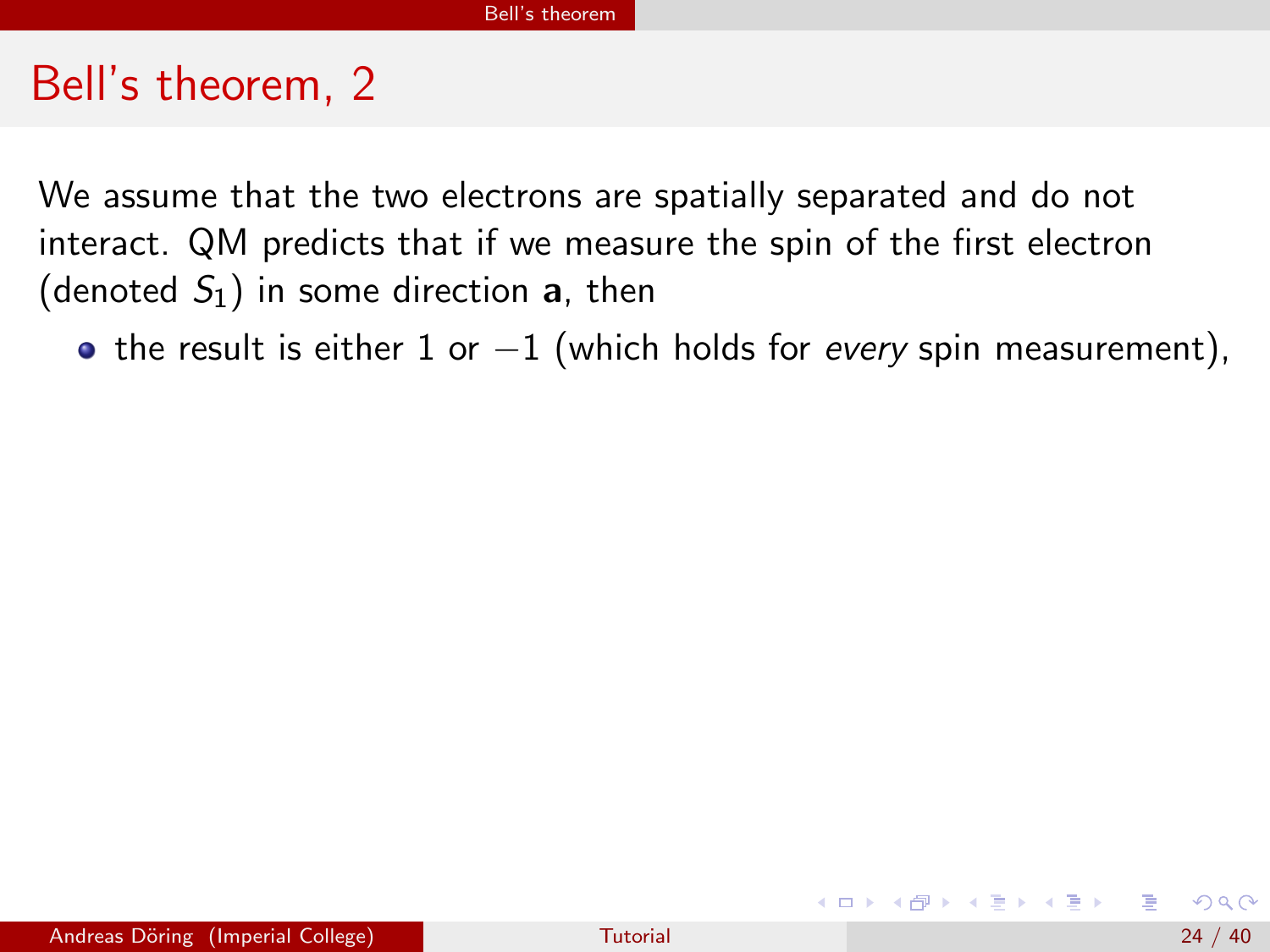We assume that the two electrons are spatially separated and do not interact. QM predicts that if we measure the spin of the first electron (denoted  $S_1$ ) in some direction **a**, then

- the result is either 1 or  $-1$  (which holds for every spin measurement),
- the result of the measurement of the spin of the second electron (denoted  $S_2$ ) in some direction **b** is correlated to the result of the measurement on  $S_1$ : if a and **b** are unit vectors, then the expectation value of the operator  $\hat{\sigma}_a \otimes \hat{\sigma}_b$  is

−a · b.

K ロンス 御 > ス ヨ > ス ヨ > 一 ヨ

 $\Omega$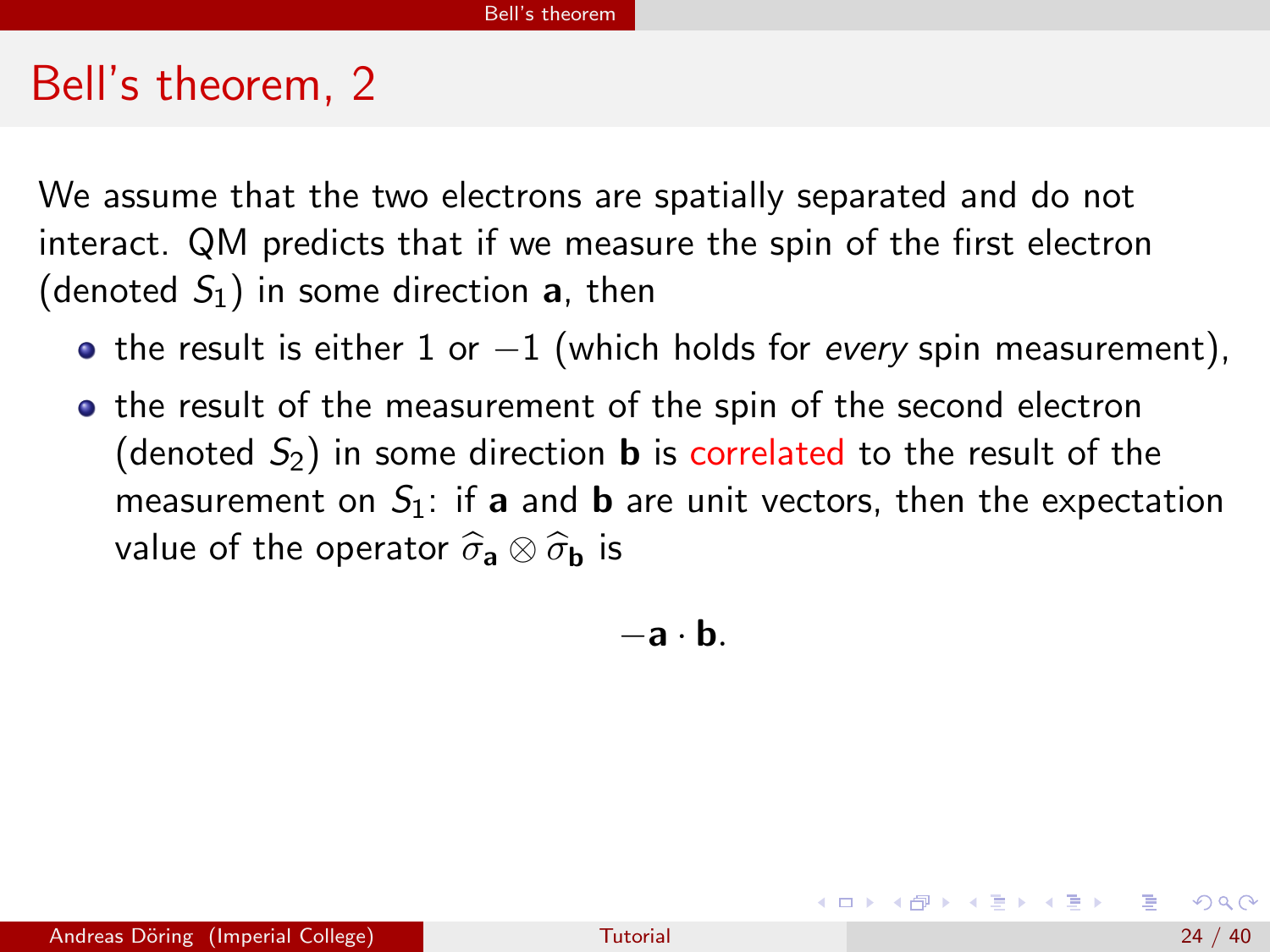We assume that the two electrons are spatially separated and do not interact. QM predicts that if we measure the spin of the first electron (denoted  $S_1$ ) in some direction **a**, then

- the result is either 1 or  $-1$  (which holds for every spin measurement),
- the result of the measurement of the spin of the second electron (denoted  $S_2$ ) in some direction **b** is correlated to the result of the measurement on  $S_1$ : if a and **b** are unit vectors, then the expectation value of the operator  $\hat{\sigma}_a \otimes \hat{\sigma}_b$  is

$$
-\mathbf{a}\cdot\mathbf{b}.
$$

 $\bullet$  In particular, for  $\mathbf{b} = \mathbf{a}$ , we obtain a perfect anticorrelation: the measurement result on  $S_2$  is the negative of the measurement result on  $S_1$ .

イロト イ母 トイミト イミト ニヨー りんぴ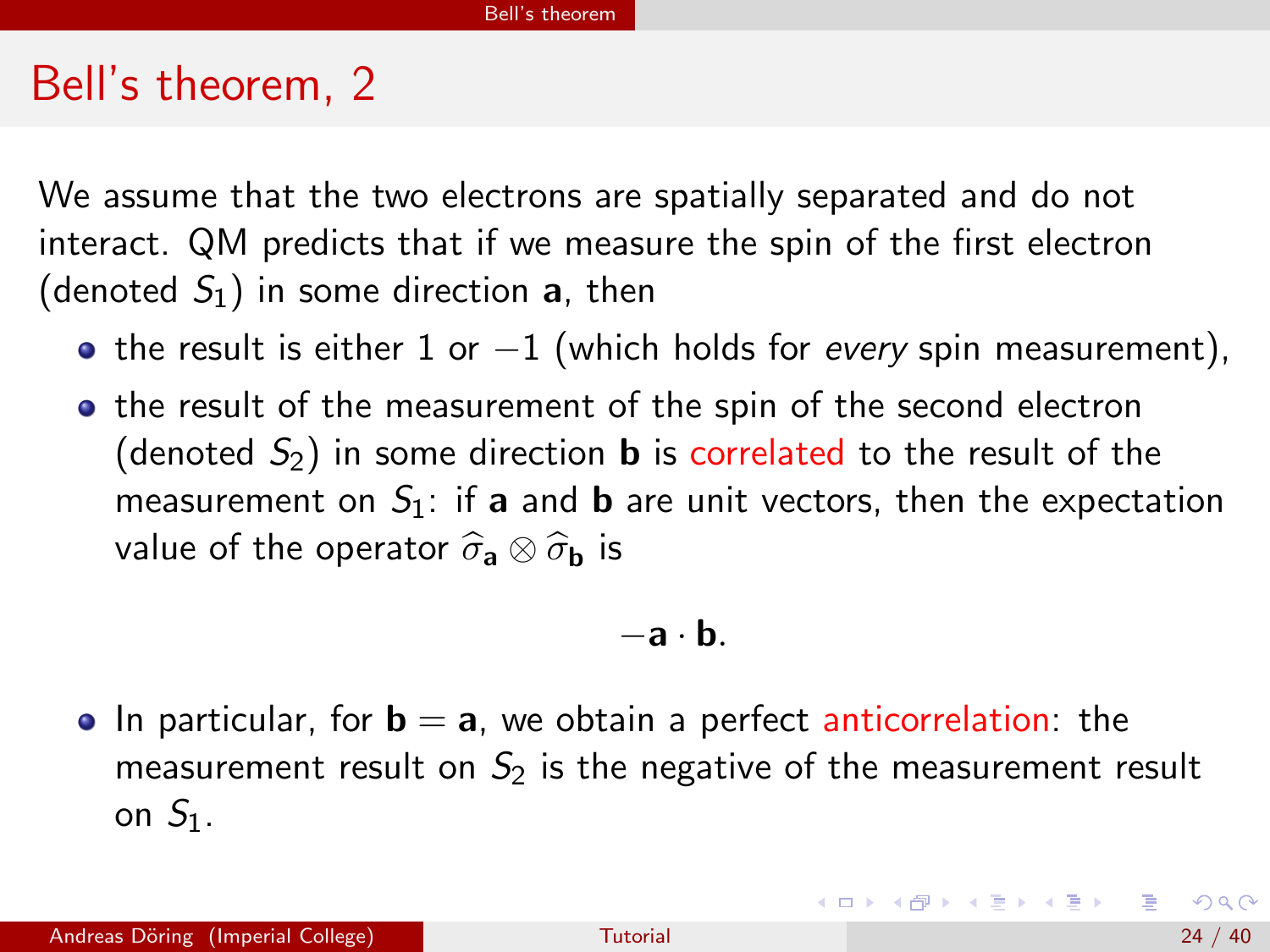Assume that the result  $S_1(a, \lambda)$  of the spin measurement on  $S_1$  depends on some hidden variables  $\lambda$  (including the quantum state  $\psi$ ), and likewise does the result  $S_2(\mathbf{b}, \lambda)$  of the spin measurement on  $S_2$ .

K ロンス 御 > ス ヨ > ス ヨ > 一 ヨ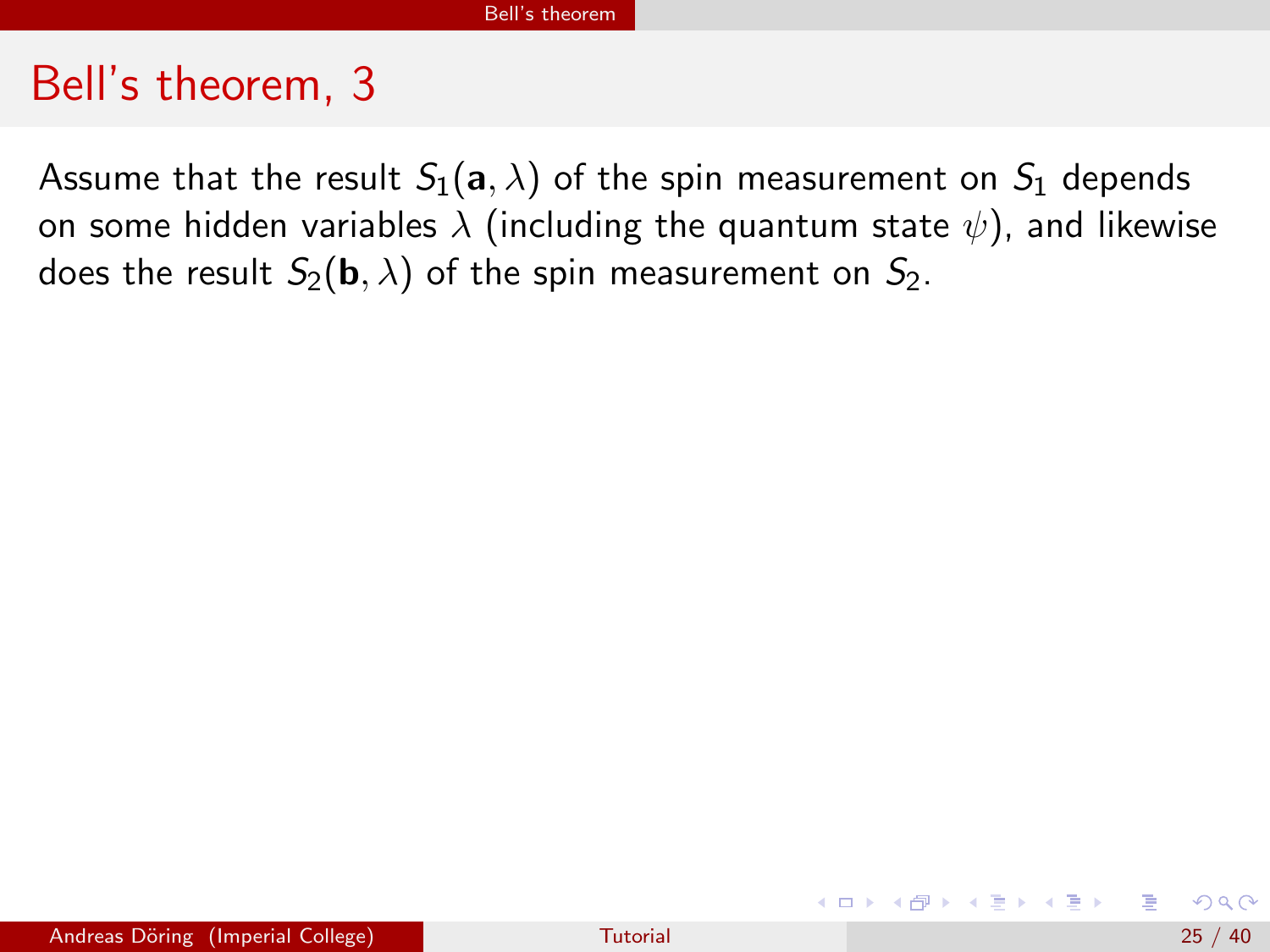Assume that the result  $S_1(a, \lambda)$  of the spin measurement on  $S_1$  depends on some hidden variables  $\lambda$  (including the quantum state  $\psi$ ), and likewise does the result  $S_2(\mathbf{b}, \lambda)$  of the spin measurement on  $S_2$ .

The main assumption of local realism is that  $S_1(a, \lambda)$  does not depend on **b** and  $S_2(\mathbf{b}, \lambda)$  does not depend on **a**.

K ロ ▶ K 個 ▶ K 로 ▶ K 로 ▶ 『로 』 ◇ Q ⊙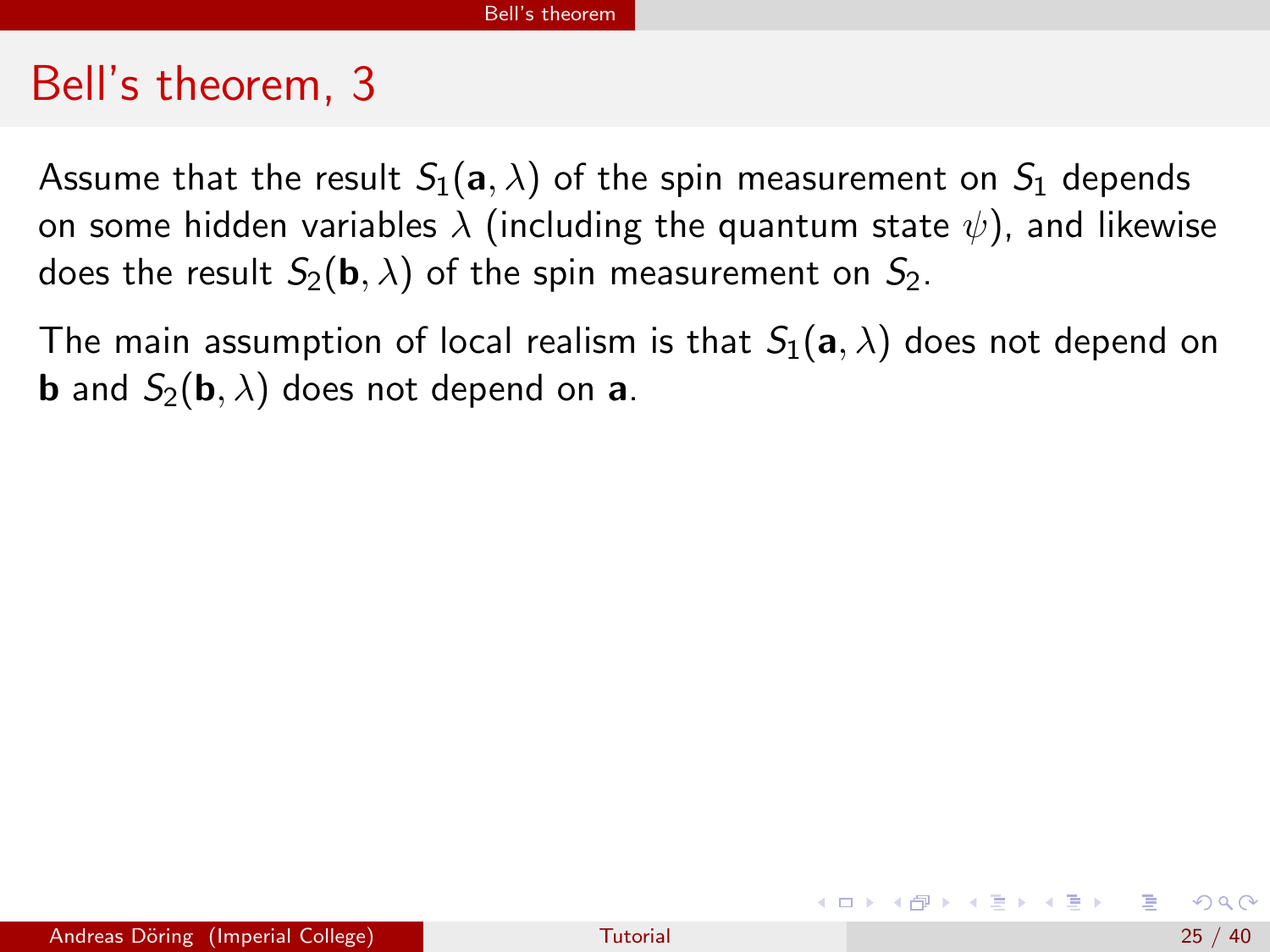Assume that the result  $S_1(a, \lambda)$  of the spin measurement on  $S_1$  depends on some hidden variables  $\lambda$  (including the quantum state  $\psi$ ), and likewise does the result  $S_2(\mathbf{b}, \lambda)$  of the spin measurement on  $S_2$ .

The main assumption of local realism is that  $S_1(a, \lambda)$  does not depend on **b** and  $S_2(\mathbf{b}, \lambda)$  does not depend on **a**. If  $\rho(\lambda)$  is the probability distribution of  $\lambda$ , then the expectation value of the product of the outcomes, as given by the local realist theory, is

$$
E(\mathbf{a},\mathbf{b})=\int d\lambda \rho(\lambda) S_1(\mathbf{a},\lambda) S_2(\mathbf{b},\lambda).
$$

Here, the integral is over the set of hidden variables  $\lambda$  which reproduce perfect anticorrelation for  $a = -b$ .

Bell shows that this cannot reproduce the QM expectation value  $-a \cdot b$  for general directions a and b, not even approximately.

(ロ) (個) (差) (差) (差) のQC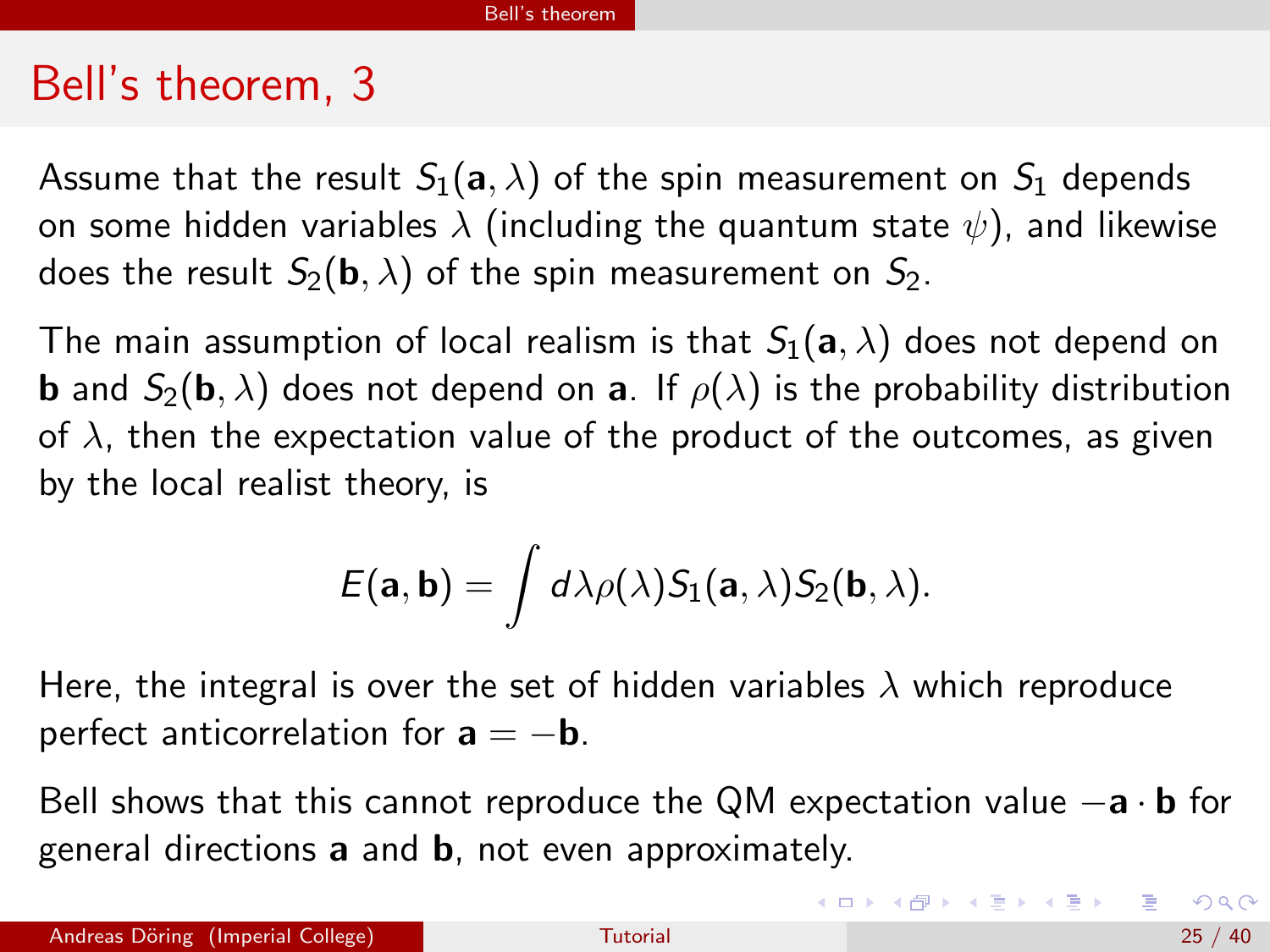# Bell inequality and Aspect experiments

Bell derives a certain inequality between quantum correlations in his proof. Roughly, the inequality gives an upper bound to the amount of correlation that can be obtained from a local hidden variable theory.

→ 御き メ 重 き メ 重 き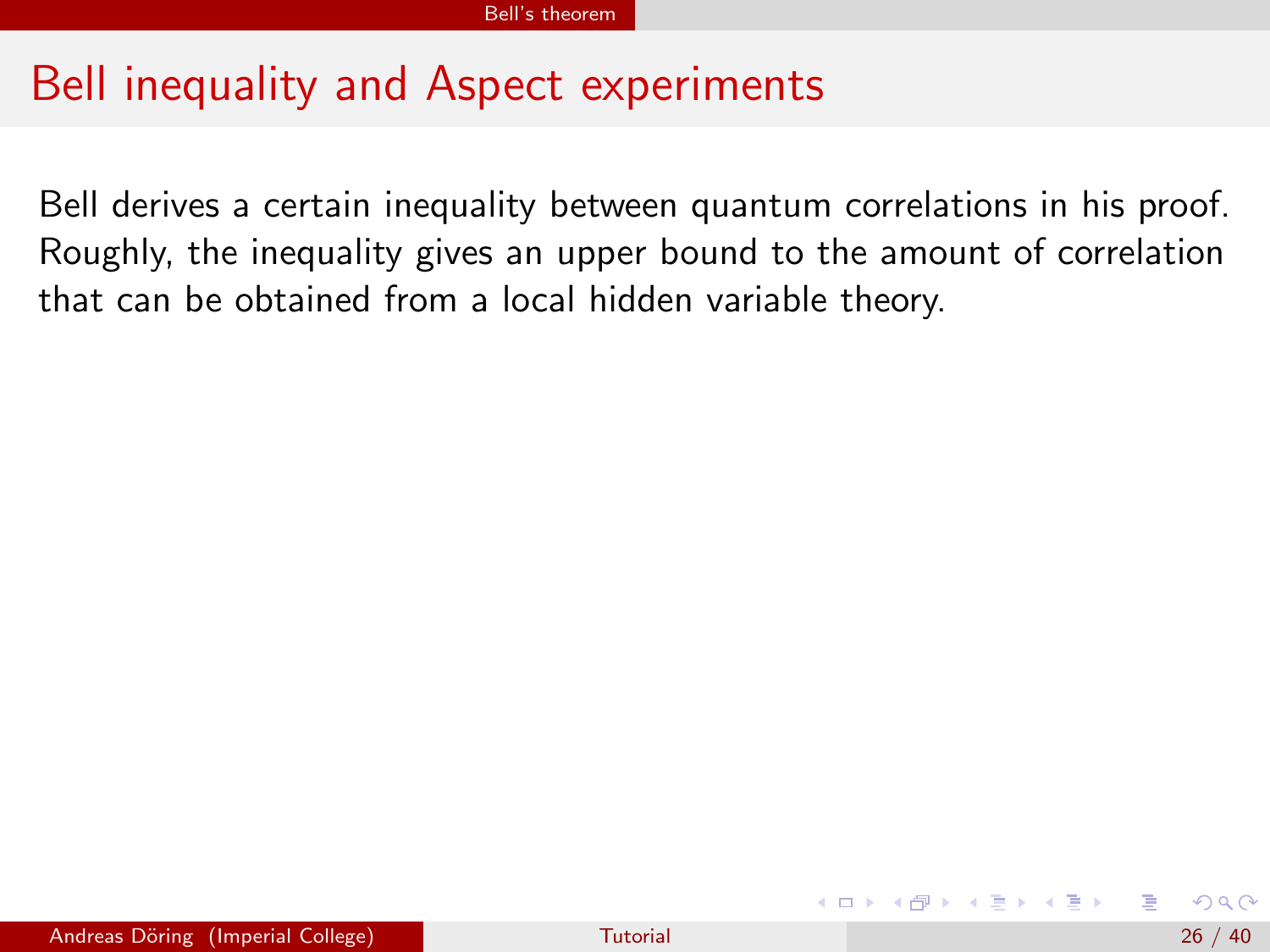# Bell inequality and Aspect experiments

Bell derives a certain inequality between quantum correlations in his proof. Roughly, the inequality gives an upper bound to the amount of correlation that can be obtained from a local hidden variable theory.

Any experimental violation of this inequality proves that local hidden variable theories cannot reproduce the predictions of QM. In the 60s, no such experiments existed, since the setup of the detectors happened well before the experiment such that communication (mediating correlations) might have been possible.

メロメ メ都 メイ君 メメ君 メー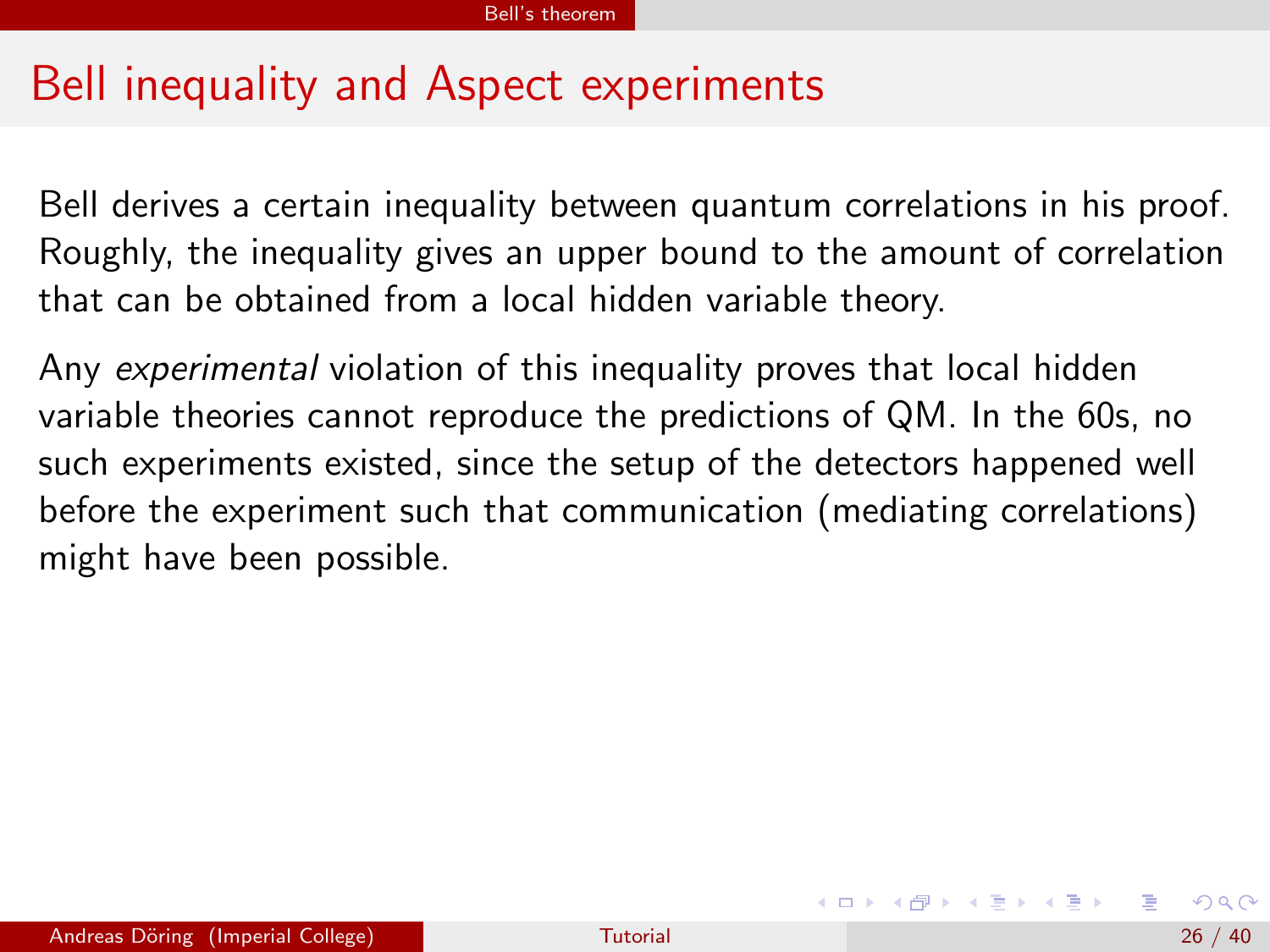# Bell inequality and Aspect experiments

Bell derives a certain inequality between quantum correlations in his proof. Roughly, the inequality gives an upper bound to the amount of correlation that can be obtained from a local hidden variable theory.

Any experimental violation of this inequality proves that local hidden variable theories cannot reproduce the predictions of QM. In the 60s, no such experiments existed, since the setup of the detectors happened well before the experiment such that communication (mediating correlations) might have been possible.

In 1982, Alain Aspect conducted experiments that are widely regarded as proving violations of Bell's inequality. Hence, QM is confirmed, while local realism is refuted.

A. Aspect, J. Dalibard, G. Roger, "Experimental Test of Bell's Inequalities Using Time-Varying Analyzers", Phys. Rev. Lett. 49, 1804–1807 (1982)

K ロ ▶ K 個 ▶ K 로 ▶ K 로 ▶ 『로 』 ◇ Q ⊙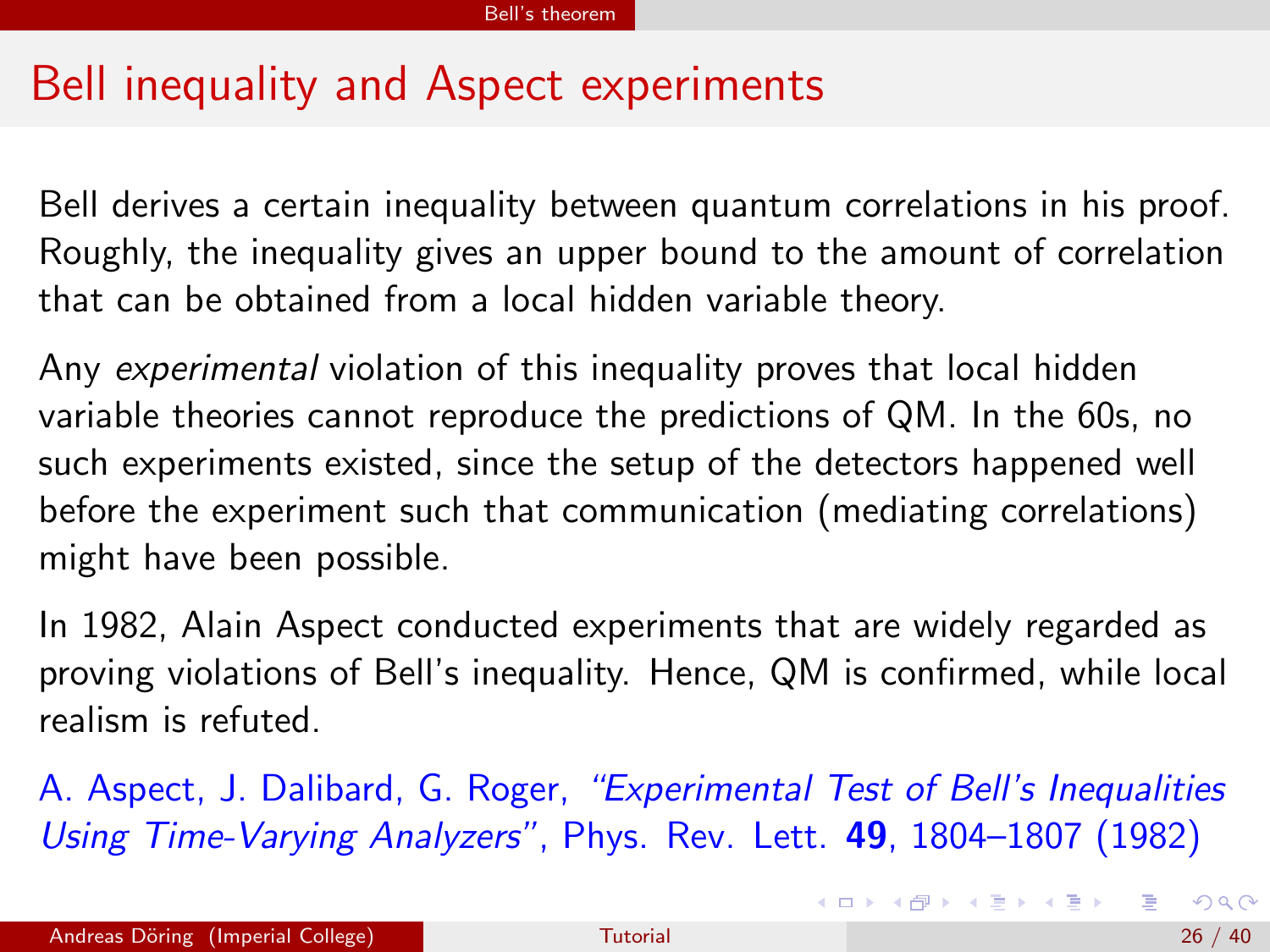Bell's original inequality is rarely used. A related inequality is the CHSH inequality:

$$
-2 \leq E(\mathbf{a},\mathbf{b}) + E(\mathbf{a},\mathbf{b}') + E(\mathbf{a}',\mathbf{b}) - E(\mathbf{a}',\mathbf{b}') \leq 2,
$$

where  $\mathbf{a}, \mathbf{a}'$  are spin directions measured on  $S_1$  and  $\mathbf{b}, \mathbf{b}'$  are spin directions measured on  $S<sub>2</sub>$ .

J.F. Clauser, M.A. Horne, A. Shimony and R.A. Holt, "Proposed experiment to test local hidden-variable theories", Phys. Rev. Lett. 23, 880–884 (1969)

K ロンス 御 > ス ヨ > ス ヨ > 一 ヨ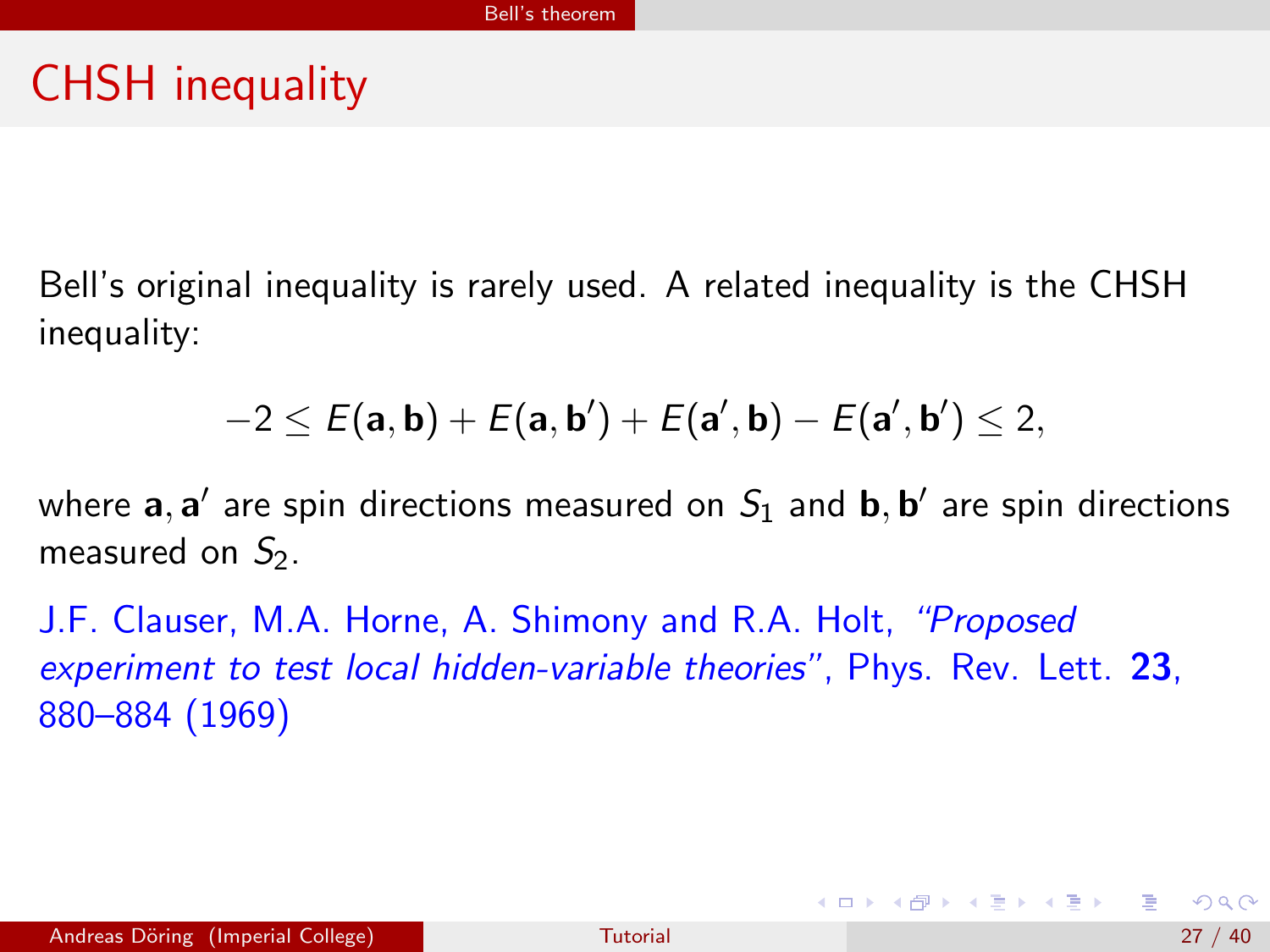# GHZ states and Bell's theorem without inequalities, 1

D.M. Greenberger, M.A. Horne, A. Zeilinger, "Going beyond Bell's Theorem", in Bells Theorem, Quantum Theory and Conceptions of the Universe, ed. M. Kafatos, Kluwer, Dordrecht-Boston-London, 69–72 (1989), also available from arXiv:0712.0921

In this paper, the observation is made that the EPR argument applied to spin measurements uses the case of perfect anticorrelation (spin measurements in the same direction on both particles), while Bell needed to consider spin measurements in different directions in order for his argument on correlations to work.

K ロンス 御 > ス ヨ > ス ヨ > 一 ヨ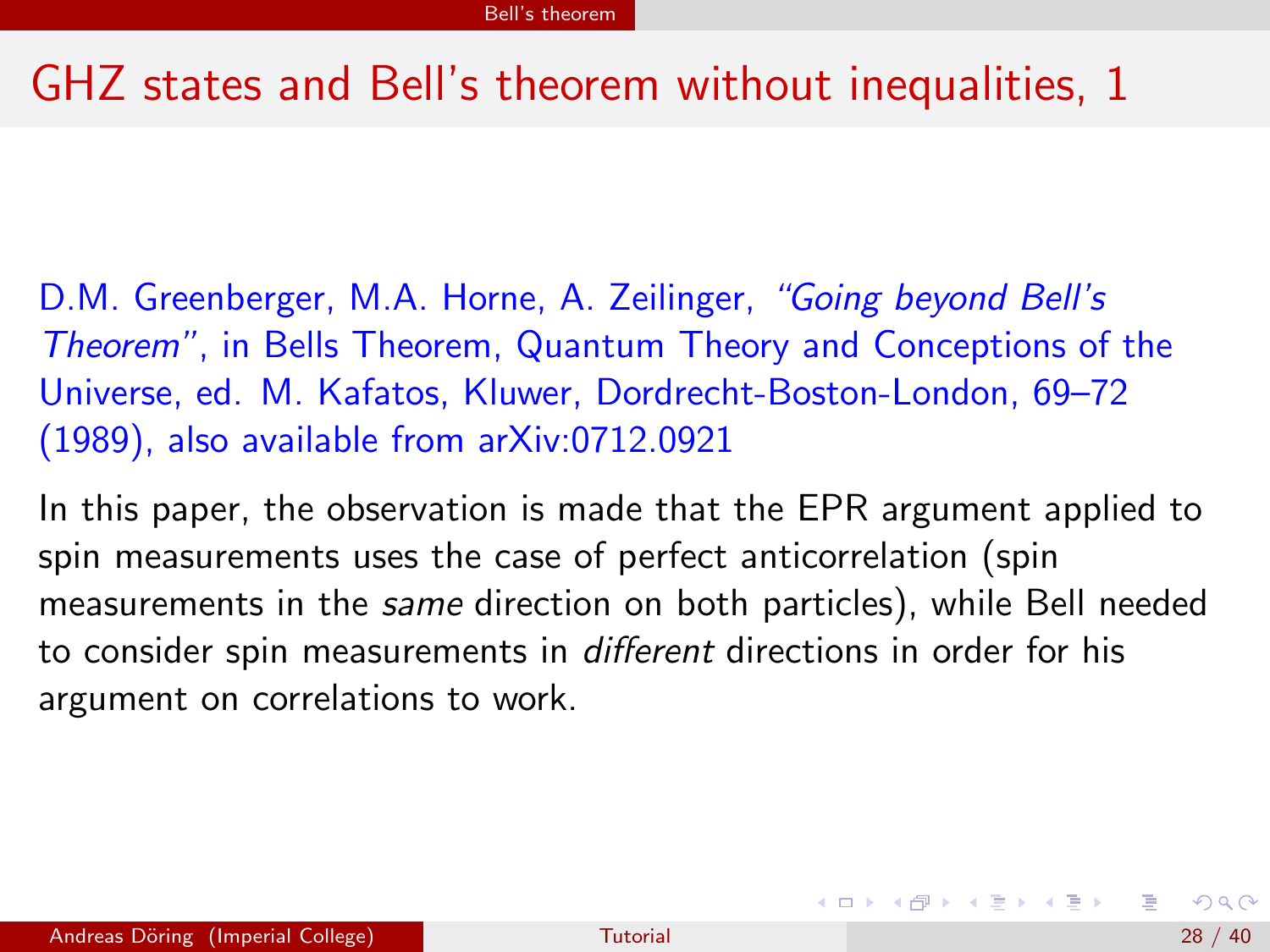# GHZ states and Bell's theorem without inequalities, 2

In fact, there exists a classical hidden variables model for the case of perfect anticorrelation. GHZ consider if this is also true beyond the two-particle case considered by Bell: can the case of perfect quantum-theoretic anticorrelation always be modelled by a classical hidden variables model?

イロメ イ部メ イ君メ イ君メー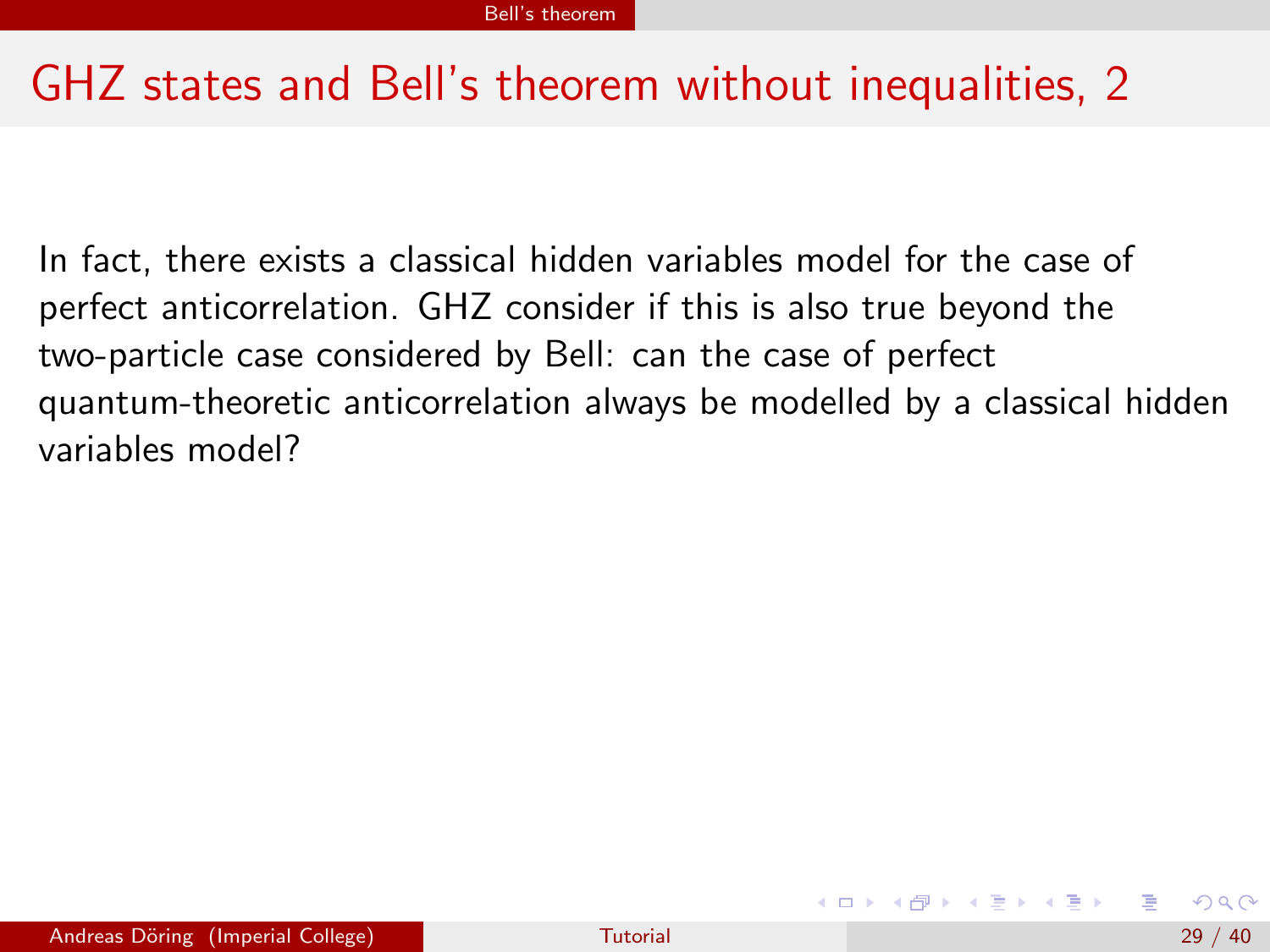# GHZ states and Bell's theorem without inequalities, 2

In fact, there exists a classical hidden variables model for the case of perfect anticorrelation. GHZ consider if this is also true beyond the two-particle case considered by Bell: can the case of perfect quantum-theoretic anticorrelation always be modelled by a classical hidden variables model?

They consider a 4-particle state, generated from a Bell-type situation through further decay and show that there cannot be a hidden variables model to reproduce the case of perfect anticorrelation. Soon after, similar arguments were made for 3 entangled particles. The theoretical results have been confirmed experimentally. Multi-partite entanglement is very important in quantum information theory nowadays.

<span id="page-64-0"></span>イロト 不優 ト 不差 ト 不差 トー 差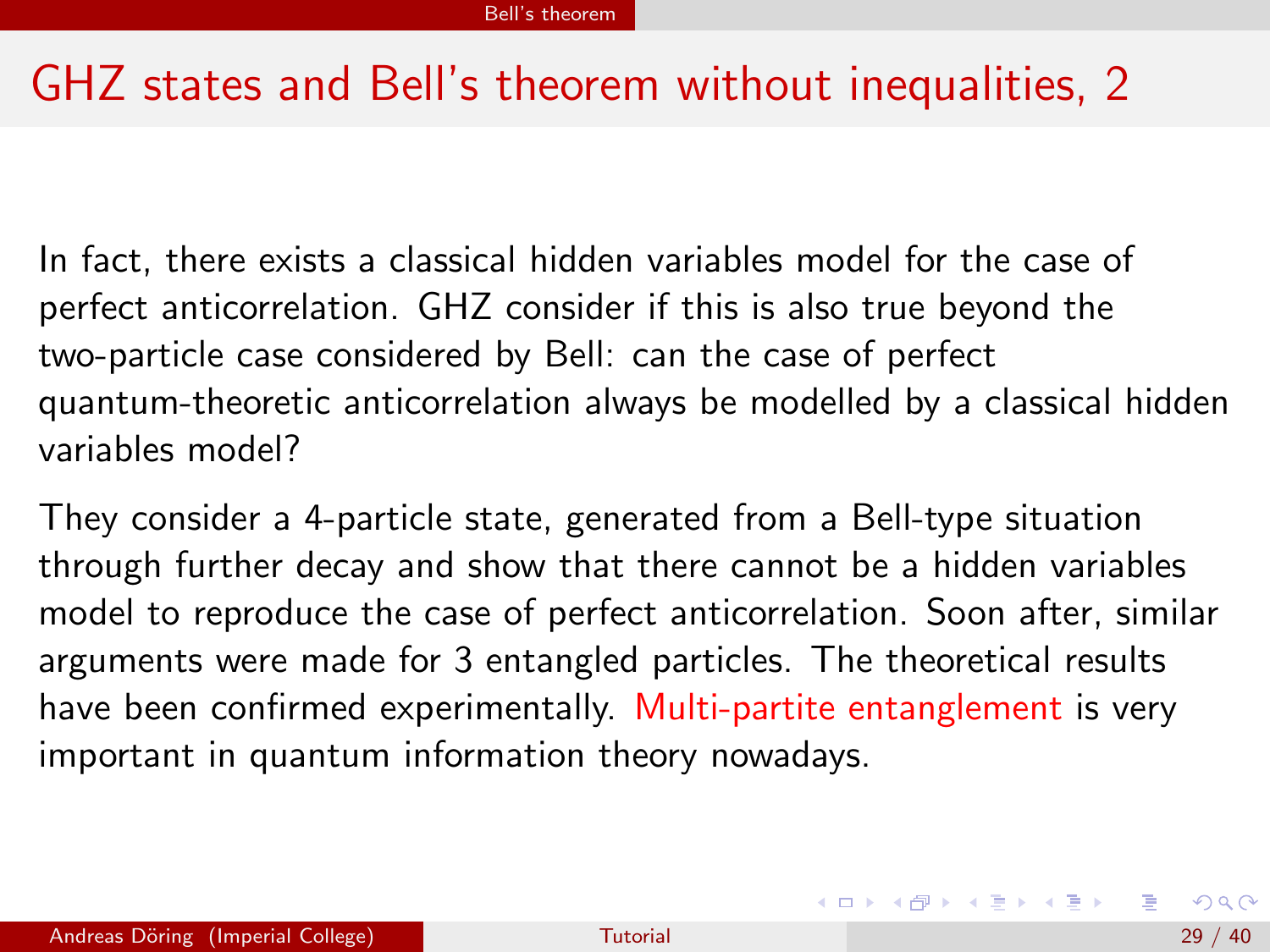A.M. Gleason, "Measures on the closed subspaces of a Hilbert space", Journal of Mathematics and Mechanics 6, 885-893 (1957)

Via the spectral theorem, a proposition of the form " $A \in \Delta$ ", that is, "the physical quantity A has a value in the set  $\Delta$  of real numbers", corresponds to a projection operator  $\widehat{P} = \widehat{E}[A \in \Delta]$  on H. If the algebra of physical quantities is a von Neumann algebra  $\mathcal N$  (that contains the self-adjoint operator  $\hat{A}$  representing the physical quantity  $A$ ), then the projection is contained in  $N$ .

<span id="page-65-0"></span>イロメ イ部メ イ君メ イ君メート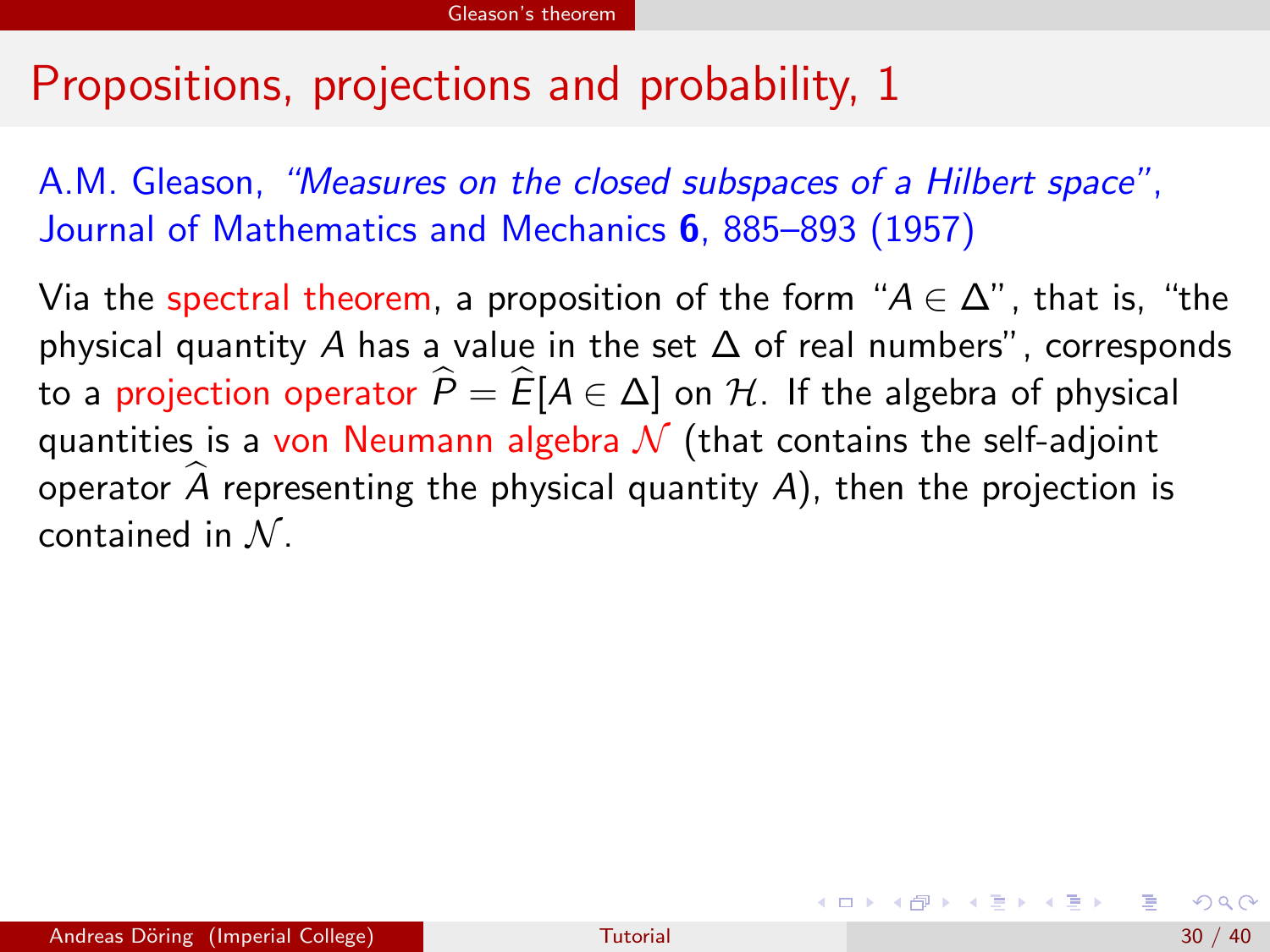A.M. Gleason, "Measures on the closed subspaces of a Hilbert space", Journal of Mathematics and Mechanics 6, 885–893 (1957)

Via the spectral theorem, a proposition of the form " $A \in \Delta$ ", that is, "the physical quantity A has a value in the set  $\Delta$  of real numbers", corresponds to a projection operator  $\hat{P} = \hat{E}[A \in \Delta]$  on H. If the algebra of physical quantities is a von Neumann algebra  $\mathcal N$  (that contains the self-adjoint operator  $\hat{A}$  representing the physical quantity  $A$ ), then the projection is contained in  $N$ .

Taking the probabilistic interpretation of QM seriously, one may wonder

- a. What are the minimal requirements for a mapping from the projections (representing propositions) to the unit interval [0, 1] to count as a probability measure?
- <span id="page-66-0"></span>b. How do these measures relate to quantum states?

These are the questions answered by Gleason in [hi](#page-65-0)s [f](#page-67-0)[a](#page-64-0)[m](#page-65-0)[o](#page-66-0)[u](#page-67-0)[s](#page-64-0)[p](#page-76-0)[a](#page-77-0)[p](#page-64-0)[e](#page-65-0)[r.](#page-76-0)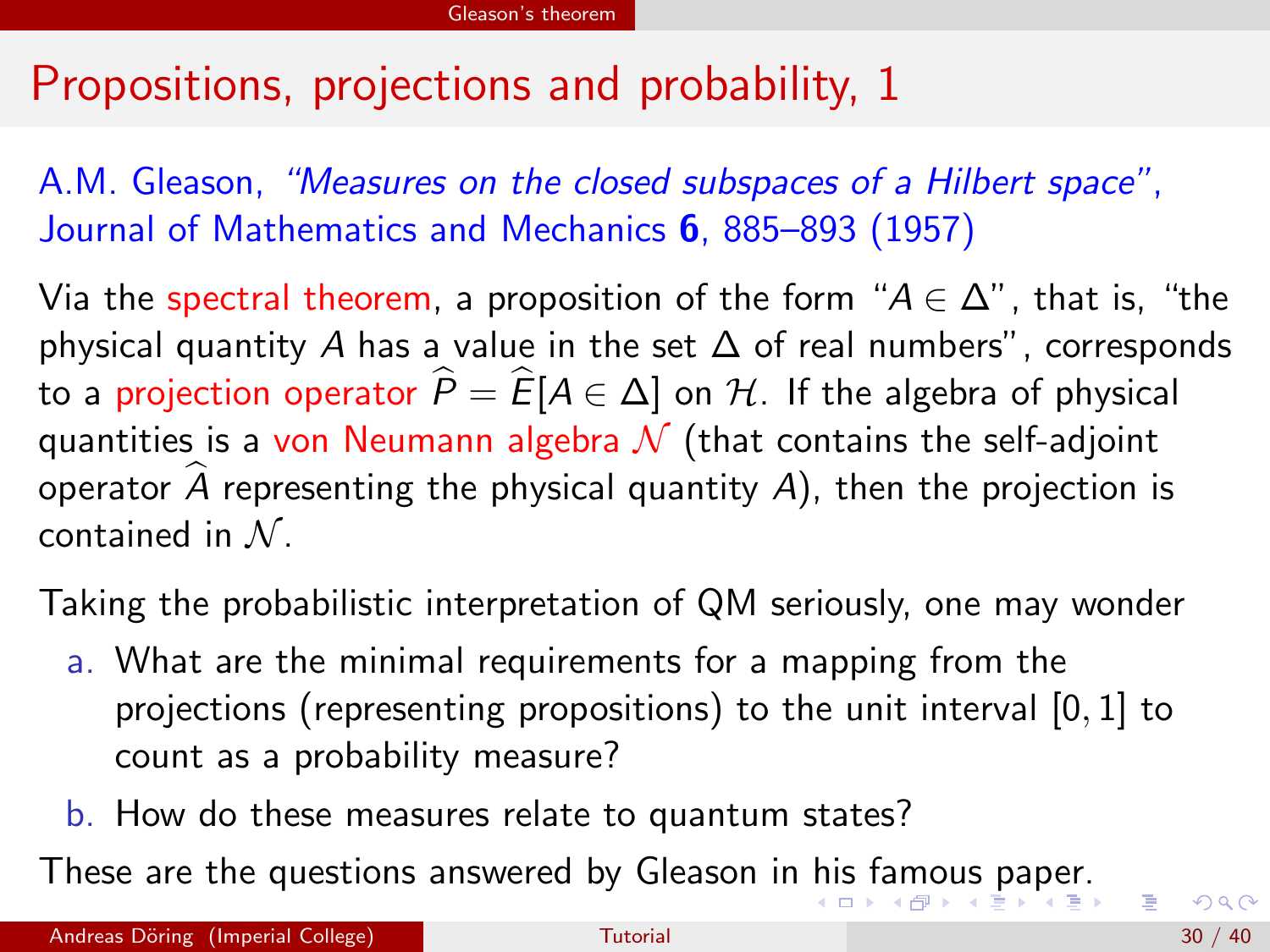The projections on a Hilbert space  $H$ , and, more generally, the projections in any von Neumann algebra  $\mathcal{N} \subseteq \mathcal{B}(\mathcal{H})$ , form a complete lattice. The lattice operations are easier to understand for the isomorphic lattice of closed subspaces of Hilbert space.

Let  $\widehat{P}, \widehat{Q}$  be two projections, and let  $U_{\widehat{P}}, U_{\widehat{Q}}$  be the corresponding closed subspaces. Then  $\widehat{P}<\widehat{Q}$  if  $U_{\widehat{P}}\subset U_{\widehat{Q}}$ , and the meet (minimum)  $\widehat{P}\wedge\widehat{Q}$  is the projection corresponding to the intersection  $U_{\hat{P}} \cap U_{\hat{O}}$ . The join (maximum)  $\hat{P} \vee \hat{Q}$  corresponds to the closure of the subspace generated by  $U_{\widehat{P}} \cup U_{\widehat{Q}}$ .

<span id="page-67-0"></span>イロト イ母 トイミト イミト ニヨー りんぴ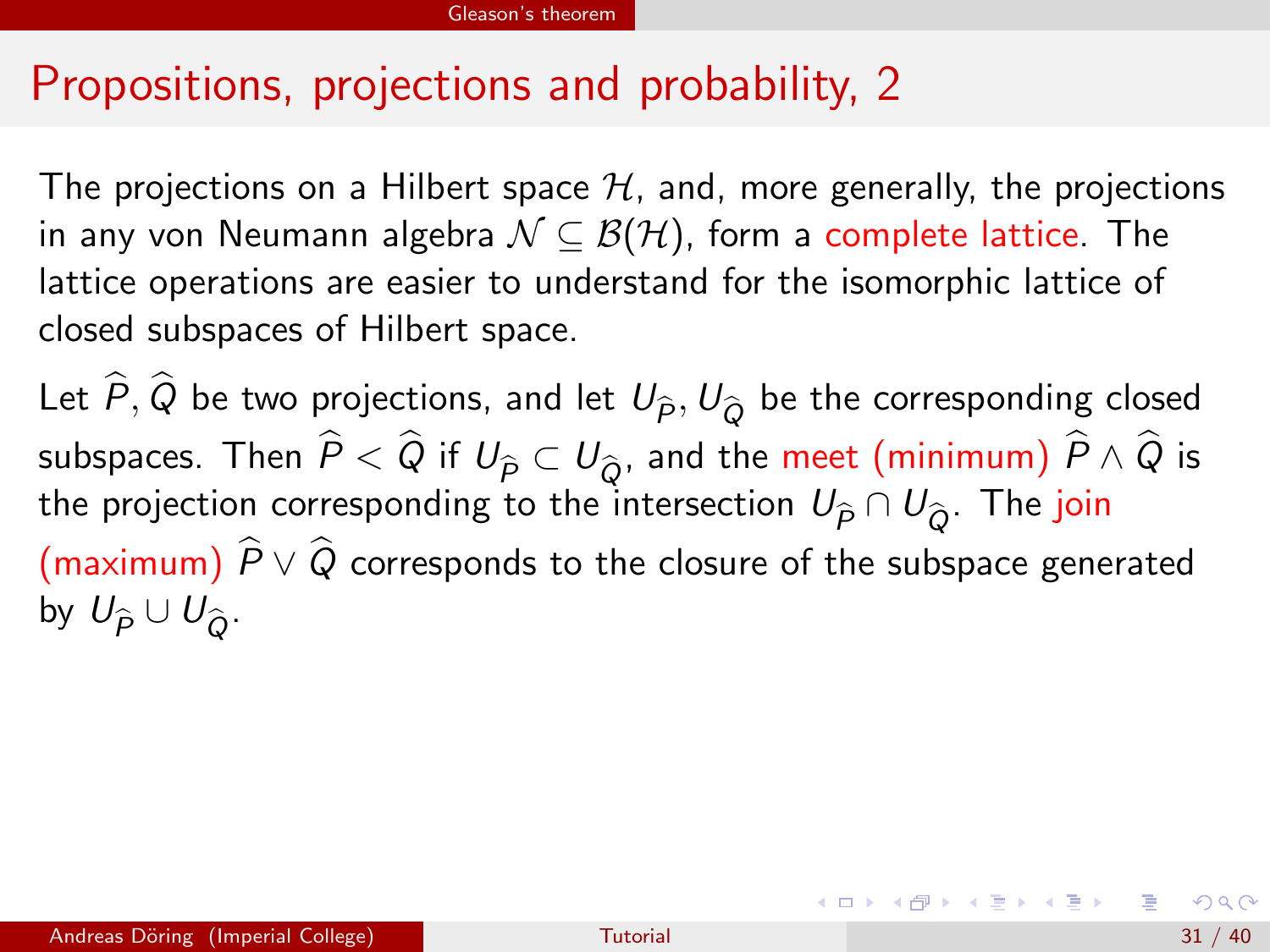The projections on a Hilbert space  $H$ , and, more generally, the projections in any von Neumann algebra  $\mathcal{N} \subseteq \mathcal{B}(\mathcal{H})$ , form a complete lattice. The lattice operations are easier to understand for the isomorphic lattice of closed subspaces of Hilbert space.

Let  $\widehat{P}, \widehat{Q}$  be two projections, and let  $U_{\widehat{P}}, U_{\widehat{Q}}$  be the corresponding closed subspaces. Then  $\widehat{P}<\widehat{Q}$  if  $U_{\widehat{P}}\subset U_{\widehat{Q}}$ , and the meet (minimum)  $\widehat{P}\wedge\widehat{Q}$  is the projection corresponding to the intersection  $U_{\hat{P}} \cap U_{\hat{O}}$ . The join (maximum)  $\widehat{P} \vee \widehat{Q}$  corresponds to the closure of the subspace generated by  $U_{\widehat{D}} \cup U_{\widehat{D}}$ .

Two projections  $\widehat{P}, \widehat{Q}$  are orthogonal if  $U_{\widehat{P}}\cap U_{\widehat{Q}}$  is the null subspace. In this case,  $\widehat{P}\widehat{Q} = \widehat{Q}\widehat{P} = \widehat{0}$ .

<span id="page-68-0"></span>イロト イ母 トイミト イミト ニヨー りんぴ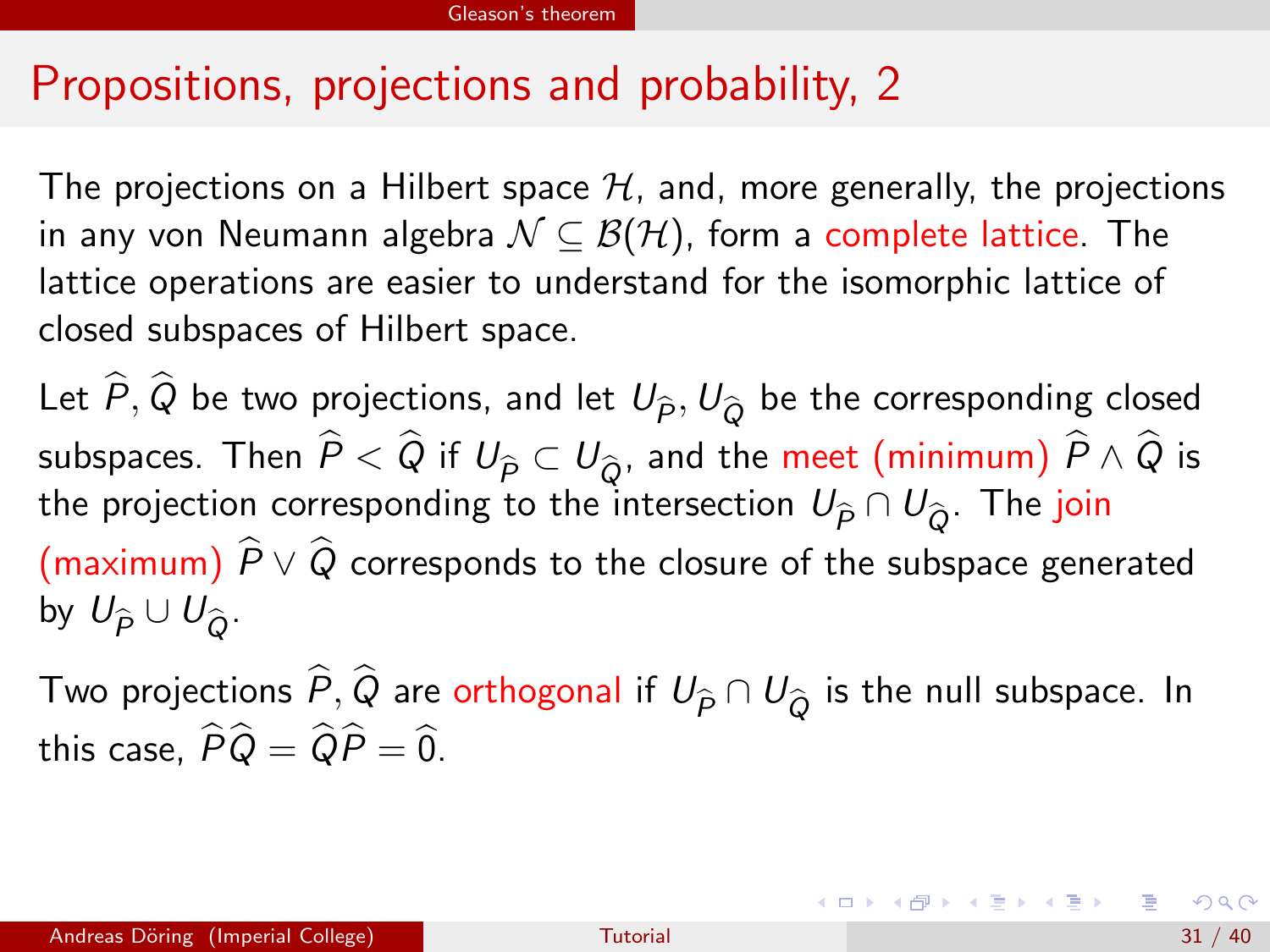The projections on a Hilbert space  $H$ , and, more generally, the projections in any von Neumann algebra  $\mathcal{N} \subseteq \mathcal{B}(\mathcal{H})$ , form a complete lattice. The lattice operations are easier to understand for the isomorphic lattice of closed subspaces of Hilbert space.

Let  $\widehat{P}, \widehat{Q}$  be two projections, and let  $U_{\widehat{P}}, U_{\widehat{Q}}$  be the corresponding closed subspaces. Then  $\widehat{P} < \widehat{Q}$  if  $U_{\widehat{P}} \subset U_{\widehat{Q}}$ , and the meet (minimum)  $\widehat{P} \wedge \widehat{Q}$  is the projection corresponding to the intersection  $U_{\hat{P}} \cap U_{\hat{O}}$ . The join (maximum)  $\hat{P} \vee \hat{Q}$  corresponds to the closure of the subspace generated by  $U_{\widehat{\rho}} \cup U_{\widehat{\rho}}$ .

Two projections  $\widehat{P}, \widehat{Q}$  are orthogonal if  $U_{\widehat{P}} \cap U_{\widehat{Q}}$  is the null subspace. In this case,  $\widehat{P}\widehat{Q} = \widehat{Q}\widehat{P} = \widehat{0}$ .

The lattice  ${\mathcal P}({\mathcal H})$  (or, more generally,  ${\mathcal P}({\mathcal N}))$  is ortho-complemented by  $P\mapsto 1 - P$ . Clearly,  $PQ = 0$  if and only if  $P\leq 1 - Q$ .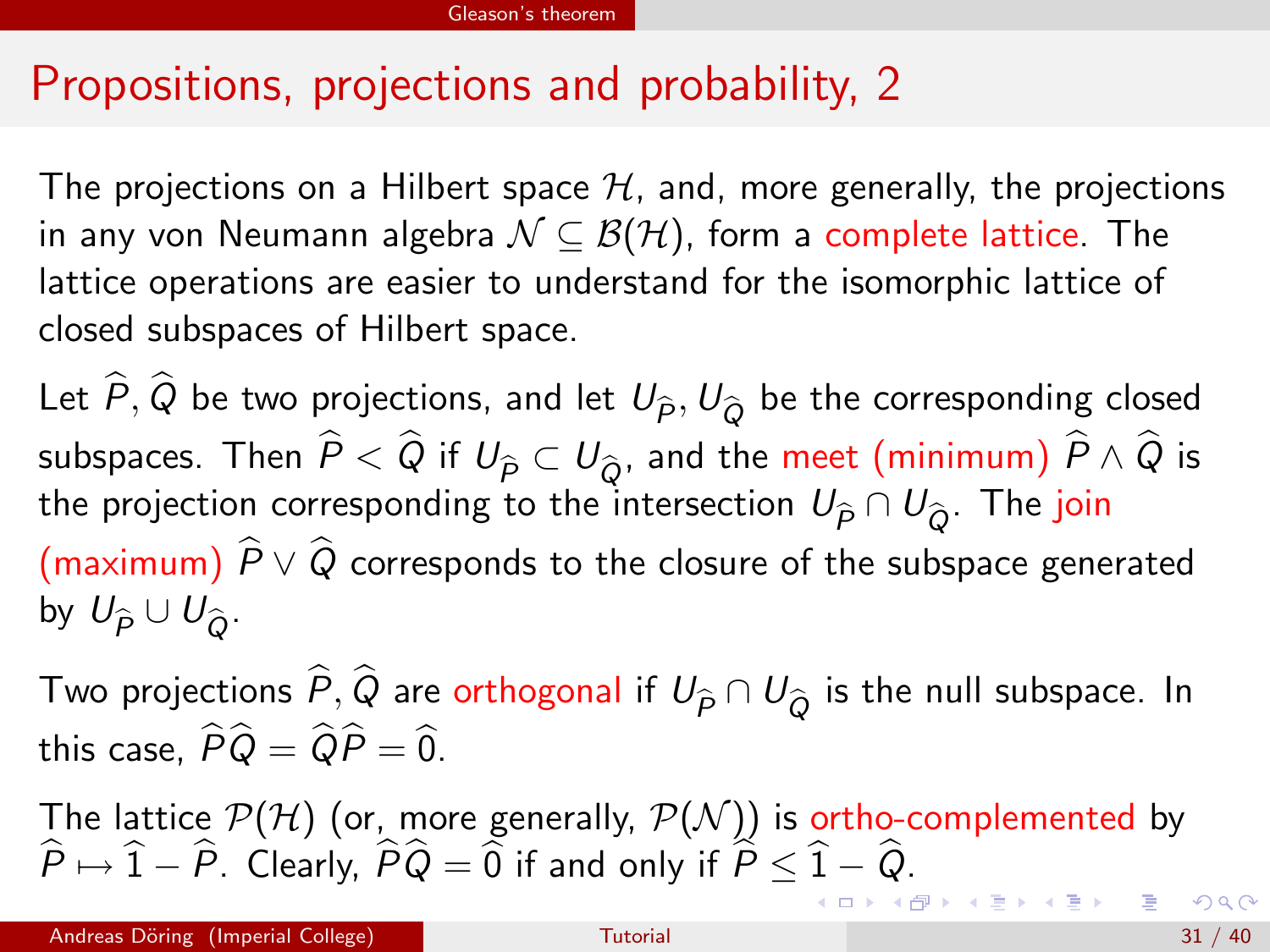The identity operator  $\widehat{1}$  represents the trivially true proposition. A probability measure on the projections is a mapping

$$
\mu:\mathcal{P}(\mathcal{H})\longrightarrow [0,1]
$$

such that

\n- $$
\mu(\widehat{1}) = 1
$$
,
\n- if  $\widehat{P}\widehat{Q} = 0$ , then  $\mu(\widehat{P} \vee \widehat{Q}) = \mu(\widehat{P} + \widehat{Q}) = \mu(\widehat{P}) + \mu(\widehat{Q})$ .
\n

More specifically, this defines a finitely additive probability measure. If  $\mu$ behaves additively on countable families of pairwise orthogonal projections, then it is called countably additive.

<span id="page-70-0"></span>**K ロ ▶ | K 母 ▶ | K ヨ ▶ | K ヨ ▶ |**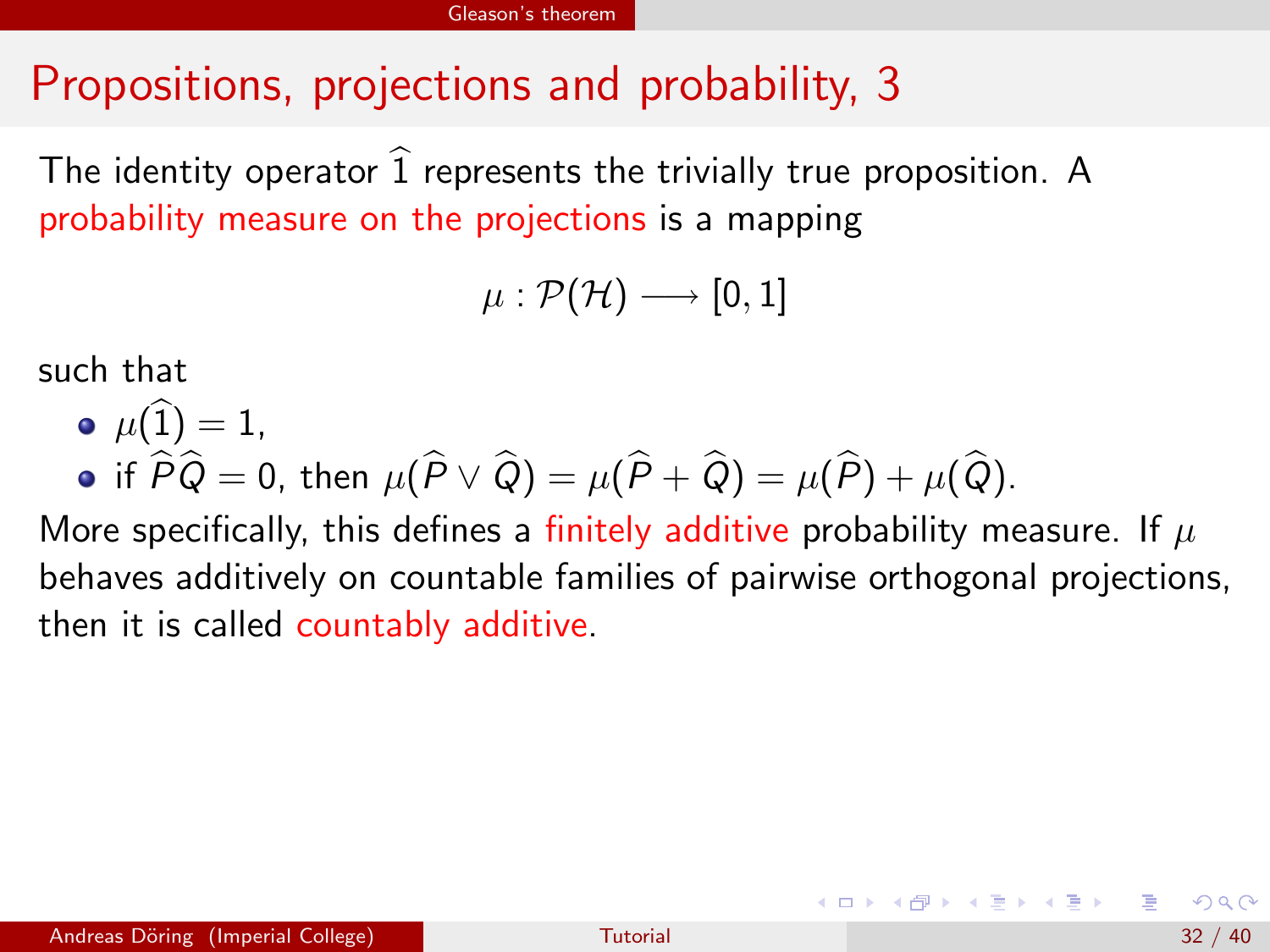The identity operator  $\widehat{1}$  represents the trivially true proposition. A probability measure on the projections is a mapping

$$
\mu: \mathcal{P}(\mathcal{H}) \longrightarrow [0,1]
$$

such that

\n- $$
\mu(\widehat{1}) = 1
$$
,
\n- if  $\widehat{P}\widehat{Q} = 0$ , then  $\mu(\widehat{P} \vee \widehat{Q}) = \mu(\widehat{P} + \widehat{Q}) = \mu(\widehat{P}) + \mu(\widehat{Q})$ .
\n

More specifically, this defines a finitely additive probability measure. If  $\mu$ behaves additively on countable families of pairwise orthogonal projections, then it is called countably additive.

Gleason's theorem shows that for dim( $H$ )  $\geq$  3, every countably additive probability measure on projections is of the form

$$
\forall \widehat{P} \in \mathcal{P}(\mathcal{H}) : \mu(\widehat{P}) = \mathsf{tr}(\rho \widehat{P}),
$$

where  $\rho$  is a density operator.

K ロ ▶ K 個 ▶ K 로 ▶ K 로 ▶ 『로 』 ◇ Q ⊙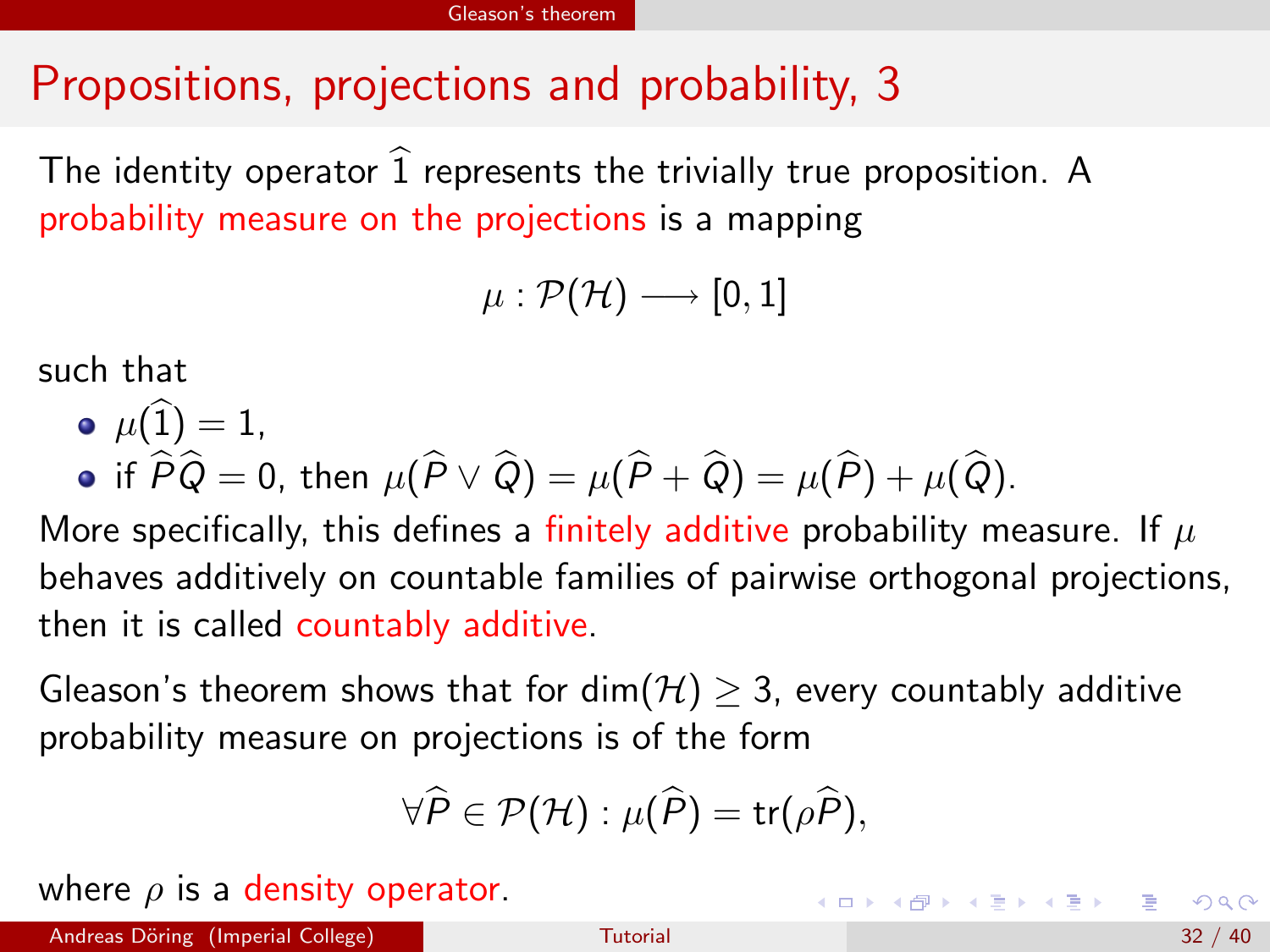#### Density matrices and normal states

A density operator  $\rho$  is a positive trace class operator of trace 1. It induces a linear functional on  $\mathcal{B}(\mathcal{H})$  (or some von Neumann algebra  $\mathcal{N}$ ) of norm 1, i.e. a state (in the mathematical sense) by

$$
\begin{array}{ccc}\n\mathsf{tr}(\rho_{-}): \mathcal{B}(\mathcal{H}) & \longrightarrow & \mathbb{C} \\
\widehat{A} & \longmapsto & \mathsf{tr}(\rho \widehat{A}).\n\end{array}
$$

<span id="page-72-0"></span>メタト メミト メミト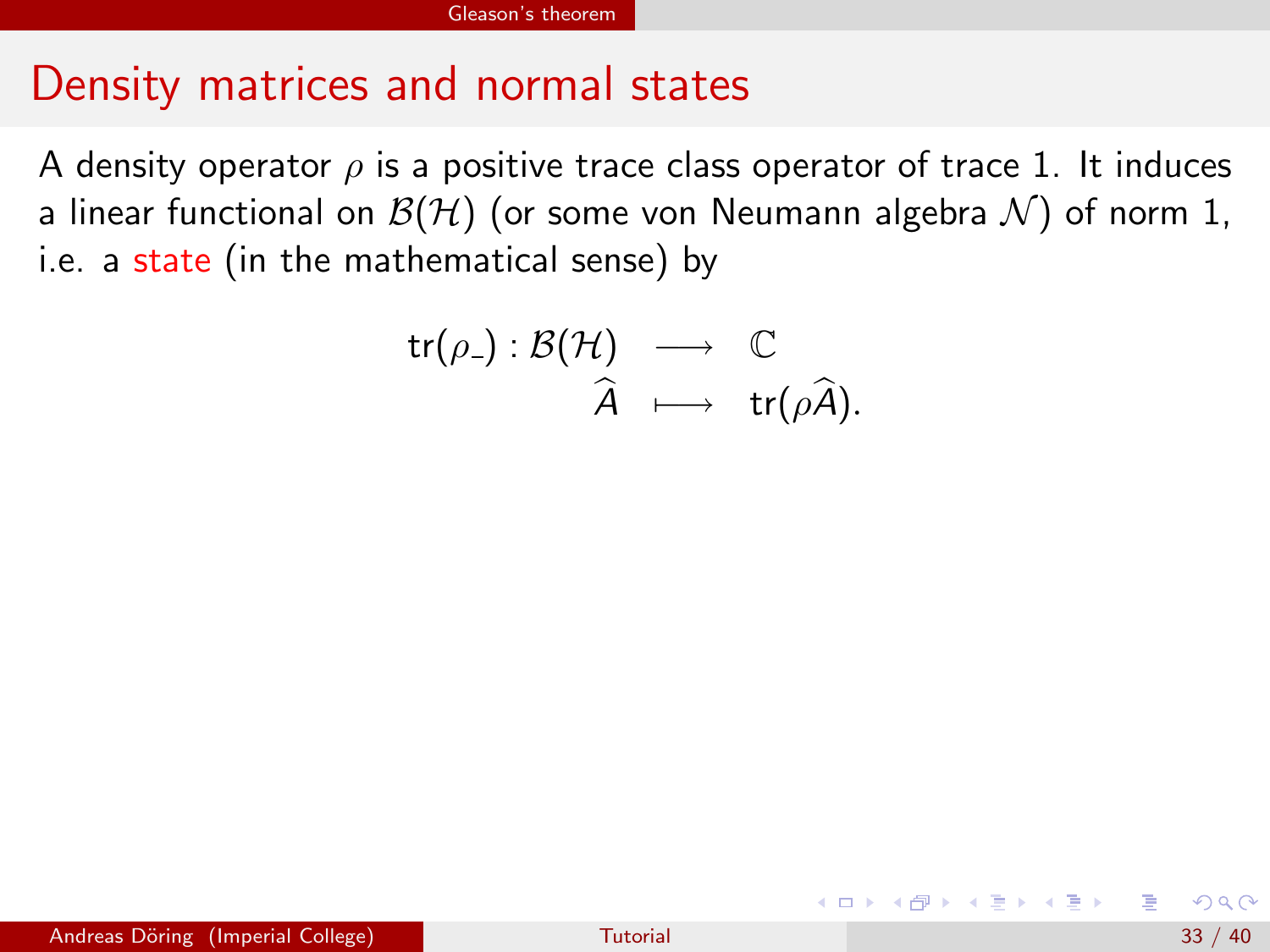#### Density matrices and normal states

A density operator  $\rho$  is a positive trace class operator of trace 1. It induces a linear functional on  $\mathcal{B}(\mathcal{H})$  (or some von Neumann algebra  $\mathcal{N}$ ) of norm 1, i.e. a state (in the mathematical sense) by

$$
\begin{array}{ccc}\n\mathsf{tr}(\rho_{-}): \mathcal{B}(\mathcal{H}) & \longrightarrow & \mathbb{C} \\
\widehat{A} & \longmapsto & \mathsf{tr}(\rho \widehat{A}).\n\end{array}
$$

States of this form a normal, i.e., for every countable family  $(P_i)_{i\in I}$  of pairwise orthogonal projections, one has

$$
\operatorname{tr}(\rho \bigvee_{i \in I} \widehat{P}_i) = \sum_{i \in I} \operatorname{tr}(\rho \widehat{P}_i).
$$

<span id="page-73-0"></span>メタメ メミメ メミメー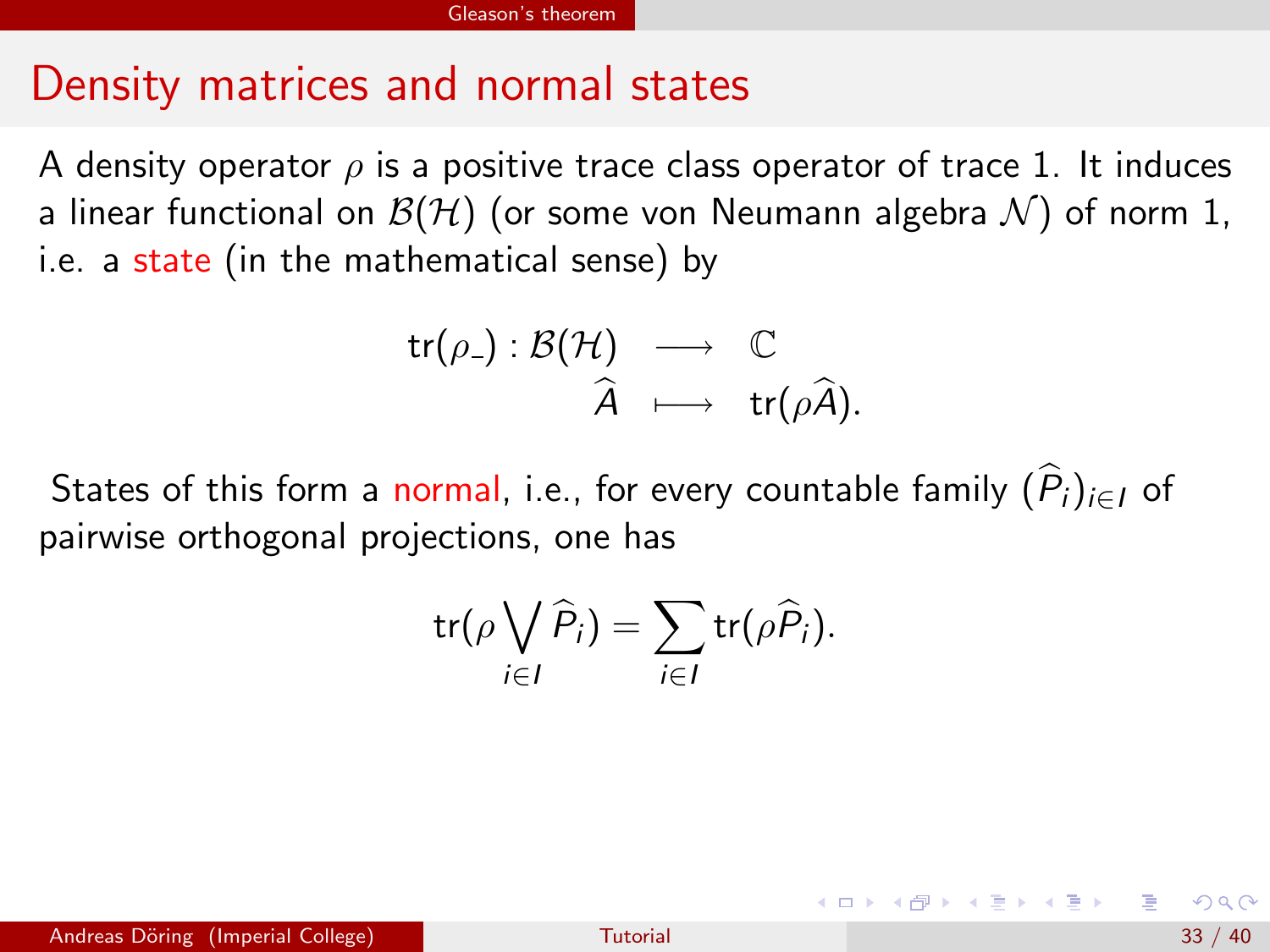#### Density matrices and normal states

A density operator  $\rho$  is a positive trace class operator of trace 1. It induces a linear functional on  $\mathcal{B}(\mathcal{H})$  (or some von Neumann algebra  $\mathcal{N}$ ) of norm 1, i.e. a state (in the mathematical sense) by

$$
\begin{array}{ccc}\n\mathsf{tr}(\rho_{-}): \mathcal{B}(\mathcal{H}) & \longrightarrow & \mathbb{C} \\
\widehat{A} & \longmapsto & \mathsf{tr}(\rho \widehat{A}).\n\end{array}
$$

States of this form a normal, i.e., for every countable family  $(P_i)_{i\in I}$  of pairwise orthogonal projections, one has

$$
\operatorname{tr}(\rho \bigvee_{i \in I} \widehat{P}_i) = \sum_{i \in I} \operatorname{tr}(\rho \widehat{P}_i).
$$

Normal states (or just their density matrices) are usually regarded as physical states, often called mixed states. They generalise the vector states  $\psi$  (or rather  $\langle \psi, \psi \rangle : \mathcal{B}(\mathcal{H}) \to \mathbb{C}$ ) we encountered before. Normal states can be seen as convex combinations of v[ect](#page-73-0)[or](#page-75-0) [s](#page-71-0)[t](#page-72-0)[at](#page-74-0)[e](#page-75-0)[s](#page-64-0)[.](#page-65-0)  $QQ$ 

Andreas Döring (Imperial College) and the College College [Tutorial](#page-0-0) 33 / 40

<span id="page-74-0"></span>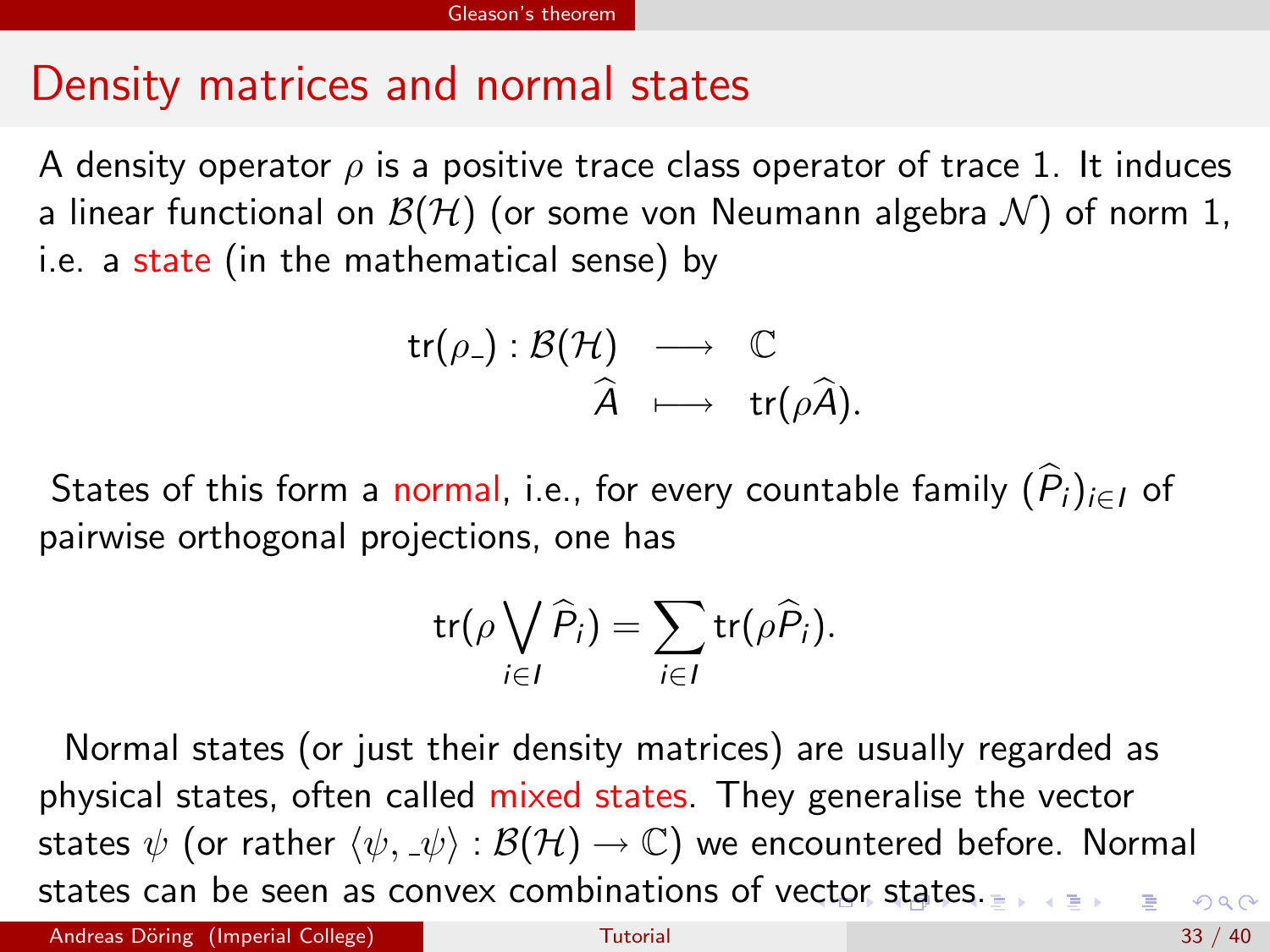# Generalisation of Gleason's theorem

Clearly, for every normal state, tr $(\rho_{\text{-}})|_{\mathcal{P}(\mathcal{H})}$  is a countably additive measure.

Gleason's theorem hence shows that there is a bijection between normal states and countably additive measures. This is the justification for calculating expectation values using the trace (which goes back to von Neumann in 1928).

<span id="page-75-0"></span>K ロ ▶ K 個 ▶ K 君 ▶ K 君 ▶ ...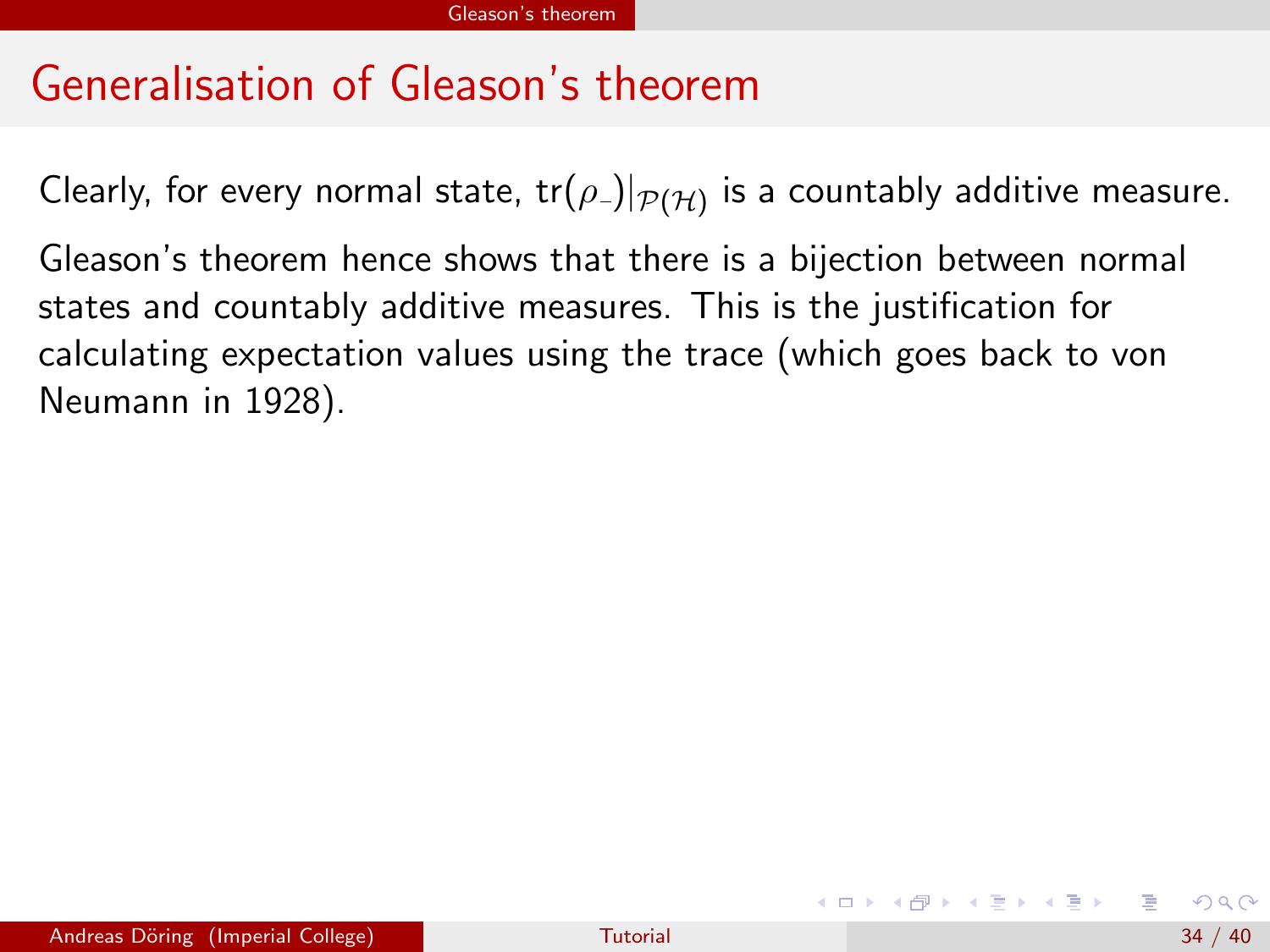# Generalisation of Gleason's theorem

Clearly, for every normal state, tr $(\rho_{\text{-}})|_{\mathcal{P}(\mathcal{H})}$  is a countably additive measure.

Gleason's theorem hence shows that there is a bijection between normal states and countably additive measures. This is the justification for calculating expectation values using the trace (which goes back to von Neumann in 1928).

There are von Neumann algebras, also such of physical significance, which do not possess any normal states. Remarkably, Gleason's theorem can be generalised:

Let N be a von Neumann algebra with no direct summand of type  $I_2$ . Then every finitely additive probability measure on  $\mathcal{P}(\mathcal{N})$  can be extended to a state of  $N$ .

S. Maeda, "Probability measures on projections in von Neumann algebras.", Rev. Math. Phys. 1, Issue 2/3, 235–290 (1989)

<span id="page-76-0"></span>K ロ ▶ K @ ▶ K 할 > K 할 > → 할 → K Q Q Q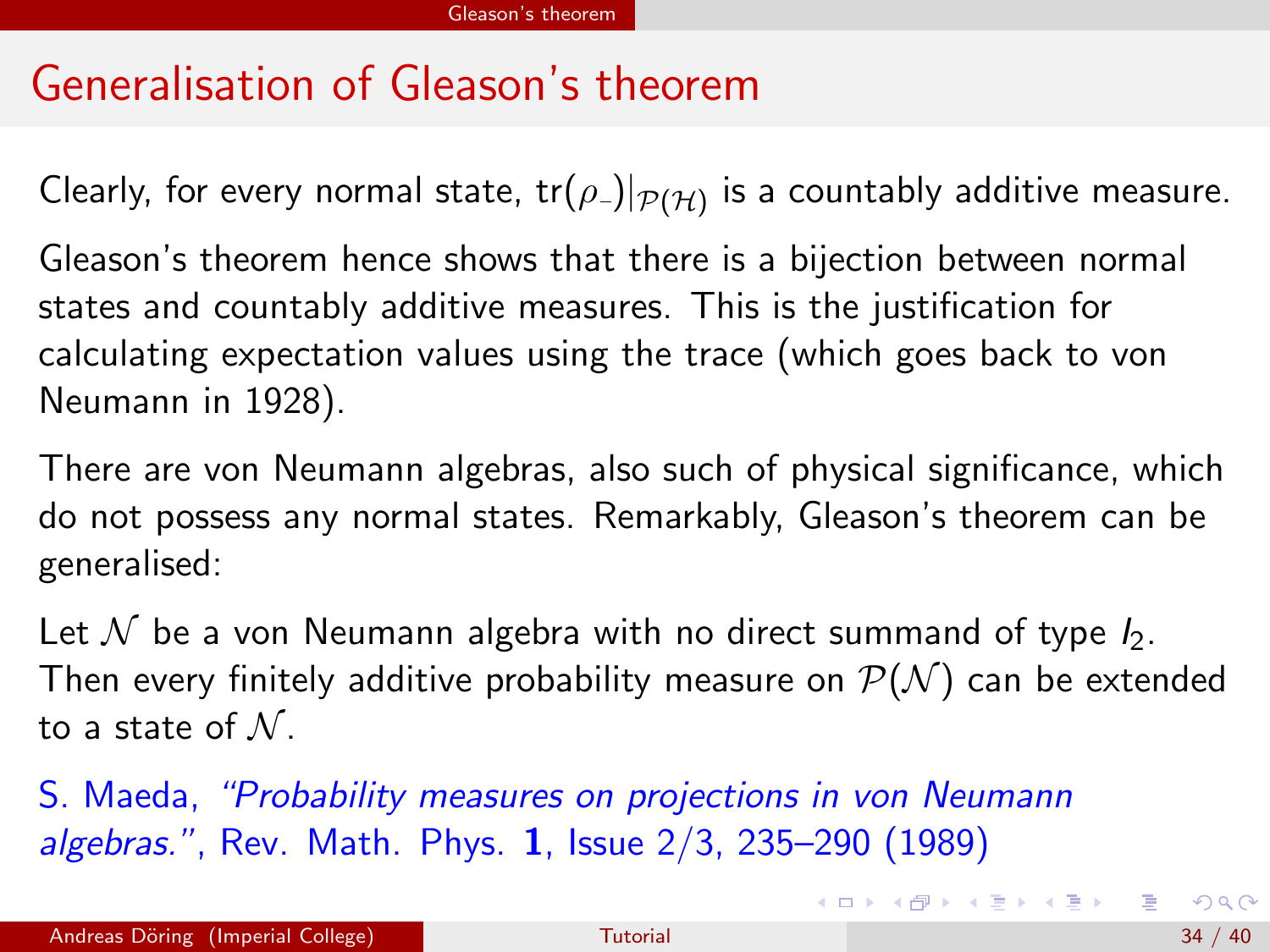## An underlying theory?

S. Kochen, E.P. Specker, "The problem of hidden variables in quantum mechanics", Journal of Mathematics and Mechanics 17, 59–87 (1967).

While Bell's theorem considers *local* hidden variable theories, Kochen and Specker asked if there can exist theory underlying QM such that a *state* space picture similar to classical physics can be regained. An analogy is (classical) statistical mechanics, which underlies and subsumes thermodynamics.

<span id="page-77-0"></span>**K ロ ▶ | K 母 ▶ | K ヨ ▶ | K ヨ ▶ |**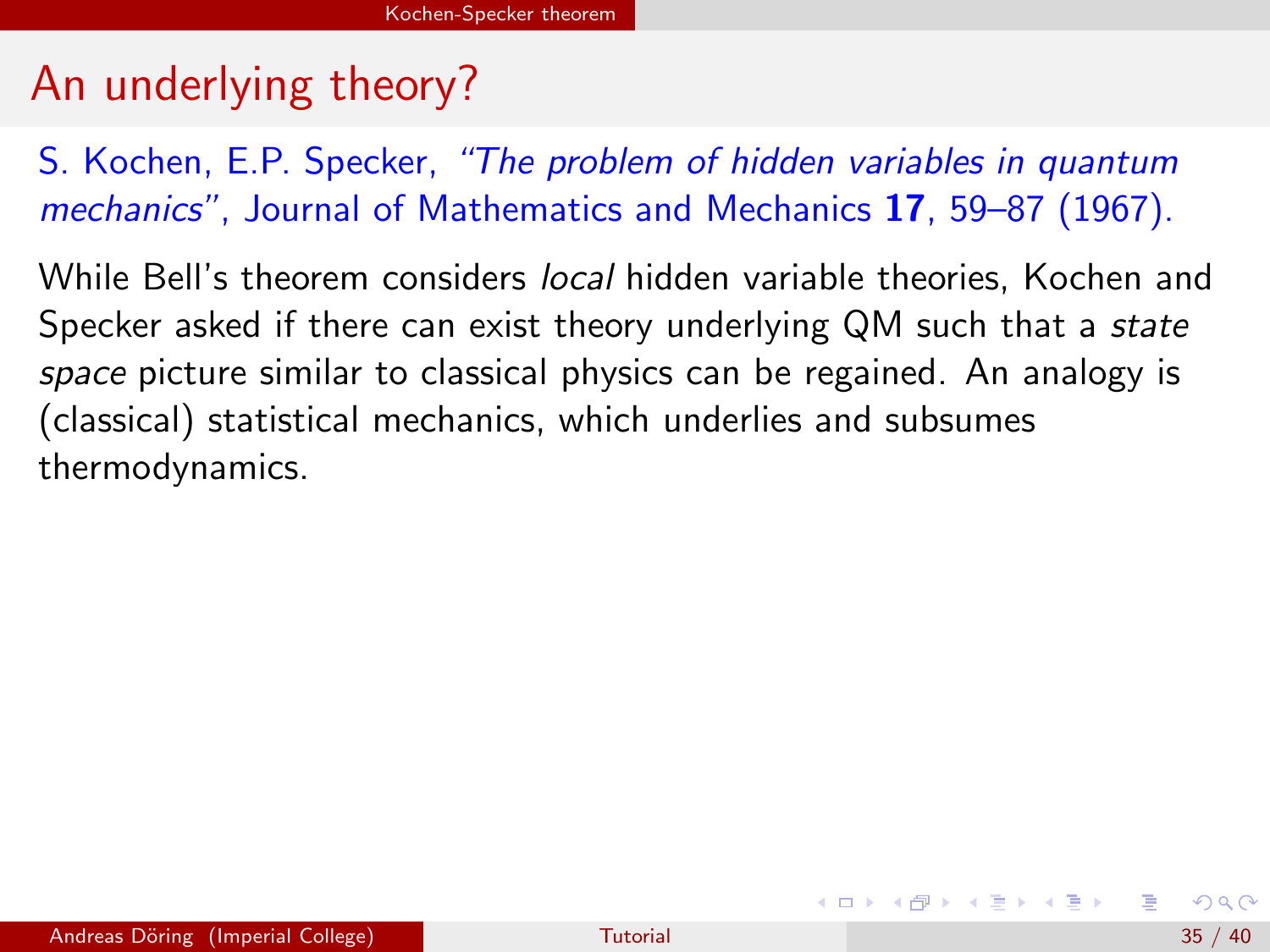## An underlying theory?

S. Kochen, E.P. Specker, "The problem of hidden variables in quantum mechanics", Journal of Mathematics and Mechanics 17, 59–87 (1967).

While Bell's theorem considers *local* hidden variable theories. Kochen and Specker asked if there can exist theory underlying QM such that a *state* space picture similar to classical physics can be regained. An analogy is (classical) statistical mechanics, which underlies and subsumes thermodynamics.

In classical physics, physical quantities are represented by real-valued functions on the state space  $S$  of the system. The points of state space are the states, and in any state  $s \in S$ , all physical quantities have values, just by evaluation at s.

K ロ ▶ K @ ▶ K 할 ▶ K 할 ▶ ( 할 ) 100여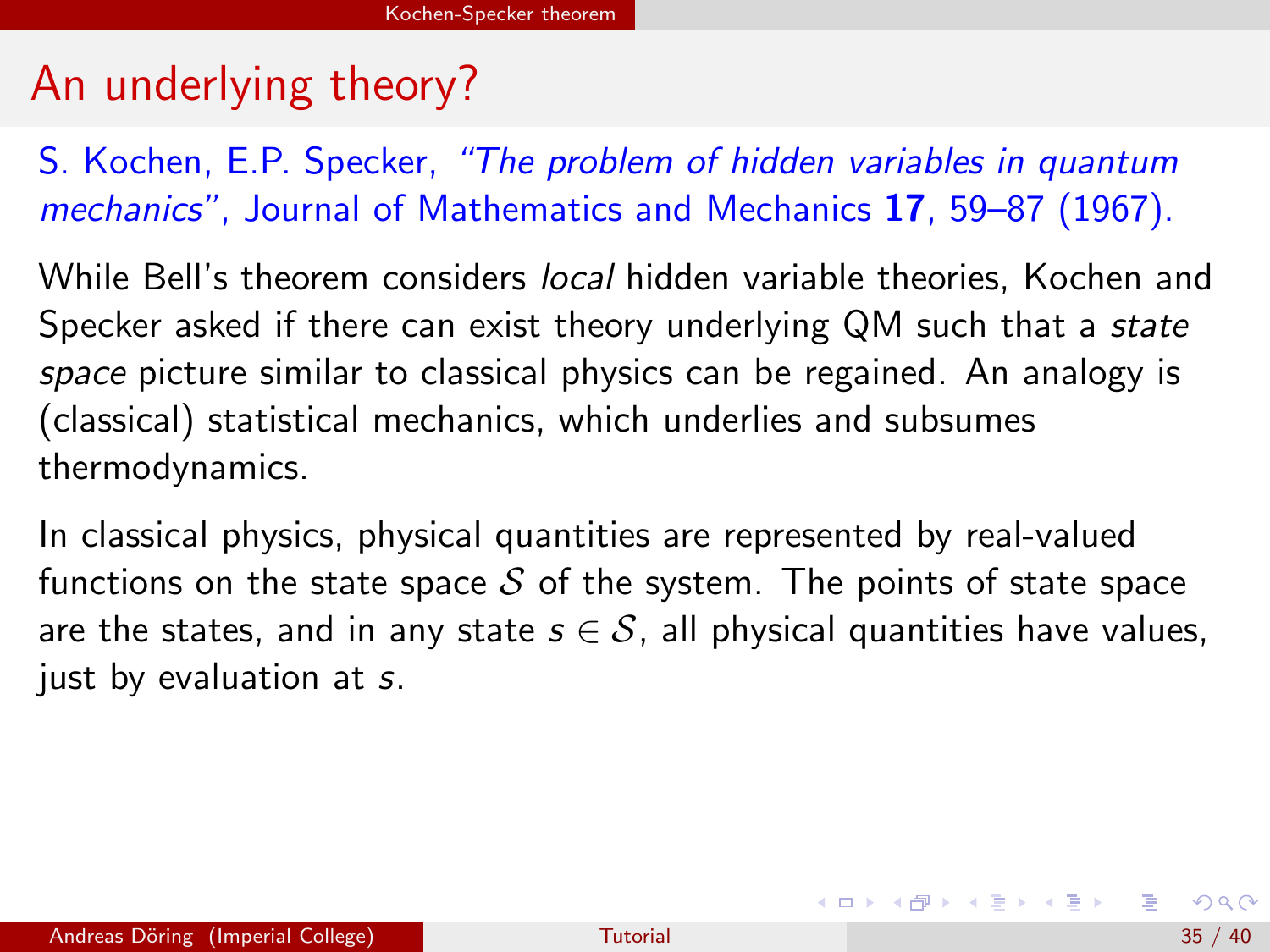# An underlying theory?

S. Kochen, E.P. Specker, "The problem of hidden variables in quantum mechanics", Journal of Mathematics and Mechanics 17, 59–87 (1967).

While Bell's theorem considers *local* hidden variable theories. Kochen and Specker asked if there can exist theory underlying QM such that a *state* space picture similar to classical physics can be regained. An analogy is (classical) statistical mechanics, which underlies and subsumes thermodynamics.

In classical physics, physical quantities are represented by real-valued functions on the state space  $S$  of the system. The points of state space are the states, and in any state  $s \in S$ , all physical quantities have values, just by evaluation at s.

If a hidden state space theory underlying QT exists, then each self-adjoint operator should correspond to a suitable real-valued function on this state space  $Ω$ . The points of this hypothetical state space would *not* be vectors  $\psi$  in Hilbert space. K ロ ▶ K 個 ▶ K 로 ▶ K 로 ▶ 『로 『 YO Q @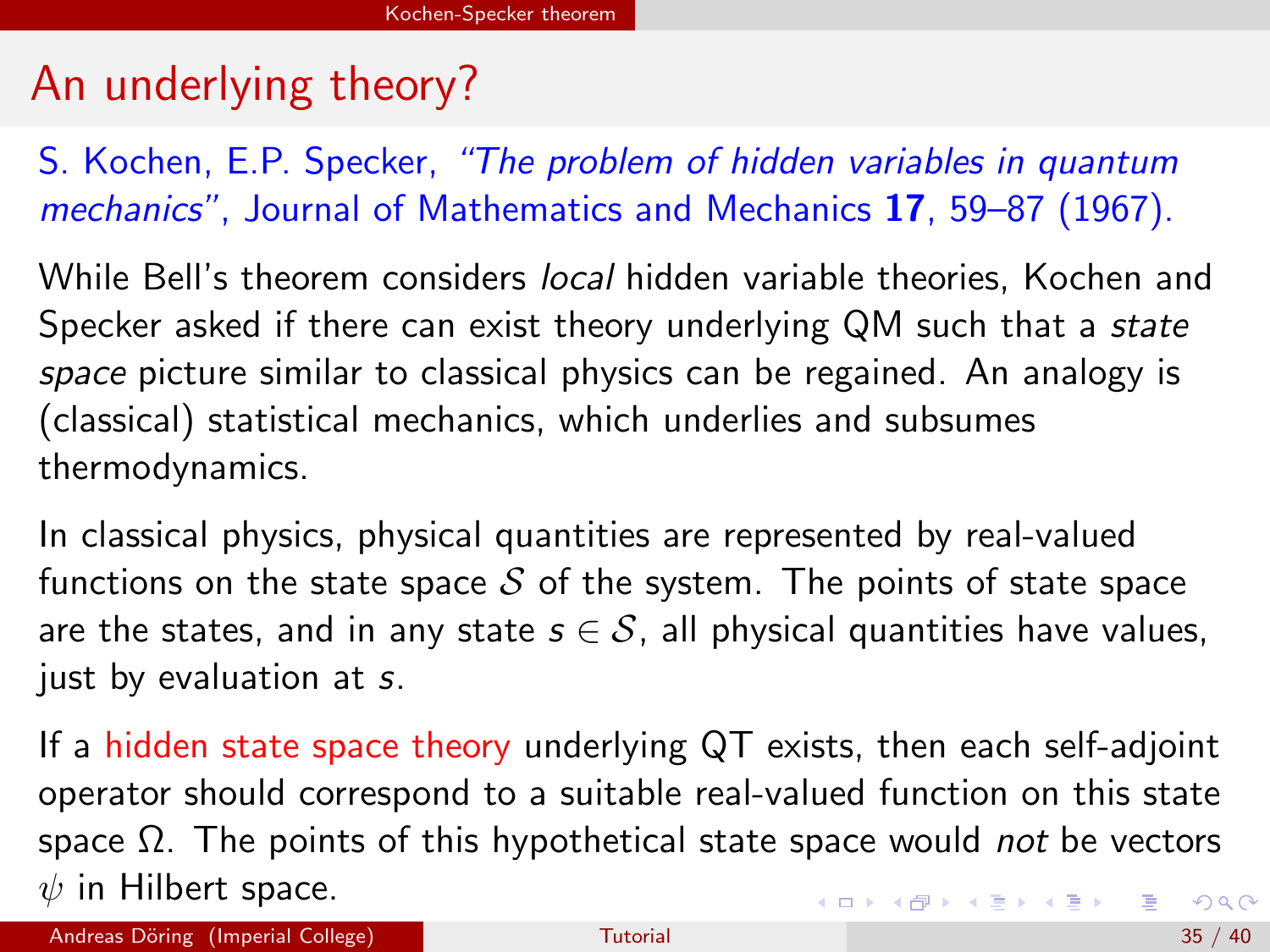#### Valuation functions

Let us assume that a self-adjoint operator  $\hat{A} \in \mathcal{B}(\mathcal{H})$  is represented by some function  $f_{\hat{a}} : \Omega \to \mathbb{R}$ . It is natural to require that

- a. the range of the function  $f_{\hat{\lambda}}$  is the spectrum sp( $\hat{A}$ ),
- b. if  $\hat{B} = g(\hat{A})$  is some self-adjoint operator obtained from  $\hat{A}$  by applying a real-valued (Borel) function, then  $f_{\widehat{B}} = f_{g(\widehat{A})} = g \circ f_{\widehat{A}}$ .

K ロ > K @ > K 경 > K 경 > X 경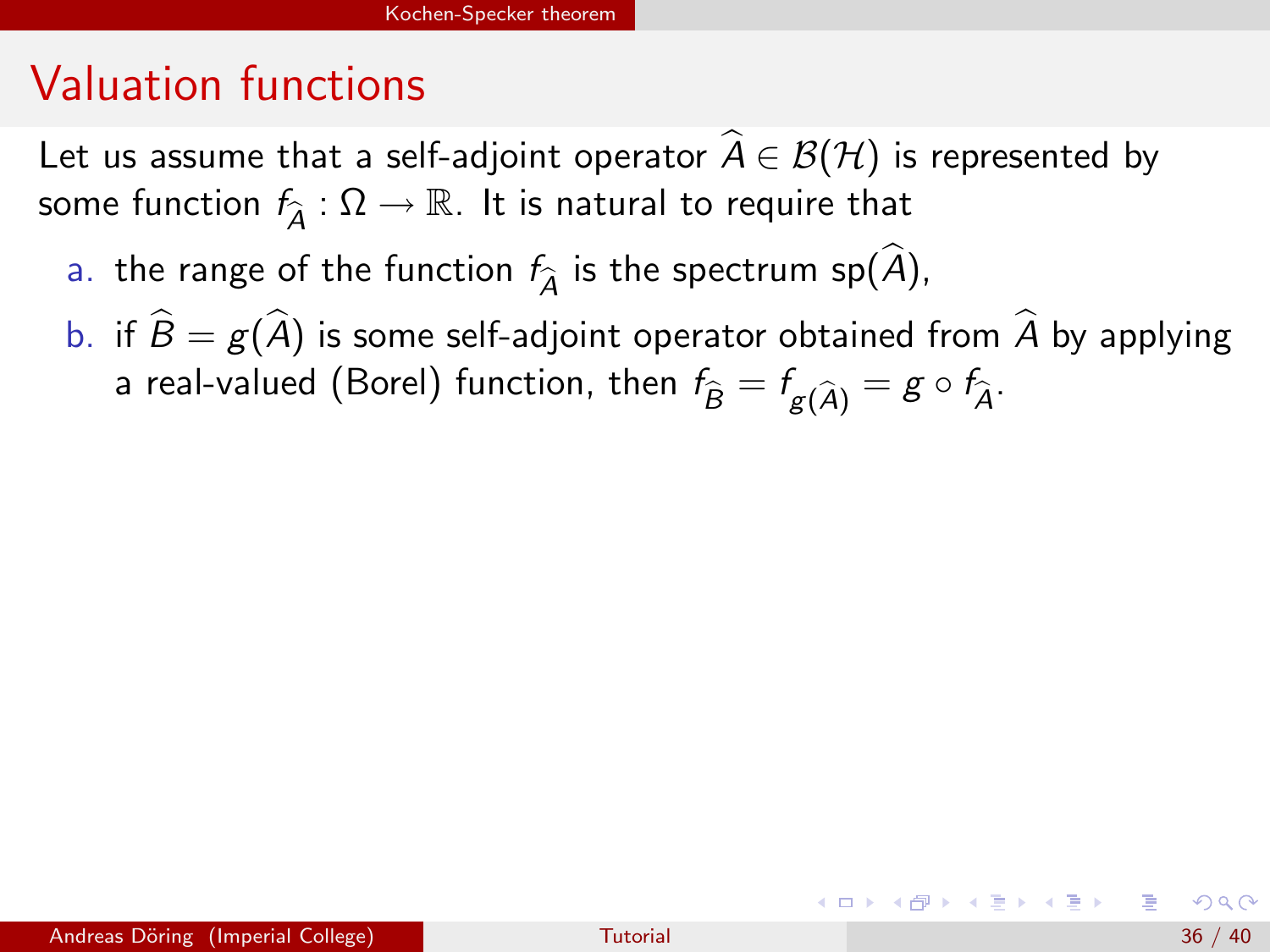#### Valuation functions

Let us assume that a self-adjoint operator  $\widehat{A} \in \mathcal{B}(\mathcal{H})$  is represented by some function  $f_{\hat{a}} : \Omega \to \mathbb{R}$ . It is natural to require that

- a. the range of the function  $f_{\widehat{A}}$  is the spectrum sp( $\widehat{A}$ ),
- b. if  $\widehat{B} = g(\widehat{A})$  is some self-adjoint operator obtained from  $\widehat{A}$  by applying a real-valued (Borel) function, then  $f_{\widehat{B}} = f_{g(\widehat{A})} = g \circ f_{\widehat{A}}$ .

Let  $\omega \in \Omega$  be a point of the hypothetical state space. Then we can evaluate the functions  $f_{\hat{\lambda}}, \dots$  at  $\omega$ . Going back from the functions to the operators, this would give a function

$$
v_\omega: \mathcal{B}(\mathcal{H})_{sa} \longrightarrow \mathbb{R}
$$

such that

A. for all  $A \in \mathcal{B(H)}_{sa}$ , we have  $v_{\omega}(A) \in sp(A)$ ,

B. if  $g : \mathbb{R} \to \mathbb{R}$  is a Borel function, then  $v_{\omega}(g(\widehat{A})) = g(v_{\omega}(\widehat{A})).$ 

Such a function is called a valuation function.

<span id="page-81-0"></span>K ロ ▶ K @ ▶ K 경 ▶ K 경 ▶ X 경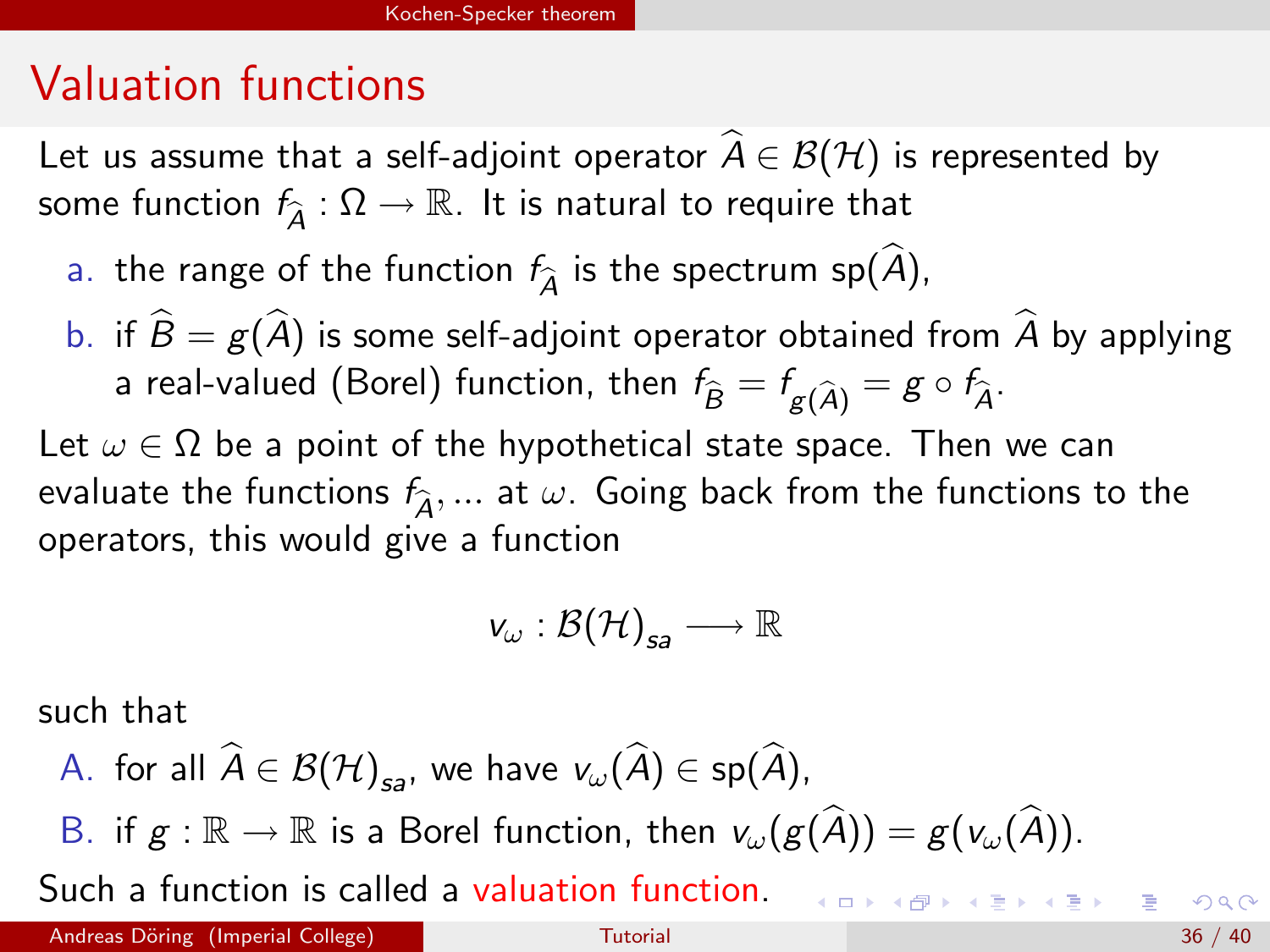## The Kochen-Specker construction

The existence of valuation functions is a necessary condition for the existence of state space models of QT, since every point  $\omega$  of a state space  $\Omega$  would give a valuation function  $v_{\omega}$ .

<span id="page-82-0"></span> $\mathbf{A} \oplus \mathbf{B}$   $\mathbf{A} \oplus \mathbf{B}$   $\mathbf{A} \oplus \mathbf{B}$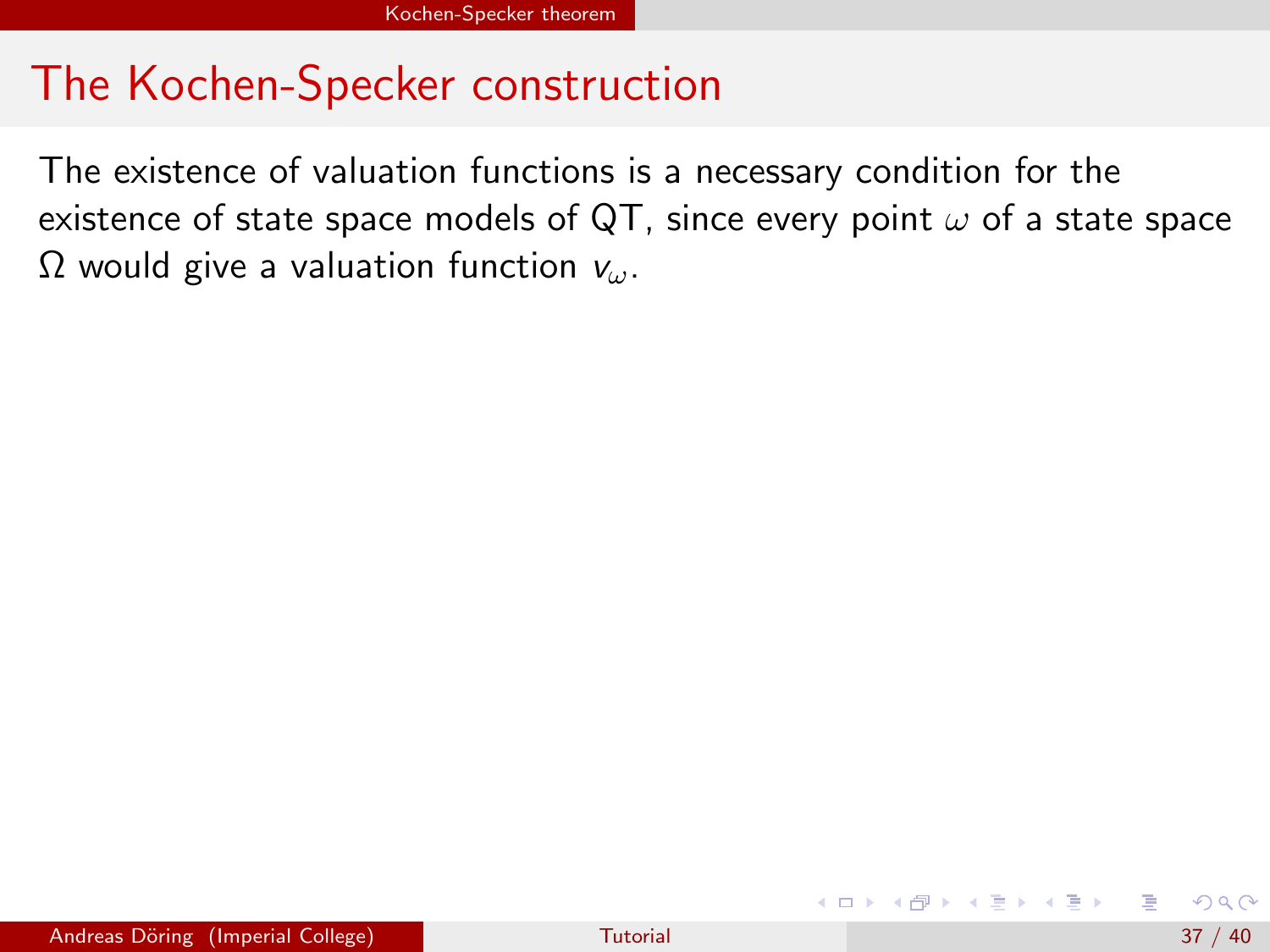## The Kochen-Specker construction

The existence of valuation functions is a necessary condition for the existence of state space models of QT, since every point  $\omega$  of a state space  $\Omega$  would give a valuation function  $v_{\omega}$ .

For every non-trivial projection  $\widehat{P} \in \mathcal{P}(\mathcal{H})$ , we have sp $(\widehat{P}) = \{0, 1\}$ . Since every self-adjoint operator is a limit of linear combinations of projection operators via the spectral theorem, it suffices to consider projection operators.

<span id="page-83-0"></span>イロメ イ部メ イ君メ イ君メート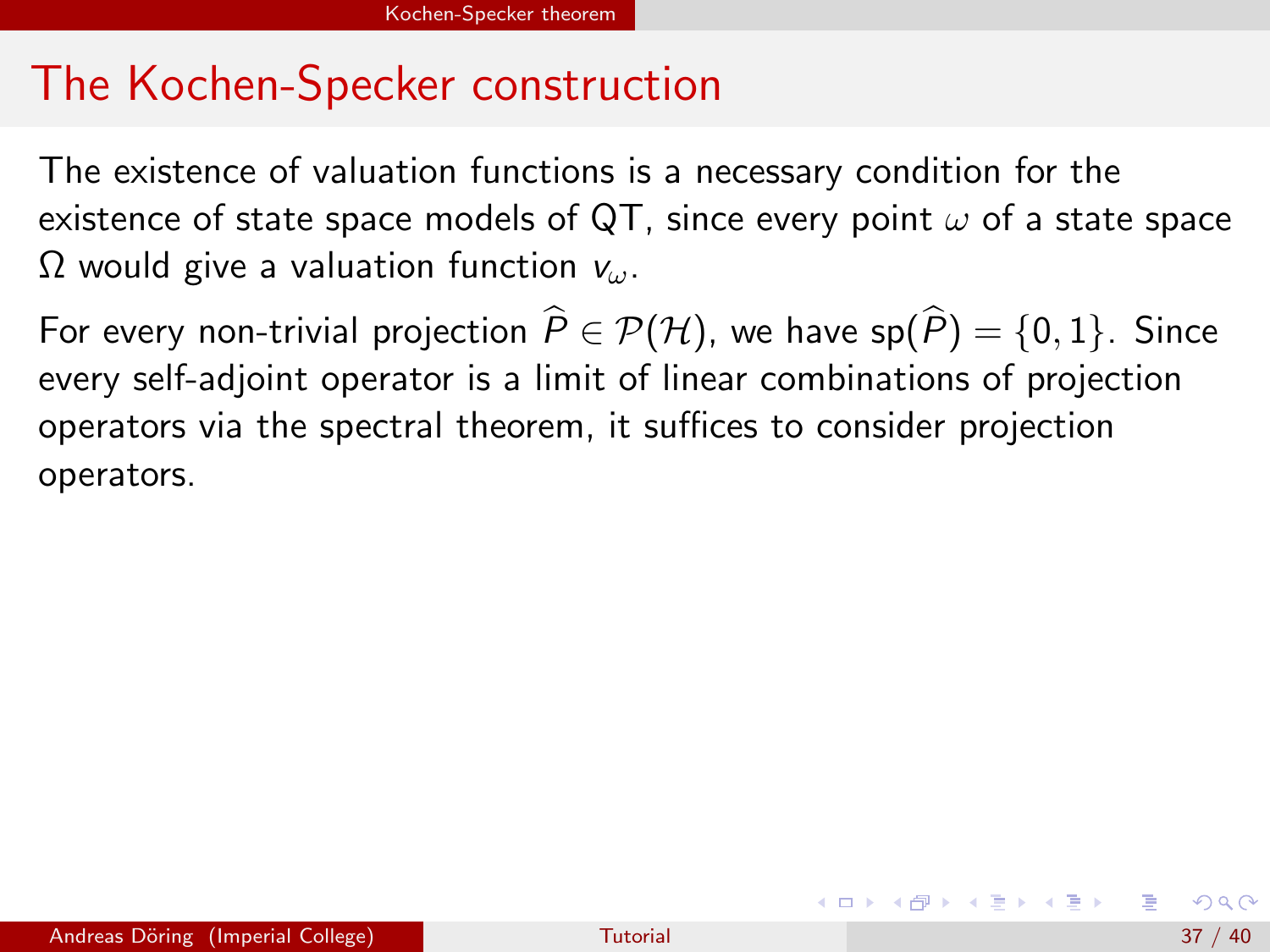# The Kochen-Specker construction

The existence of valuation functions is a necessary condition for the existence of state space models of QT, since every point  $\omega$  of a state space  $\Omega$  would give a valuation function  $v_{\omega}$ .

For every non-trivial projection  $\widehat{P} \in \mathcal{P}(\mathcal{H})$ , we have sp $(\widehat{P}) = \{0, 1\}$ . Since every self-adjoint operator is a limit of linear combinations of projection operators via the spectral theorem, it suffices to consider projection operators.

The question for the existence of valuation functions boils down to the question for the existence of two-valued, finitely additive probability measures on  $P(H)$ . Kochen and Specker showed that if dim( $H$ )  $\geq$  3, then there exist no such measures on  $P(H)$ , hence no valuation functions and no state space model of quantum theory.

<span id="page-84-0"></span>Interestingly, Kochen and Specker used a finite configuration of 117 projections onto one-dimensional subspaces of  $\mathbb{C}^3$  in their proof. In 1966, Bell gave the proof of a similar result using Gle[aso](#page-83-0)[n's](#page-85-0)[t](#page-82-0)[h](#page-84-0)[e](#page-77-0)[or](#page-76-0)e[m.](#page-89-0)  $QQ$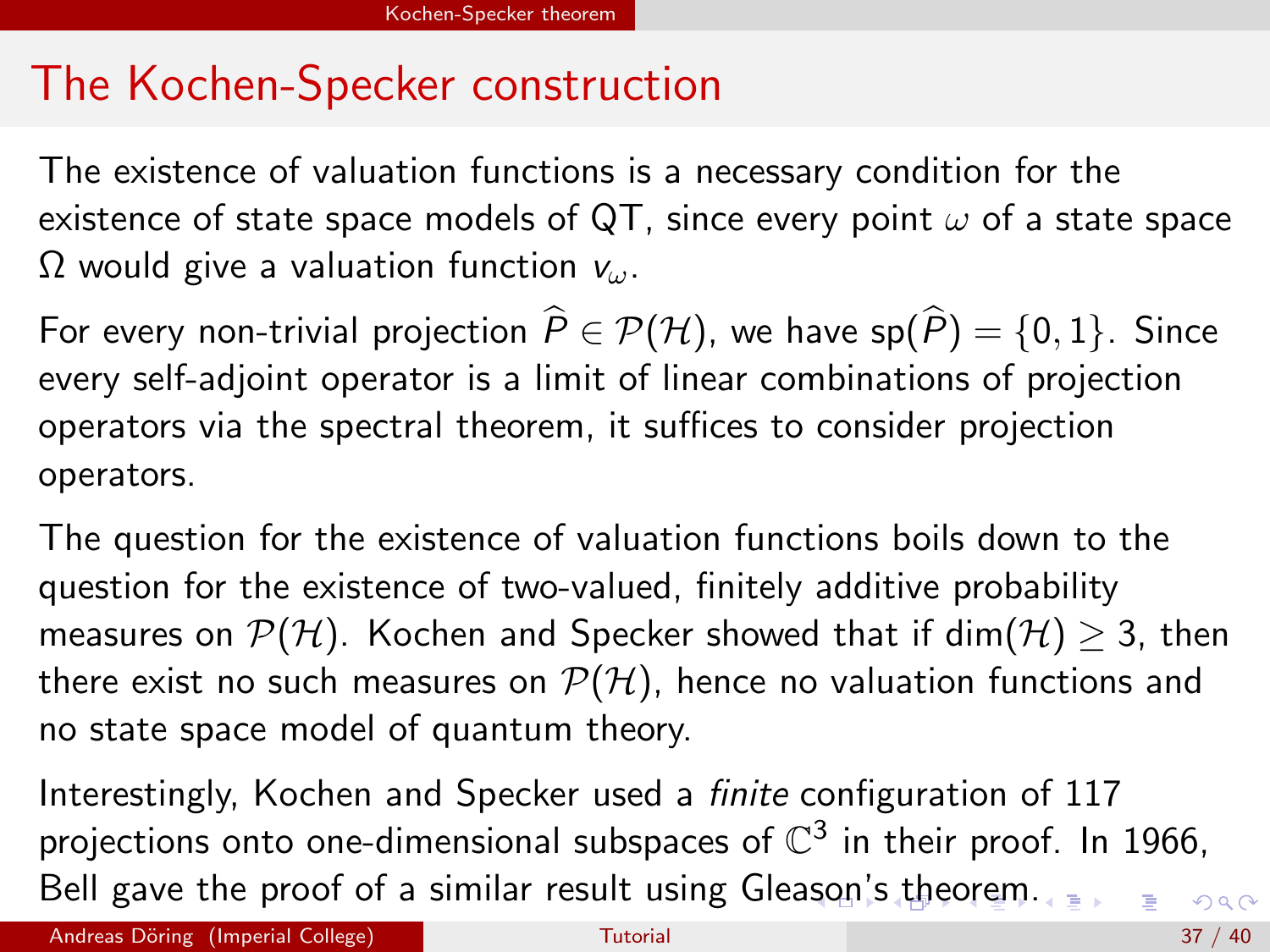# Generalisation of the Kochen-Specker theorem

Using the generalised version of Gleason's theorem, the Kochen-Specker theorem can be generalised to all von Neumann algebras  $\mathcal N$  without summands of type  $I_1$  and  $I_2$ .

A. Döring, "Kochen-Specker theorem for von Neumann algebras", Int. J. Theor. Phys. 44, 139-160 (2005).

Physically, this means that even if the quantum system has many symmetries and/or superselection rules, there is no state space model.

<span id="page-85-0"></span>**イロト イ何ト イヨト イヨト**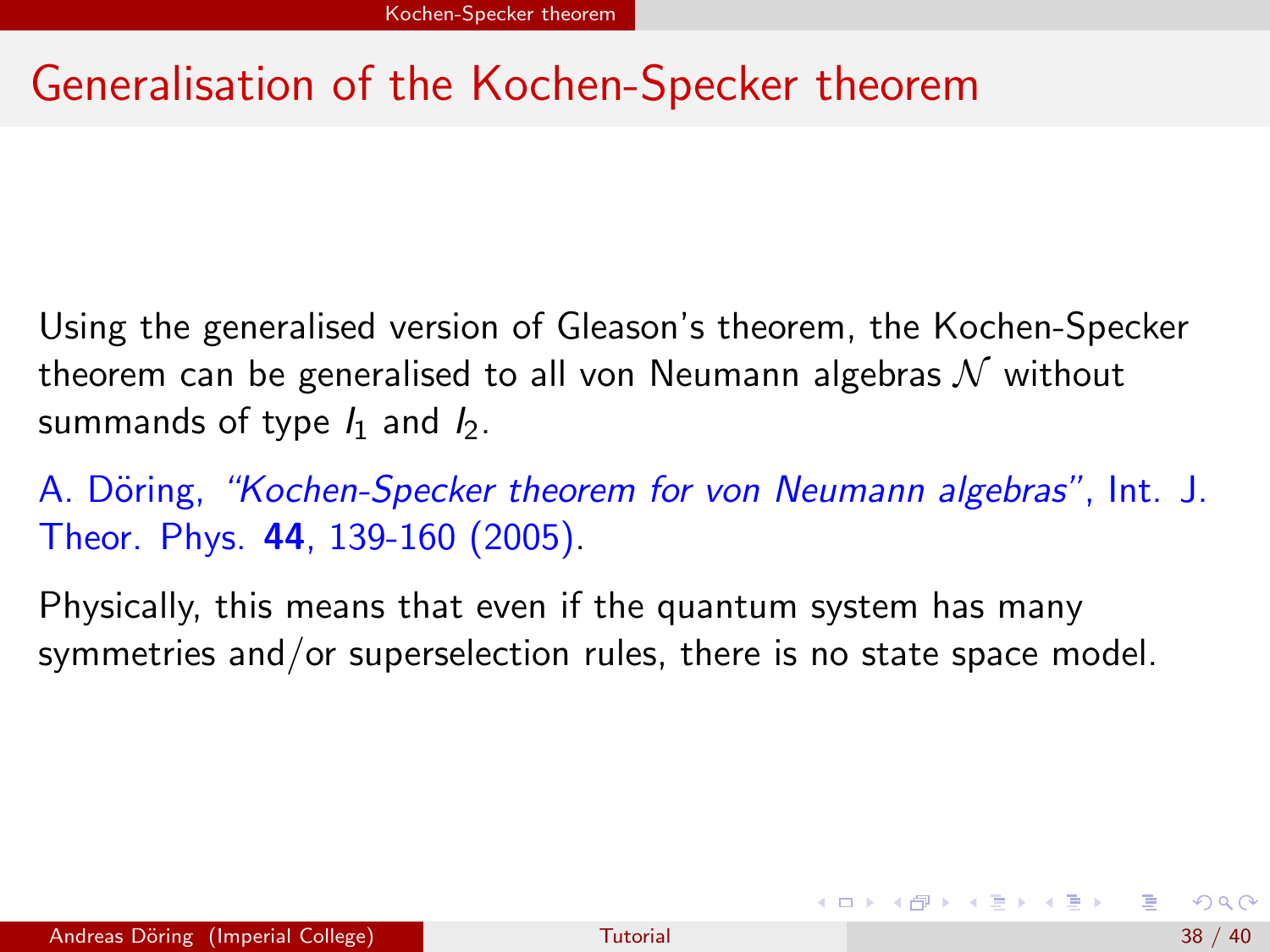## A logical perspective on the Kochen-Specker theorem

We saw that the KS problem is the question if there are valuation functions

$$
v:\mathcal{B}(\mathcal{H})_{sa}\longrightarrow \mathbb{R},
$$

but equivalently, the question if there are two-valued measures

$$
\mu:\mathcal{P}(\mathcal{H})\longrightarrow\{0,1\}
$$

on projections. Since every projection represents a proposition (actually, more than one in general), such a measure can be seen as a Boolean truth-value assignment. The KS theorem hence shows that we cannot assign 'true' and 'false' to all propositions of the form " $A \in \Delta$ " at once.

**K ロ ▶ | K 母 ▶ | K ヨ ▶ | K ヨ ▶ |**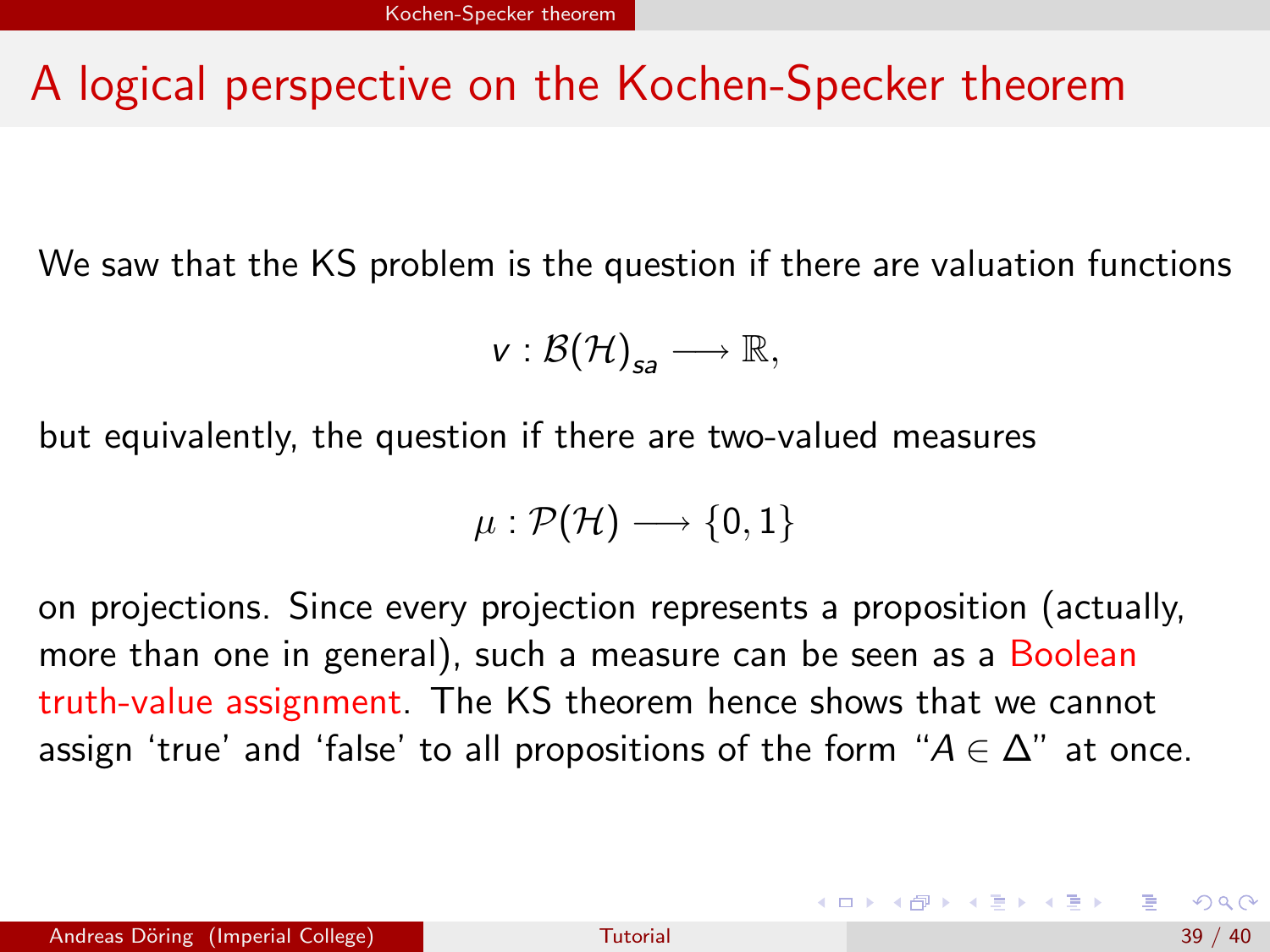## **Contextuality**

Many people interpret the KS theorem as saying that there are no non-contextual hidden states models.

Contextuality has a certain variety of meanings. A context can be an experimental setup, a collection of co-measurable physical quantities, or algebraically, a commutative subalgebra of the non-commutative (  $C^{\ast}$ - or von Neumann) algebra of all physical quantities of the system under consideration.

イロメ イ部メ イ君メ イ君メー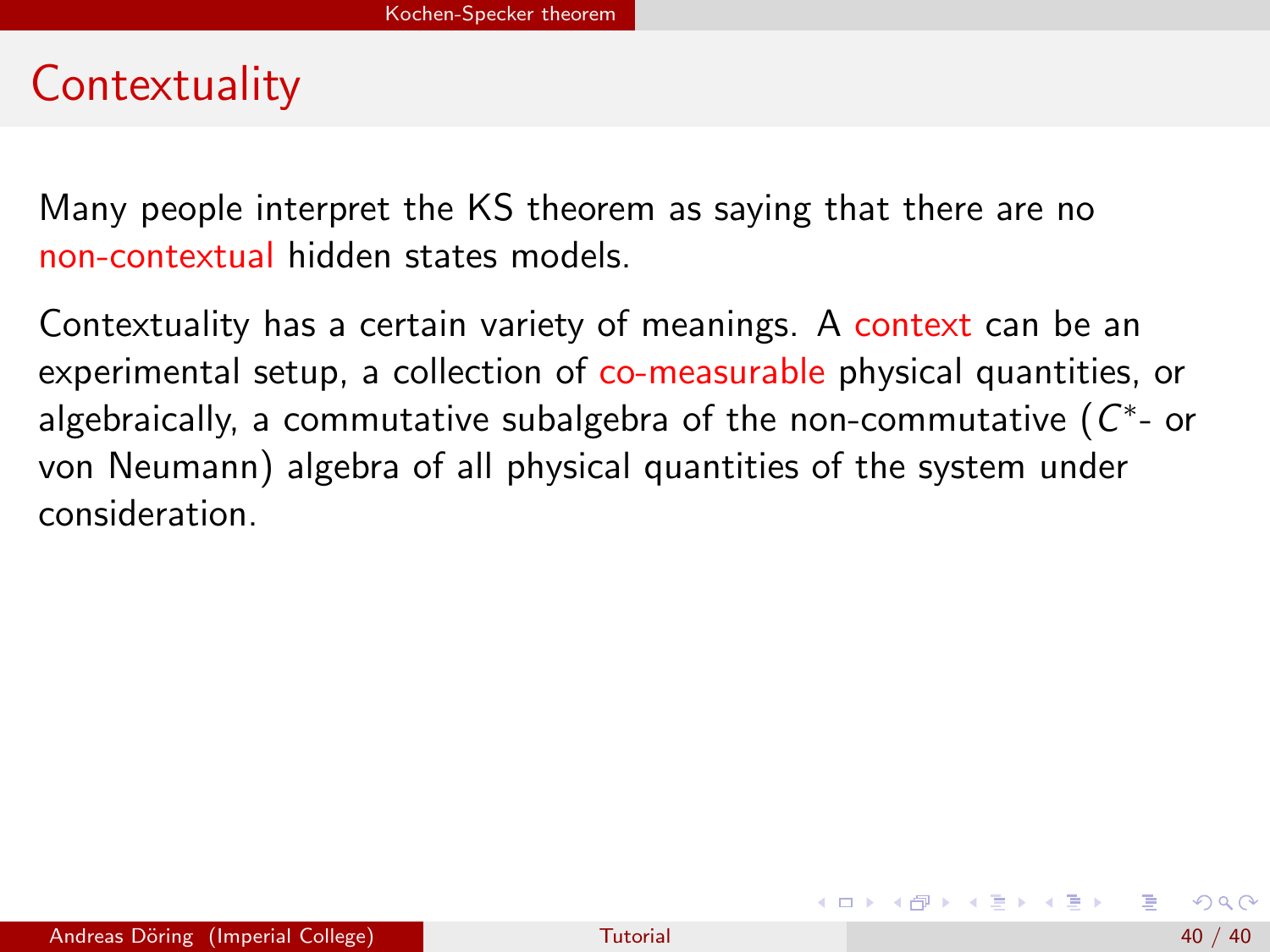## **Contextuality**

Many people interpret the KS theorem as saying that there are no non-contextual hidden states models.

Contextuality has a certain variety of meanings. A context can be an experimental setup, a collection of co-measurable physical quantities, or algebraically, a commutative subalgebra of the non-commutative (  $C^{\ast}$ - or von Neumann) algebra of all physical quantities of the system under consideration.

The perspective of KS is non-contextual, since they ask for valuation functions which assign values directly to the self-adjoint operators, without regarding the contexts they lie in.

イロメ イ部メ イ君メ イ君メー